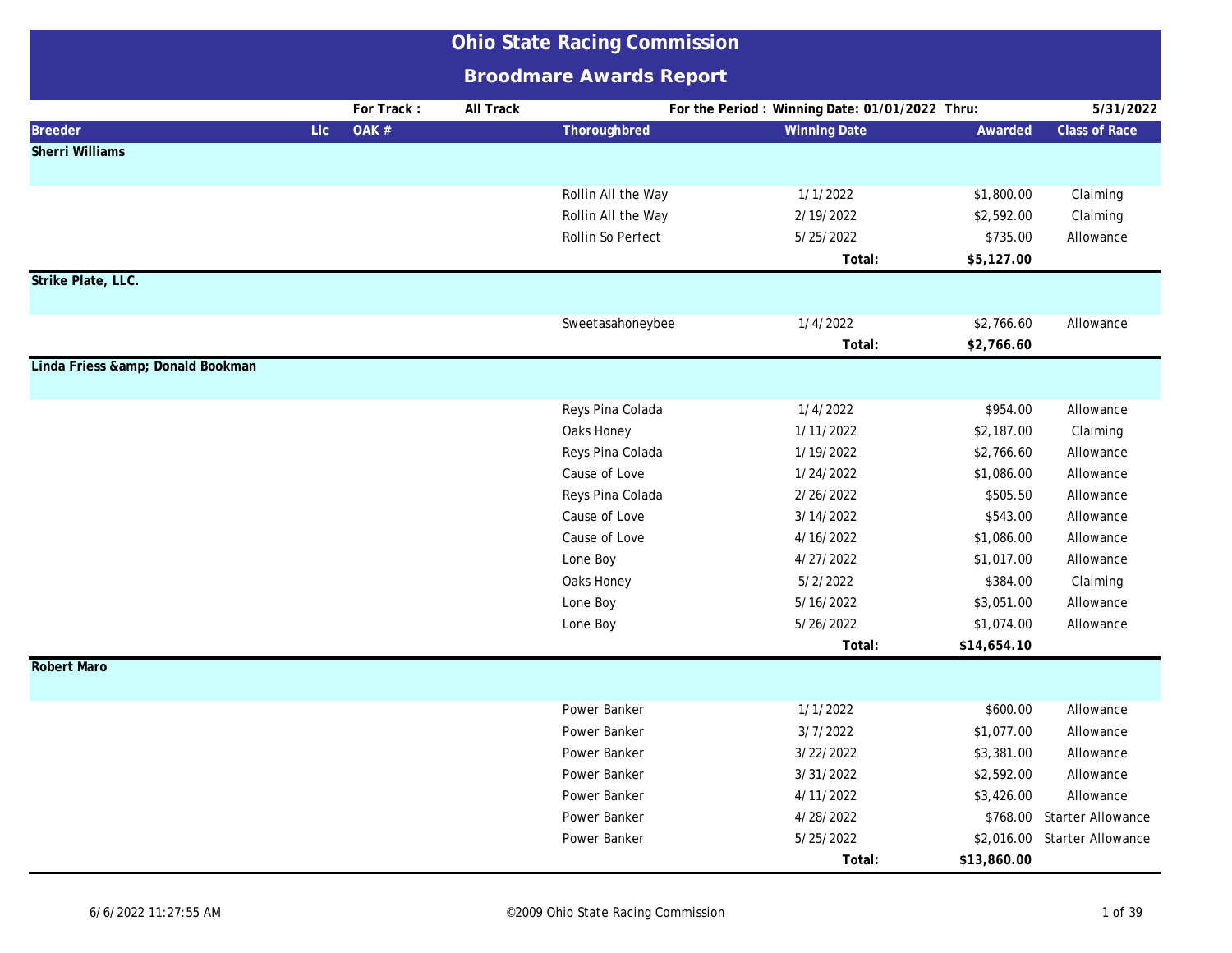### **Broodmare Awards Report**

**Robert Trench**

|                                     | Offlee Silkie                      | 1/1/2022<br>Total: | \$300.00<br>\$300.00 | Allowance |
|-------------------------------------|------------------------------------|--------------------|----------------------|-----------|
| Joseph A. McFadden & Melody Fewster |                                    |                    |                      |           |
|                                     |                                    |                    |                      |           |
|                                     |                                    |                    |                      |           |
|                                     | lucky Penny Rose                   | 1/4/2022           | \$477.00             | Allowance |
|                                     | lucky Penny Rose                   | 1/19/2022          | \$477.00             | Allowance |
|                                     | lucky Penny Rose                   | 2/21/2022          | \$954.00             | Allowance |
|                                     | lucky Penny Rose                   | 3/15/2022          | \$477.00             | Allowance |
|                                     | lucky Penny Rose                   | 3/30/2022          | \$954.00             | Allowance |
|                                     | lucky Penny Rose                   | 4/13/2022          | \$2,862.00           | Allowance |
|                                     | Danes Heart                        | 5/21/2022          | \$510.00             | Claiming  |
|                                     | Danes Heart                        | 5/31/2022          | \$508.50             | Allowance |
|                                     |                                    | Total:             | \$7,219.50           |           |
| <b>Muirfield Farm</b>               |                                    |                    |                      |           |
|                                     |                                    |                    |                      |           |
|                                     |                                    |                    |                      |           |
|                                     |                                    |                    |                      |           |
|                                     | Kontar                             | 1/4/2022           | \$1,755.00           | Claiming  |
|                                     |                                    | Total:             | \$1,755.00           |           |
| W. John Bourke                      |                                    |                    |                      |           |
|                                     |                                    |                    |                      |           |
|                                     | Kid Russell                        | 1/4/2022           | \$585.00             | Claiming  |
|                                     | <b>Kid Russell</b>                 | 1/19/2022          | \$1,755.00           | Claiming  |
|                                     | Bay Magic                          | 1/31/2022          | \$513.00             | Claiming  |
|                                     | Bay Magic                          | 3/23/2022          | \$1,539.00           | Claiming  |
|                                     | Bay Magic                          | 3/30/2022          | \$585.00             | Claiming  |
|                                     | Appealing Senorita                 | 4/11/2022          | \$1,539.00           | Claiming  |
|                                     | Kid Russell                        | 4/16/2022          | \$300.00             | Claiming  |
|                                     | <b>Kid Russell</b>                 | 4/26/2022          | \$1,074.00           | Allowance |
|                                     |                                    | Total:             | \$7,890.00           |           |
| <b>Rusty Richards</b>               |                                    |                    |                      |           |
|                                     |                                    |                    |                      |           |
|                                     | Heidi's Sinatra                    | 1/4/2022           | \$292.50             | Claiming  |
|                                     | Heidi's Sinatra                    | 4/29/2022          | \$552.00             | Claiming  |
| 6/6/2022 11:27:55 AM                | ©2009 Ohio State Racing Commission |                    |                      | 2 of 39   |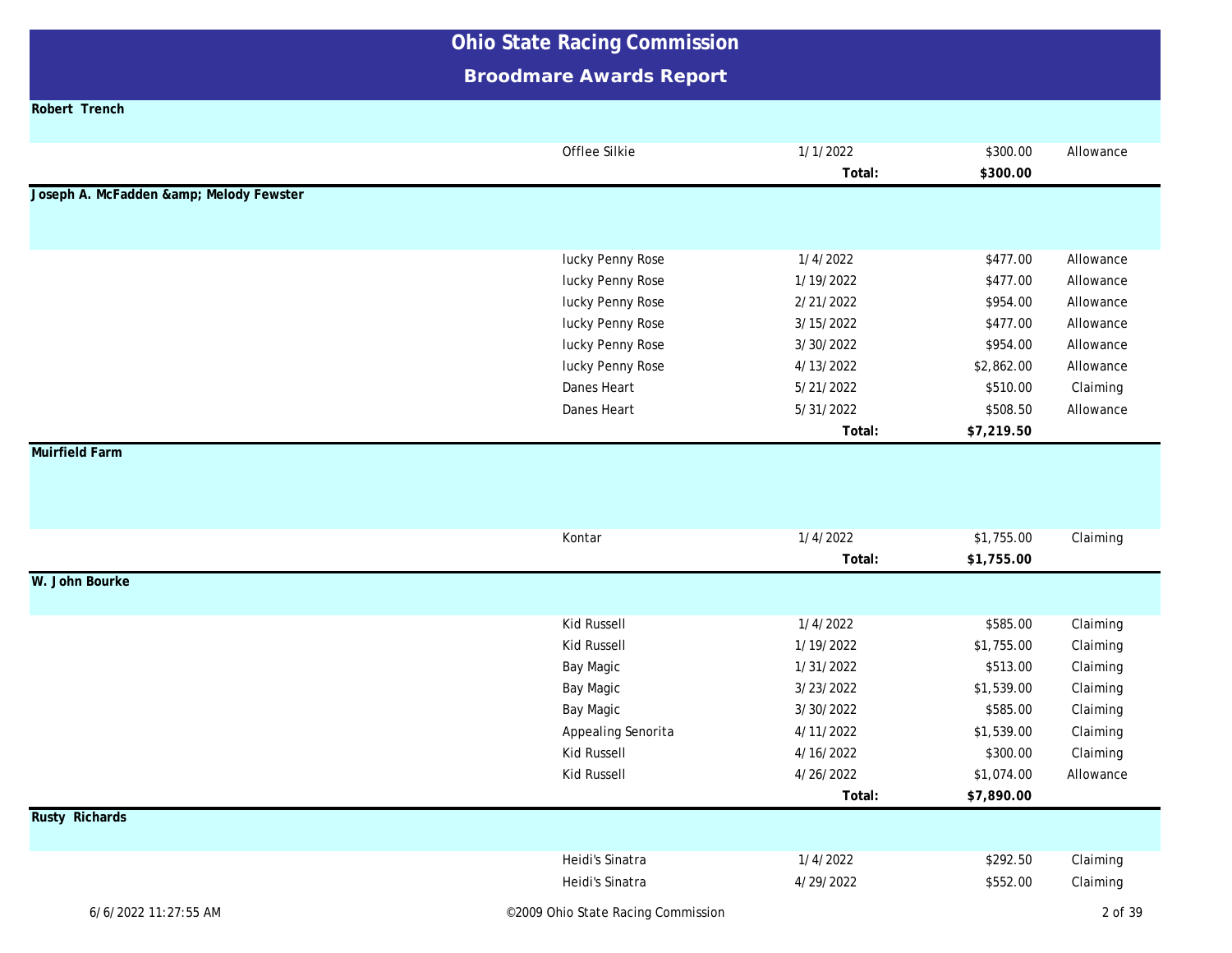|                            | <b>Ohio State Racing Commission</b> |           |            |           |
|----------------------------|-------------------------------------|-----------|------------|-----------|
|                            | <b>Broodmare Awards Report</b>      |           |            |           |
|                            |                                     | Total:    | \$844.50   |           |
| Duncan Farms Racing, LLC   |                                     |           |            |           |
|                            |                                     |           |            |           |
|                            | <b>Chiseled Justice</b>             | 1/5/2022  | \$2,862.00 | Allowance |
|                            | <b>Chiseled Justice</b>             | 1/26/2022 | \$505.50   | Allowance |
|                            | <b>Chiseled Justice</b>             | 2/14/2022 | \$505.50   | Allowance |
|                            | <b>Chiseled Justice</b>             | 3/5/2022  | \$735.00   | Allowance |
|                            | <b>Chiseled Justice</b>             | 4/4/2022  | \$3,033.00 | Allowance |
|                            | Animo Star                          | 4/6/2022  | \$531.00   | Claiming  |
|                            | Animo Star                          | 4/25/2022 | \$1,017.00 | Allowance |
|                            |                                     | Total:    | \$9,189.00 |           |
| Mapleton Thoroughbred Farm |                                     |           |            |           |
|                            |                                     |           |            |           |
|                            |                                     |           |            |           |
|                            | Catman Jack                         | 1/5/2022  | \$954.00   | Allowance |
|                            | Arties Cryptonite                   | 1/8/2022  | \$3,033.00 | Allowance |
|                            | Mobil Chic                          | 1/5/2022  | \$1,011.00 | Allowance |
|                            | <b>Mister Mobil</b>                 | 1/12/2022 | \$432.00   | Claiming  |
|                            | Welloiledcat                        | 1/14/2022 | \$513.00   | Claiming  |
|                            | Catman Jack                         | 1/22/2022 | \$2,862.00 | Allowance |
|                            | Mobil Chic                          | 1/22/2022 | \$3,033.00 | Allowance |
|                            | Cat Heat                            | 1/26/2022 | \$3,134.10 | Allowance |
|                            | Mobil Chic                          | 2/18/2022 | \$526.50   | Allowance |
|                            | <b>Tilly Manilly</b>                | 2/21/2022 | \$477.00   | Allowance |
|                            | Skytown Cat                         | 2/22/2022 | \$292.50   | Claiming  |
|                            | Jack Be Fast                        | 2/26/2022 | \$261.00   | Claiming  |
|                            | Cat Heat                            | 2/26/2022 | \$526.50   | Allowance |
|                            | Catman Jack                         | 2/28/2022 | \$505.50   | Allowance |
|                            | Jack Be Fast                        | 3/16/2022 | \$270.00   | Claiming  |
|                            | cowtown boss                        | 3/19/2022 | \$2,862.00 | Allowance |
|                            | Catabout                            | 3/26/2022 | \$1,566.00 | Claiming  |
|                            | <b>Tilly Manilly</b>                | 4/13/2022 | \$477.00   | Allowance |
|                            | <b>Tilly Manilly</b>                | 4/25/2022 | \$3,051.00 | Allowance |
|                            | Arties Cryptonite                   | 4/28/2022 | \$576.00   | Allowance |
|                            | Catabout                            | 4/28/2022 | \$2,250.00 | Allowance |
|                            | lamgoingtoshine                     | 5/10/2022 | \$3,222.00 | Allowance |
|                            |                                     |           |            |           |
|                            | Relish the Ride                     | 5/11/2022 | \$3,222.00 | Allowance |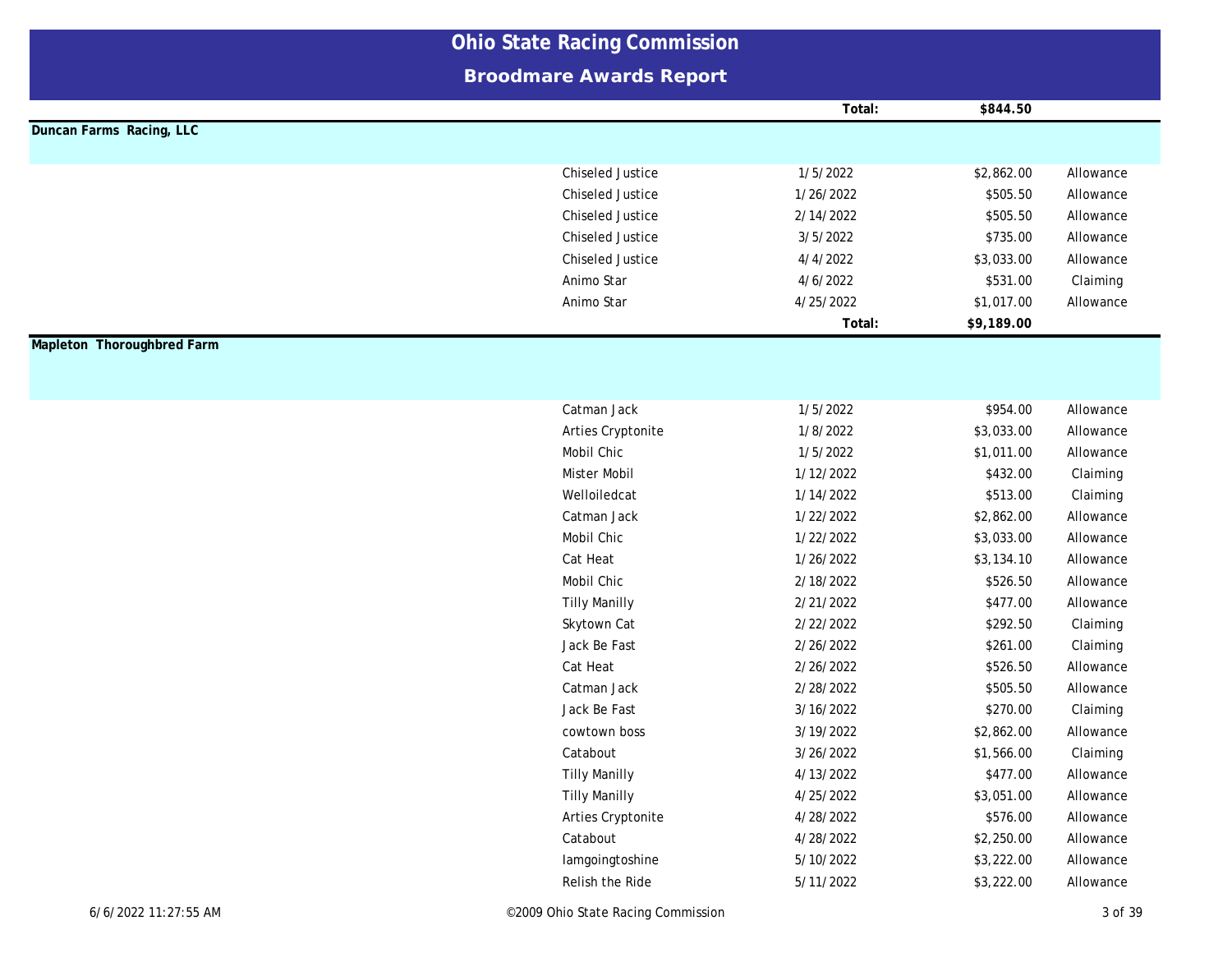|                      |                                    | <b>Ohio State Racing Commission</b> |                      |                          |  |  |  |
|----------------------|------------------------------------|-------------------------------------|----------------------|--------------------------|--|--|--|
|                      | <b>Broodmare Awards Report</b>     |                                     |                      |                          |  |  |  |
|                      | cowtown boss                       | 5/11/2022                           | \$1,074.00           | Allowance                |  |  |  |
|                      | Catman Jack                        | 5/11/2022                           | \$1,074.00           | Allowance                |  |  |  |
|                      | Catabout                           | 5/11/2022                           | \$645.00             | Allowance                |  |  |  |
|                      | Arties Cryptonite                  | 5/24/2022                           | \$576.00             | Allowance                |  |  |  |
|                      | sayhellothengoodby                 | 5/26/2022                           | \$508.50             | Allowance                |  |  |  |
|                      | Catman Jack                        | 5/26/2022                           | \$3,060.90           | Allowance                |  |  |  |
|                      | Catabout                           | 5/26/2022                           | \$1,290.00           | Allowance                |  |  |  |
|                      | Ohio Eagle                         | 5/31/2022                           | \$768.00             | <b>Starter Allowance</b> |  |  |  |
|                      | Authentic Cowtown                  | 5/7/2022                            | \$2,250.00           | Allowance                |  |  |  |
|                      | <b>Mobil Solution</b>              | 5/7/2022                            | \$1,125.00           | Allowance                |  |  |  |
|                      | Sweet Lemon Drop                   | 5/24/2022                           | \$855.00             | Allowance                |  |  |  |
|                      | Zachs Golden Oldie                 | 5/26/2022                           | \$456.00             | Claiming                 |  |  |  |
|                      |                                    | Total:                              | \$48,739.50          |                          |  |  |  |
| Craig & Linda Powell |                                    |                                     |                      |                          |  |  |  |
|                      | <b>Billy Beacoup</b>               | 1/5/2022                            | \$477.00             | Allowance                |  |  |  |
|                      |                                    |                                     |                      | Allowance                |  |  |  |
|                      | <b>Billy Beacoup</b><br>Miss Ellie | 1/15/2022<br>3/2/2022               | \$954.00<br>\$477.00 |                          |  |  |  |
|                      |                                    | 3/15/2022                           | \$477.00             | Allowance<br>Allowance   |  |  |  |
|                      | tv tiz gorgeous                    |                                     |                      |                          |  |  |  |
|                      | Miss Ellie                         | 3/16/2022<br>4/4/2022               | \$477.00<br>\$477.00 | Allowance                |  |  |  |
|                      | <b>Billy Beacoup</b>               |                                     |                      | Allowance                |  |  |  |
|                      | Copper Beech                       | 4/5/2022                            | \$2,862.00           | Allowance                |  |  |  |
|                      | tv tiz gorgeous                    | 4/25/2022                           | \$1,017.00           | Allowance                |  |  |  |
|                      | Miss Ellie                         | 4/26/2022                           | \$1,017.00           | Allowance                |  |  |  |
|                      | Cadillac Ride                      | 5/11/2022                           | \$3,222.00           | Allowance                |  |  |  |
|                      | tv tiz gorgeous                    | 5/11/2022                           | \$1,017.00           | Allowance                |  |  |  |
|                      | <b>Billy Beacoup</b>               | 5/31/2022                           | \$3,051.00           | Allowance                |  |  |  |
|                      | Copper Beech                       | 5/20/2022                           | \$792.00             | Allowance                |  |  |  |
|                      |                                    | Total:                              | \$16,317.00          |                          |  |  |  |
| Douglas Jacobson     |                                    |                                     |                      |                          |  |  |  |
|                      | Hampton Dancer                     | 1/5/2022                            | \$3,159.00           | Allowance                |  |  |  |
|                      | Crikey                             | 1/8/2022                            | \$1,011.00           | Allowance                |  |  |  |
|                      | <b>Unbridled Cause</b>             | 4/6/2022                            | \$477.00             | Allowance                |  |  |  |
|                      | <b>Unbridled Cause</b>             | 4/29/2022                           | \$735.00             | Allowance                |  |  |  |
|                      | Hampton Dancer                     | 5/18/2022                           | \$2,779.80           | Allowance                |  |  |  |
|                      |                                    | Total:                              | \$8,161.80           |                          |  |  |  |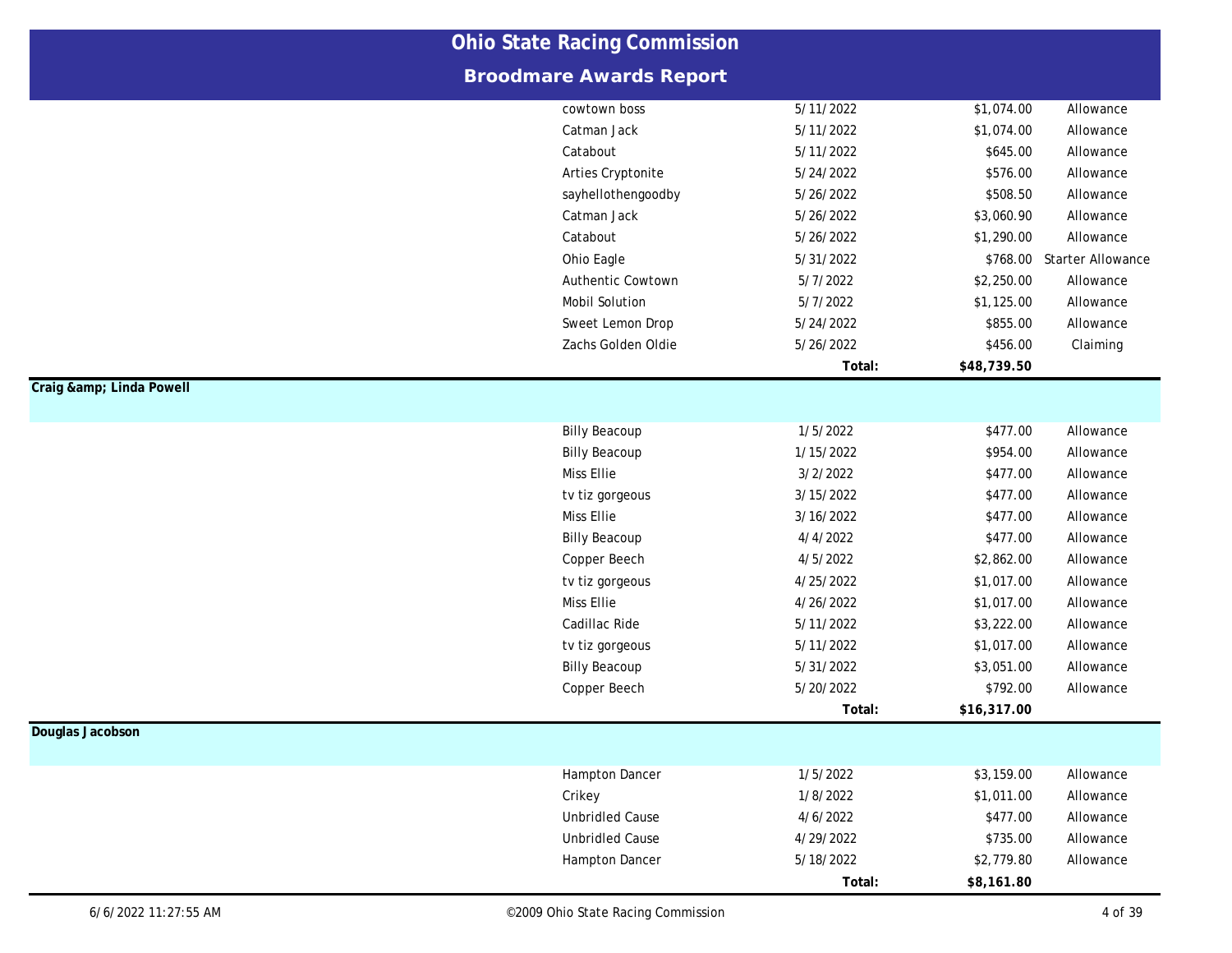### **Broodmare Awards Report**

#### **Mast Thoroughbreds LLC. & amp; Robert Gorham**

| Grins n' Wins         | 1/5/2022  | \$1,053.00  | Allowance                |
|-----------------------|-----------|-------------|--------------------------|
| <b>City Signs</b>     | 1/5/2022  | \$505.50    | Allowance                |
| <b>Stunt Man</b>      | 1/25/2022 | \$954.00    | Allowance                |
| <b>Cut Rates</b>      | 2/1/2022  | \$1,566.00  | Claiming                 |
| Jersey Bounce         | 2/16/2022 | \$600.00    | Claiming                 |
| <b>Stunt Man</b>      | 2/18/2022 | \$2,862.00  | Allowance                |
| A Smile a Day         | 2/19/2022 | \$864.00    | Claiming                 |
| All the Best          | 3/2/2022  | \$256.50    | Allowance                |
| <b>Cut Rates</b>      | 3/5/2022  | \$1,656.00  | Claiming                 |
| A Smile a Day         | 3/10/2022 | \$3,381.00  | Allowance                |
| Grins n' Wins         | 3/10/2022 | \$526.50    | Allowance                |
| A Smile a Day         | 3/31/2022 | \$864.00    | Claiming                 |
| Grins n' Wins         | 3/31/2022 | \$432.00    | Claiming                 |
| <b>Ballroom Blitz</b> | 4/6/2022  | \$538.50    | Allowance                |
| Best of You           | 4/5/2022  | \$261.00    | Claiming                 |
| <b>Cut Rates</b>      | 4/6/2022  | \$322.50    | Claiming                 |
| Grins n' Wins         | 4/12/2022 | \$1,053.00  | Allowance                |
| Jersey Bounce         | 4/16/2022 | \$600.00    | Claiming                 |
| Grins n' Wins         | 4/28/2022 | \$2,304.00  | <b>Starter Allowance</b> |
| Best of You           | 5/3/2022  | \$1,530.00  | Claiming                 |
| All the Best          | 5/3/2022  | \$255.00    | Claiming                 |
| Samurai Way           | 5/4/2022  | \$255.00    | Claiming                 |
| <b>Stunt Man</b>      | 5/12/2022 | \$1,074.00  | Allowance                |
| Grins n' Wins         | 5/16/2022 | \$2,304.00  | Claiming                 |
| <b>Stunt Man</b>      | 5/30/2022 | \$3,222.00  | Allowance                |
| Grins n' Wins         | 5/30/2022 | \$2,304.00  | Starter Allowance        |
| Cali Dream            | 5/12/2022 | \$6,750.00  | Allowance                |
| A Smile a Day         | 5/3/2022  | \$432.00    | Claiming                 |
|                       | Total:    | \$38,725.50 |                          |
|                       |           |             |                          |
|                       |           |             |                          |
| Gonnabegood           | 1/5/2022  | \$526.50    | Allowance                |
| Gonnabegood           | 2/18/2022 | \$1,053.00  | Allowance                |
| Gonnabegood           | 3/10/2022 | \$3,159.00  | Allowance                |
|                       |           |             |                          |

**Charlie J. Williams, Llc.**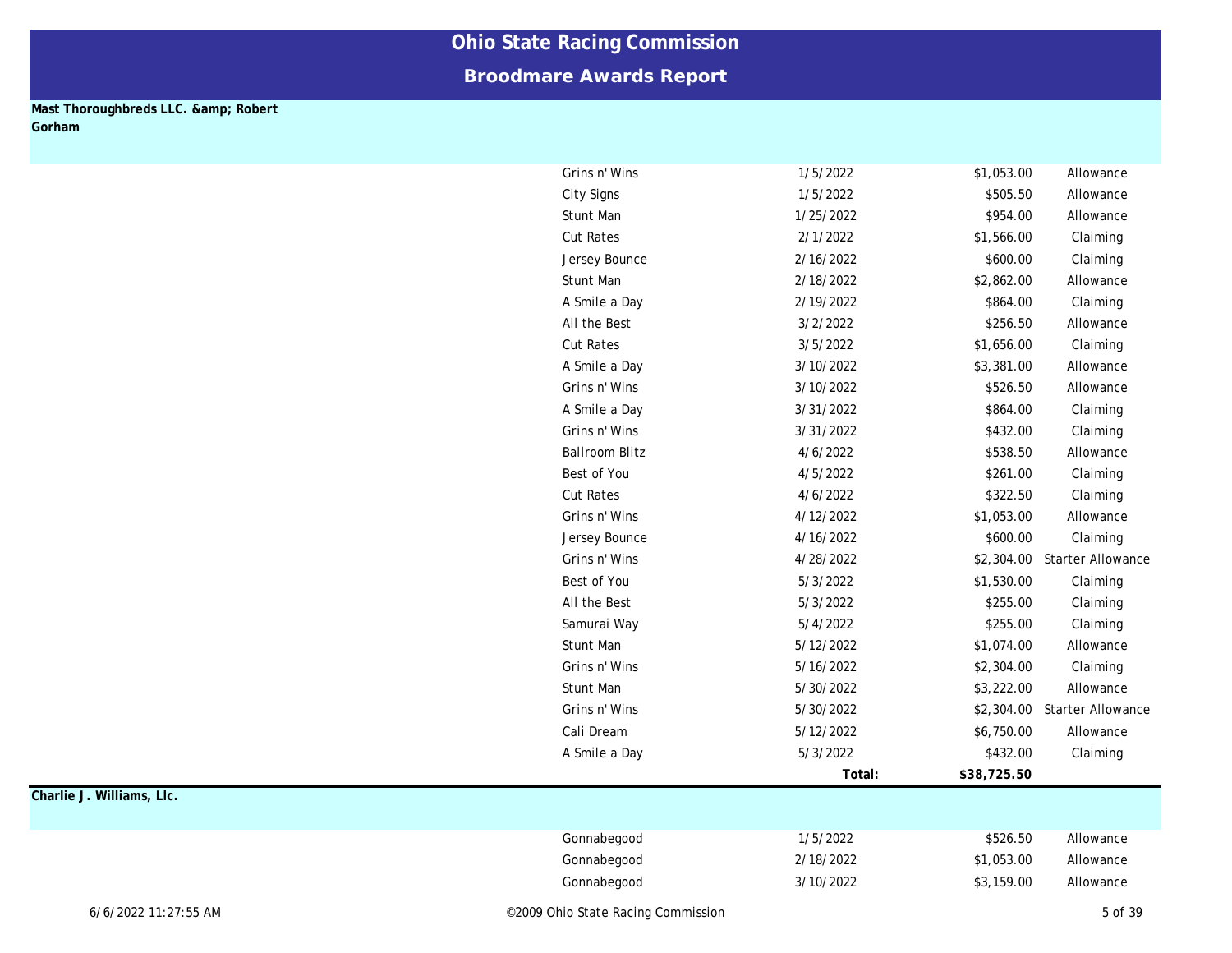|                        | <b>Ohio State Racing Commission</b> |           |             |           |
|------------------------|-------------------------------------|-----------|-------------|-----------|
|                        | <b>Broodmare Awards Report</b>      |           |             |           |
|                        | Gonnabegood                         | 4/9/2022  | \$1,227.00  | Allowance |
|                        | Gonnabegood                         | 4/27/2022 | \$3,609.00  | Allowance |
|                        | Gonnabegood                         | 5/12/2022 | \$1,140.00  | Allowance |
|                        |                                     | Total:    | \$10,714.50 |           |
| Jaroslav Gold          |                                     |           |             |           |
|                        | Reinvestedinterest                  | 1/5/2022  | \$1,800.00  |           |
|                        |                                     | Total:    | \$1,800.00  | Claiming  |
| Eric Heyman            |                                     |           |             |           |
|                        |                                     |           |             |           |
|                        | Often Enough                        | 1/5/2022  | \$600.00    | Claiming  |
|                        | Often Enough                        | 1/24/2022 | \$1,800.00  | Claiming  |
|                        | Often Enough                        | 2/22/2022 | \$729.00    | Claiming  |
|                        | Hip Hip Hooray                      | 3/2/2022  | \$3,033.00  | Allowance |
|                        | Hip Hip Hooray                      | 3/22/2022 | \$3,681.00  | Allowance |
|                        | Often Enough                        | 4/16/2022 | \$1,800.00  | Claiming  |
|                        | Hip Hip Hooray                      | 4/9/2022  | \$1,125.00  | Allowance |
|                        | Often Enough                        | 4/27/2022 | \$2,016.00  | Claiming  |
|                        | Often Enough                        | 5/10/2022 | \$570.00    | Allowance |
|                        | Hip Hip Hooray                      | 5/6/2022  | \$1,125.00  | Allowance |
|                        |                                     | Total:    | \$16,479.00 |           |
| Moneylane Farm         |                                     |           |             |           |
|                        | Hansenation                         | 1/5/2022  | \$300.00    | Claiming  |
|                        | Hansenation                         | 1/11/2022 | \$729.00    | Claiming  |
|                        | Larsa                               | 1/22/2022 | \$505.50    | Allowance |
|                        | Larsa                               | 2/18/2022 | \$3,033.00  | Allowance |
|                        | Hansenation                         | 2/19/2022 | \$600.00    | Allowance |
|                        | Hansenation                         | 3/9/2022  | \$300.00    | Claiming  |
|                        | Hansenation                         | 3/24/2022 | \$1,800.00  | Claiming  |
|                        | Larsa                               | 3/26/2022 | \$1,053.00  | Allowance |
|                        | Hansenation                         | 5/2/2022  | \$2,304.00  | Claiming  |
|                        | Hansenation                         | 5/18/2022 | \$768.00    | Claiming  |
|                        |                                     | Total:    | \$11,392.50 |           |
| <b>LOWELL F. ALLEN</b> |                                     |           |             |           |
|                        | Line Dancer                         | 1/8/2022  | \$505.50    | Allowance |
| 6/6/2022 11:27:55 AM   | ©2009 Ohio State Racing Commission  |           |             | 6 of 39   |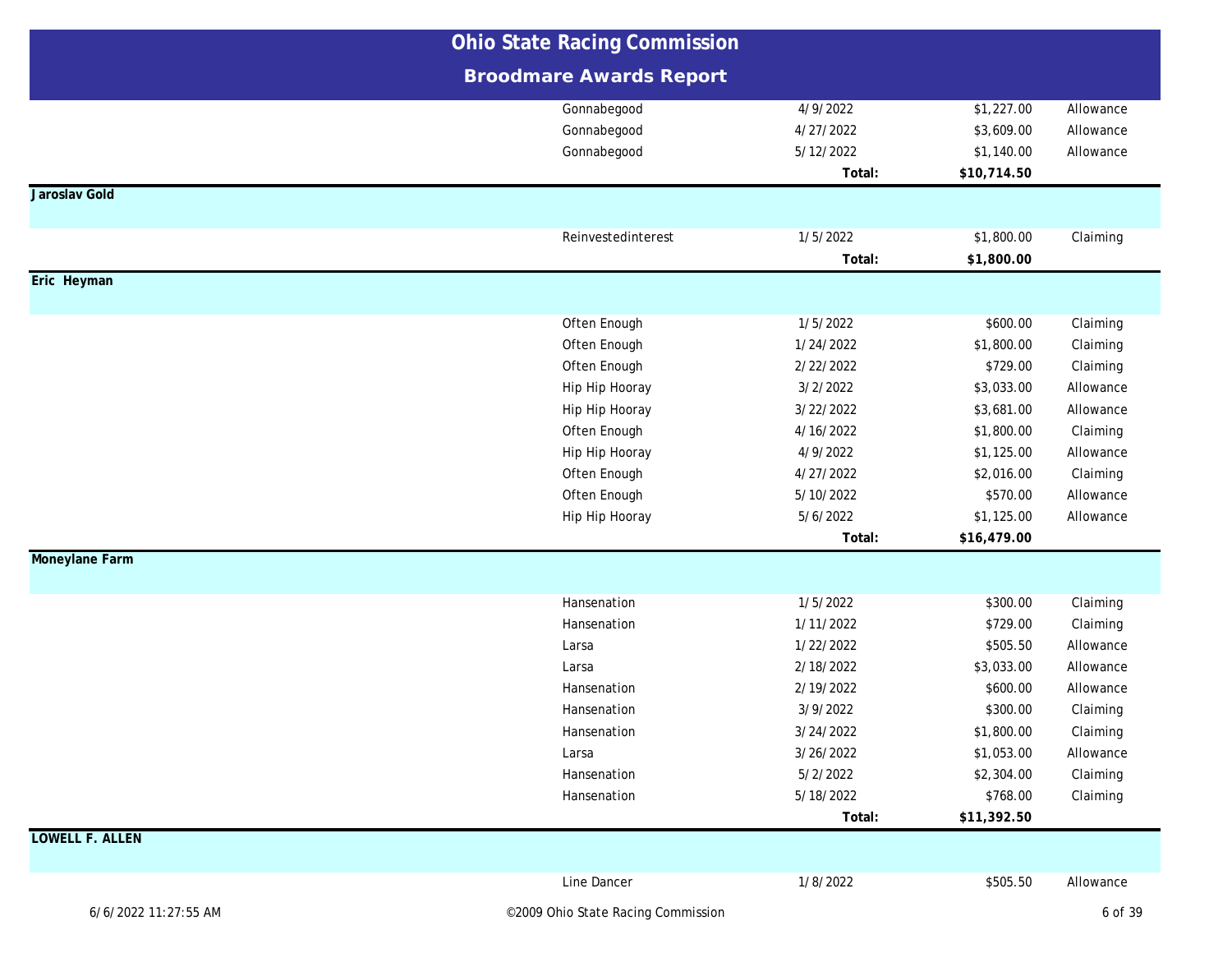|                       | <b>Ohio State Racing Commission</b> |           |             |           |
|-----------------------|-------------------------------------|-----------|-------------|-----------|
|                       | <b>Broodmare Awards Report</b>      |           |             |           |
|                       | Lemon Slush                         | 1/15/2022 | \$256.50    | Claiming  |
|                       | Fortunate Gina                      | 1/25/2022 | \$522.00    | Claiming  |
|                       | Fortunate Gina                      | 2/19/2022 | \$522.00    | Claiming  |
|                       | Quiet Amigo                         | 3/2/2022  | \$505.50    | Allowance |
|                       | Fortunate Gina                      | 3/9/2022  | \$1,566.00  | Claiming  |
|                       | Line Dancer                         | 3/15/2022 | \$1,011.00  | Allowance |
|                       | Fortunate Gina                      | 3/19/2022 | \$261.00    | Claiming  |
|                       | Quiet Amigo                         | 3/22/2022 | \$505.50    | Allowance |
|                       | Fortunate Gina                      | 4/5/2022  | \$522.00    | Claiming  |
|                       | Line Dancer                         | 4/13/2022 | \$505.50    | Allowance |
|                       | Quiet Amigo                         | 4/26/2022 | \$3,222.00  | Allowance |
|                       | Fortunate Gina                      | 5/7/2022  | \$274.50    | Claiming  |
|                       | Masterofthehounds                   | 5/12/2022 | \$3,222.00  | Allowance |
|                       | Check Out Line                      | 5/13/2022 | \$294.00    | Claiming  |
|                       | Masterofthehounds                   | 5/25/2022 | \$576.00    | Allowance |
|                       | Line Dancer                         | 5/20/2022 | \$396.00    | Allowance |
|                       |                                     | Total:    | \$14,667.00 |           |
| <b>Froilan Flores</b> |                                     |           |             |           |
|                       | Angel Wings                         | 1/8/2022  | \$2,862.00  | Allowance |
|                       | El Mezcalito                        | 5/4/2022  | \$1,530.00  | Claiming  |
|                       |                                     | Total:    | \$4,392.00  |           |
| Raimonde Farms LTD.   |                                     |           |             |           |
|                       | lionistic                           | 1/8/2022  | \$954.00    | Allowance |
|                       | Sweet Empire                        | 1/12/2022 | \$954.00    | Allowance |
|                       | Golosa                              | 1/14/2022 | \$477.00    | Allowance |
|                       | Venture On                          | 1/22/2022 | \$477.00    | Allowance |
|                       | Beeblegee                           | 1/25/2022 | \$3,033.00  | Allowance |
|                       | <b>Victory Division</b>             | 1/26/2022 | \$522.00    | Claiming  |
|                       | wink don't think                    | 1/31/2022 | \$477.00    | Allowance |
|                       | Sweet Empire                        | 2/14/2022 | \$477.00    | Allowance |
|                       | Venture On                          | 2/16/2022 | \$2,862.00  | Allowance |
|                       |                                     |           |             |           |
|                       |                                     | 2/19/2022 | \$2,862.00  | Allowance |
|                       | Jailbird Wedding<br>lionistic       | 3/2/2022  | \$2,862.00  | Allowance |
|                       | Dexquire                            | 3/7/2022  | \$1,593.00  | Claiming  |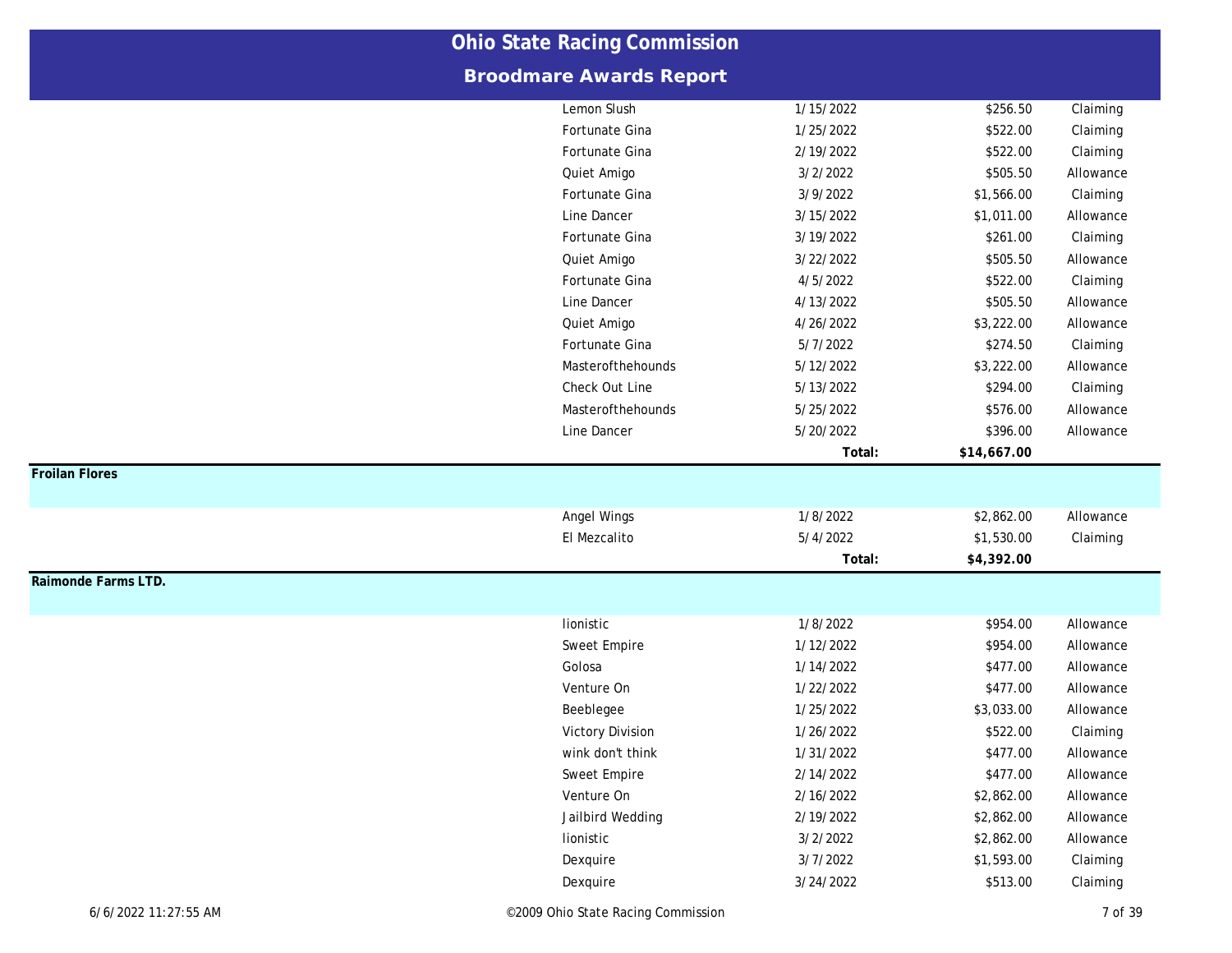|                                          | <b>Ohio State Racing Commission</b> |           |             |           |
|------------------------------------------|-------------------------------------|-----------|-------------|-----------|
|                                          | <b>Broodmare Awards Report</b>      |           |             |           |
|                                          | lionistic                           | 3/30/2022 | \$3,033.00  | Allowance |
|                                          | lionistic                           | 4/12/2022 | \$526.50    | Allowance |
|                                          | Late Date                           | 4/13/2022 | \$954.00    | Allowance |
|                                          | Sweet Empire                        | 5/4/2022  | \$1,701.00  | Claiming  |
|                                          | Double Edged                        | 5/9/2022  | \$537.00    | Allowance |
|                                          | <b>Victory Division</b>             | 5/12/2022 | \$408.00    | Claiming  |
|                                          | Sweet Empire                        | 5/17/2022 | \$522.00    | Claiming  |
|                                          | lionistic                           | 5/18/2022 | \$1,152.00  | Allowance |
|                                          | Dexquire                            | 5/23/2022 | \$261.00    | Claiming  |
|                                          |                                     | Total:    | \$27,157.50 |           |
| Raimonde Farms, Ltd. & Beechwood         |                                     |           |             |           |
| Racing                                   |                                     |           |             |           |
|                                          |                                     |           |             |           |
|                                          |                                     |           |             |           |
|                                          |                                     |           |             |           |
|                                          | <b>Mission Girl</b>                 | 1/8/2022  | \$477.00    | Allowance |
|                                          | <b>Mission Girl</b>                 | 3/16/2022 | \$2,862.00  | Allowance |
|                                          | <b>Mission Girl</b>                 | 3/30/2022 | \$1,011.00  | Allowance |
|                                          | <b>Mission Girl</b>                 | 4/25/2022 | \$3,222.00  | Allowance |
|                                          |                                     | Total:    | \$7,572.00  |           |
| Raimonde Farms, LTD & Michael L.<br>Rone |                                     |           |             |           |
|                                          |                                     |           |             |           |
|                                          |                                     |           |             |           |
|                                          |                                     |           |             |           |
|                                          | Little Blaker                       | 1/4/2022  | \$4,050.00  | Claiming  |
| <b>Robert Gorham</b>                     |                                     | Total:    | \$4,050.00  |           |
|                                          |                                     |           |             |           |
|                                          |                                     |           |             |           |
|                                          | Oaken                               | 1/4/2022  | \$1,092.00  | Claiming  |
|                                          | Gone in a Flash                     | 1/11/2022 | \$2,862.00  | Allowance |
|                                          | Northern Journey                    | 1/24/2022 | \$600.00    | Claiming  |
|                                          | Gone in a Flash                     | 2/14/2022 | \$505.50    | Allowance |
|                                          | Lucky Streak                        | 2/15/2022 | \$543.00    | Allowance |
|                                          | <b>Tiger Trail</b>                  | 2/19/2022 | \$300.00    | Claiming  |
|                                          | Northern Journey                    | 3/8/2022  | \$300.00    | Claiming  |
|                                          | Keeping Score                       | 3/9/2022  | \$954.00    | Allowance |
|                                          |                                     |           |             |           |
| 6/6/2022 11:27:55 AM                     | ©2009 Ohio State Racing Commission  |           |             | 8 of 39   |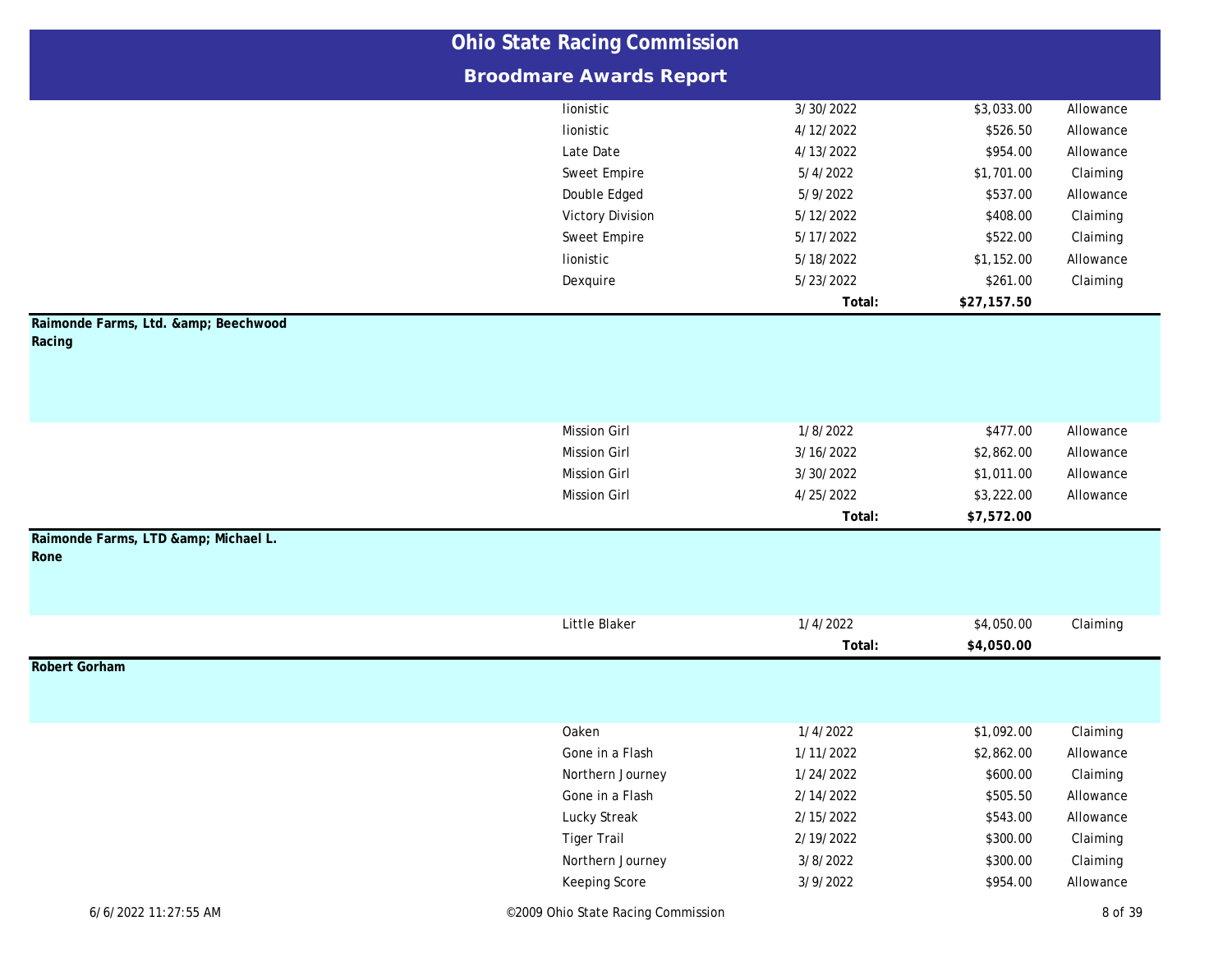|                        | <b>Ohio State Racing Commission</b> |           |             |                            |
|------------------------|-------------------------------------|-----------|-------------|----------------------------|
|                        | <b>Broodmare Awards Report</b>      |           |             |                            |
|                        | Lucky Streak                        | 3/16/2022 | \$543.00    | Allowance                  |
|                        | Going Primetime                     | 3/19/2022 | \$954.00    | Allowance                  |
|                        | Northern Journey                    | 3/23/2022 | \$300.00    | Claiming                   |
|                        | <b>Tiger Trail</b>                  | 3/24/2022 | \$300.00    | Claiming                   |
|                        | Oaken                               | 3/24/2022 | \$546.00    | Allowance                  |
|                        | Oaken                               | 4/12/2022 | \$432.00    | Claiming                   |
|                        | Northern Journey                    | 4/12/2022 | \$1,800.00  | Claiming                   |
|                        | <b>Birdie's Chantz</b>              | 4/16/2022 | \$477.00    | Allowance                  |
|                        | Gone in a Flash                     | 4/26/2022 | \$3,222.00  | Allowance                  |
|                        | Northern Journey                    | 4/27/2022 | \$570.00    | Allowance                  |
|                        | <b>Tide Rising</b>                  | 5/11/2022 | \$537.00    | Allowance                  |
|                        | It's Official                       | 5/3/2022  | \$855.00    | Allowance                  |
|                        | Northern Journey                    | 5/13/2022 | \$588.00    | Claiming                   |
|                        | Keeping Score                       | 5/17/2022 | \$508.50    | Allowance                  |
|                        | Oaken                               | 5/21/2022 | \$601.50    | Allowance                  |
|                        | Gone in a Flash                     | 5/25/2022 | \$3,456.00  | Allowance                  |
|                        | <b>Birdie's Chantz</b>              | 5/26/2022 | \$1,017.00  | Allowance                  |
|                        |                                     | Total:    | \$23,863.50 |                            |
| <b>Justice Farm</b>    |                                     |           |             |                            |
|                        | <b>Firsthand Justice</b>            | 1/4/2022  | \$621.00    | Claiming                   |
|                        | Sweetalkingjustice                  | 5/3/2022  | \$510.00    | Claiming                   |
|                        | Sheza Fine Justice                  | 5/13/2022 | \$1,764.00  | Claiming                   |
|                        | Sweetalkingjustice                  | 5/18/2022 | \$261.00    | Claiming                   |
|                        | Sheza Fine Justice                  | 5/25/2022 |             | \$336.00 Starter Allowance |
|                        |                                     | Total:    | \$3,492.00  |                            |
| <b>Rodney Faulkner</b> |                                     |           |             |                            |
|                        | Deniro'srunforfun                   | 1/5/2022  | \$3,033.00  | Allowance                  |
|                        | Runlikejackieo                      | 4/2/2022  | \$1,011.00  | Allowance                  |
|                        | Runlikejackieo                      | 4/28/2022 | \$1,125.00  | Allowance                  |
|                        | Runlikejackieo                      | 5/9/2022  | \$3,222.00  | Allowance                  |
|                        | Runlikejackieo                      | 5/24/2022 | \$1,152.00  | Allowance                  |
|                        |                                     | Total:    | \$9,543.00  |                            |
| <b>Josh Faulkner</b>   |                                     |           |             |                            |
|                        | Monster Hunter                      | 1/11/2022 | \$3,033.00  | Allowance                  |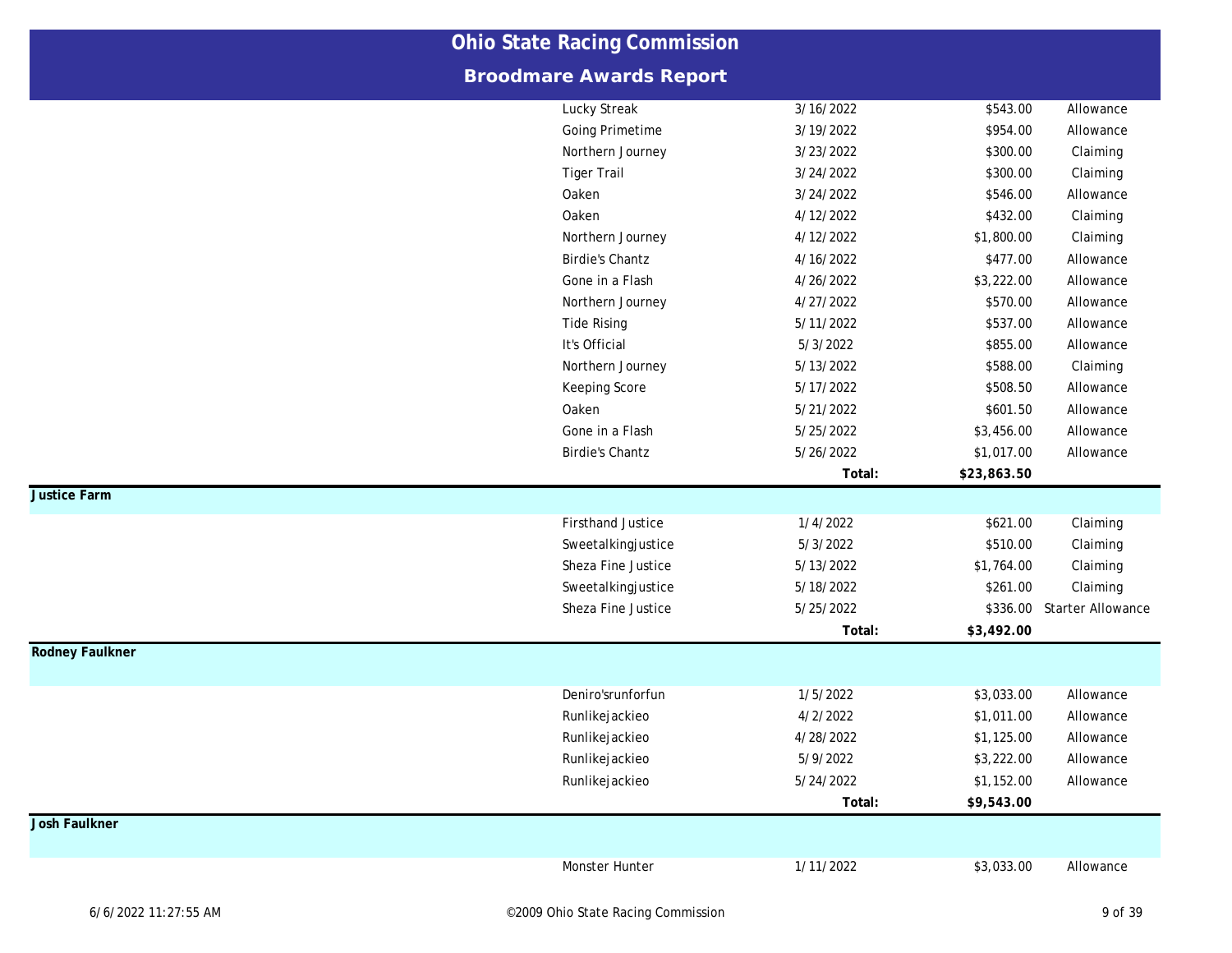|                                    | <b>Ohio State Racing Commission</b> |           |            |                   |
|------------------------------------|-------------------------------------|-----------|------------|-------------------|
|                                    | <b>Broodmare Awards Report</b>      |           |            |                   |
|                                    | Judge Head                          | 1/11/2022 | \$364.50   | Claiming          |
|                                    | Manga Man                           | 1/15/2022 | \$1,086.00 | Allowance         |
|                                    | Monster Hunter                      | 1/24/2022 | \$526.50   | Allowance         |
|                                    | Judge Head                          | 3/16/2022 | \$355.50   | Starter Allowance |
|                                    | Monster Hunter                      | 3/28/2022 | \$1,053.00 | Allowance         |
|                                    | Judge Head                          | 3/30/2022 | \$729.00   | Claiming          |
|                                    |                                     | Total:    | \$7,147.50 |                   |
| <b>EYES OF A CHILD STABLE</b>      |                                     |           |            |                   |
|                                    | I'mma Natural                       | 1/11/2022 | \$1,011.00 | Allowance         |
|                                    | Run Rocky                           | 1/22/2022 | \$954.00   | Allowance         |
|                                    | Run Rocky                           | 2/16/2022 | \$954.00   | Allowance         |
|                                    | Perfectingtheview                   | 2/18/2022 | \$505.50   | Allowance         |
|                                    | Perfectingtheview                   | 4/2/2022  | \$505.50   | Allowance         |
|                                    | Perfectingtheview                   | 5/24/2022 | \$3,222.00 | Allowance         |
|                                    |                                     | Total:    | \$7,152.00 |                   |
| Susan Miller & Bobby Rankin Estate |                                     |           |            |                   |
|                                    | Dynamic Reach                       | 1/11/2022 | \$505.50   | Allowance         |
|                                    | Dynamic Reach                       | 2/14/2022 | \$3,033.00 | Allowance         |
|                                    | Dynamic Reach                       | 4/13/2022 | \$1,053.00 | Allowance         |
|                                    |                                     | Total:    | \$4,591.50 |                   |
| South River Ranch Inc.             |                                     |           |            |                   |
|                                    | Racin' Jacin                        | 1/11/2022 | \$954.00   | Allowance         |
|                                    | Racin' Jacin                        | 1/25/2022 | \$2,862.00 | Allowance         |
|                                    | Not Jimmy's Toy                     | 3/1/2022  | \$477.00   | Allowance         |
|                                    |                                     | Total:    | \$4,293.00 |                   |
| PETER J. SHEPPELL                  |                                     |           |            |                   |
|                                    | You're Out                          | 1/11/2022 | \$477.00   | Allowance         |
|                                    | scooby roo                          | 1/12/2022 | \$2,862.00 | Allowance         |
|                                    | This Man Can                        | 1/12/2022 | \$1,656.00 | Claiming          |
|                                    | Queen Creed                         | 1/22/2022 | \$3,033.00 | Allowance         |
|                                    | Status Symbol                       | 1/24/2022 | \$1,800.00 | Claiming          |
|                                    | You're Out                          | 1/24/2022 | \$477.00   | Allowance         |
|                                    | scooby roo                          | 1/25/2022 | \$1,011.00 | Allowance         |
|                                    | <b>Highly Explosive</b>             | 2/16/2022 | \$1,800.00 | Claiming          |
|                                    | Ohio Strong                         | 2/18/2022 | \$954.00   | Allowance         |
|                                    | Quimby                              | 2/18/2022 | \$477.00   | Allowance         |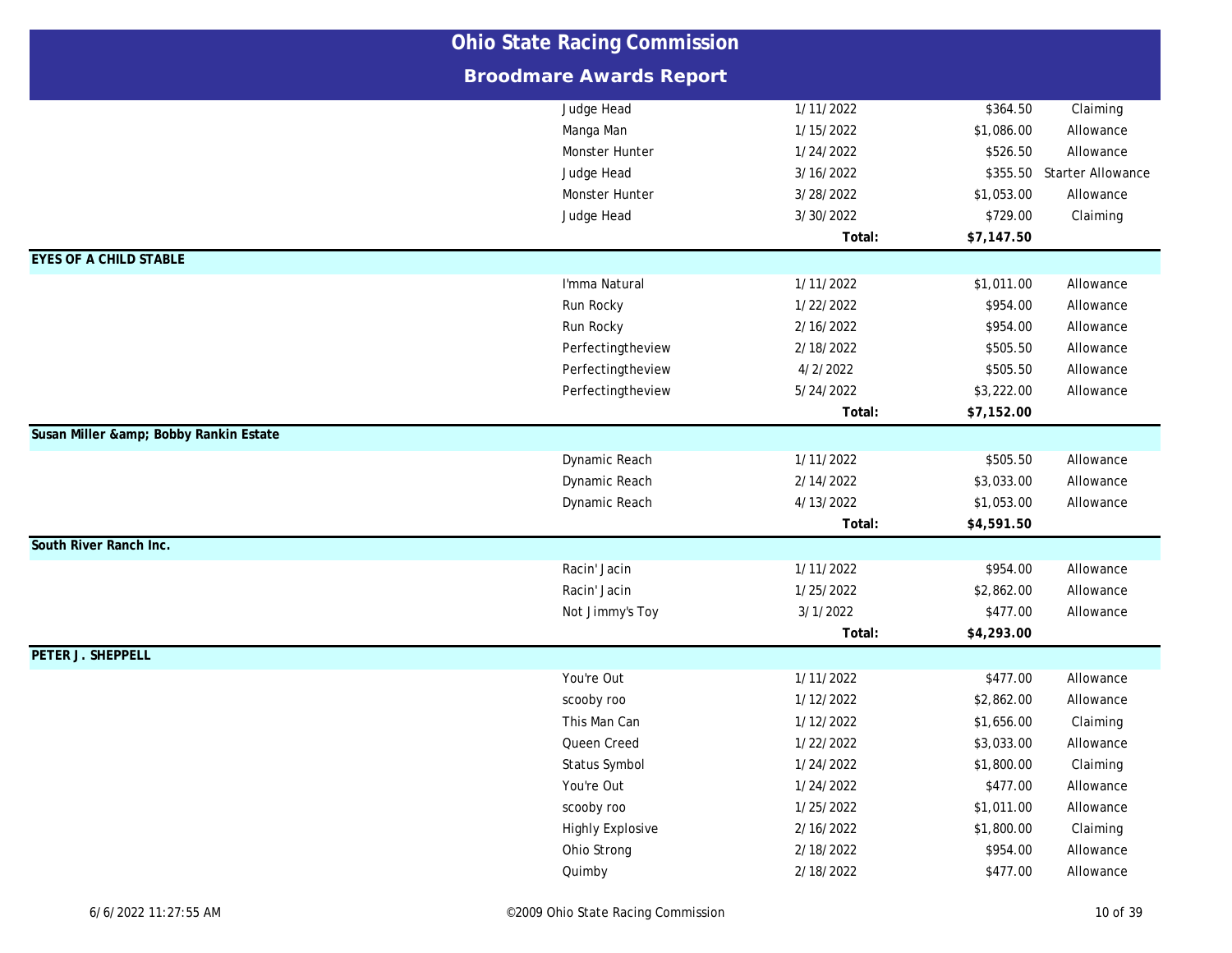|                           | <b>Ohio State Racing Commission</b> |           |             |                   |
|---------------------------|-------------------------------------|-----------|-------------|-------------------|
|                           | <b>Broodmare Awards Report</b>      |           |             |                   |
|                           | Status Symbol                       | 3/8/2022  | \$600.00    | Claiming          |
|                           | Ohio Strong                         | 3/9/2022  | \$2,862.00  | Allowance         |
|                           | Quimby                              | 3/9/2022  | \$477.00    | Allowance         |
|                           | The Man Can                         | 3/9/2022  | \$600.00    | Claiming          |
|                           | This Man Can                        | 3/16/2022 | \$1,620.00  | Claiming          |
|                           | Quimby                              | 3/21/2022 | \$477.00    | Allowance         |
|                           | Status Symbol                       | 3/23/2022 | \$600.00    | Claiming          |
|                           | The Man Can                         | 4/4/2022  | \$522.00    | Claiming          |
|                           | Quimby                              | 4/6/2022  | \$2,862.00  | Allowance         |
|                           | You're Out                          | 4/6/2022  | \$954.00    | Allowance         |
|                           | Queen Creed                         | 4/12/2022 | \$3,159.00  | Allowance         |
|                           | Status Symbol                       | 4/12/2022 | \$300.00    | Claiming          |
|                           | Quimby                              | 4/26/2022 | \$1,074.00  | Allowance         |
|                           | Queen Creed                         | 4/27/2022 | \$1,203.00  | Allowance         |
|                           | The Man Can                         | 5/7/2022  | \$261.00    | Claiming          |
|                           | You're Out                          | 5/21/2022 | \$1,530.00  | Claiming          |
|                           | Fu Roo                              | 5/21/2022 | \$3,609.00  | Allowance         |
|                           | <b>Highly Explosive</b>             | 5/30/2022 | \$384.00    | Starter Allowance |
|                           | Quimby                              | 5/21/2022 | \$396.00    | Allowance         |
|                           |                                     | Total:    | \$38,037.00 |                   |
| Andrew & Kristina Tumblin |                                     |           |             |                   |
|                           | Nothinlastsforever                  | 1/11/2022 | \$1,539.00  | Claiming          |
|                           |                                     | Total:    | \$1,539.00  |                   |
| <b>CARMEN PECORD</b>      |                                     |           |             |                   |
|                           | Ohio Cause                          | 1/11/2022 | \$513.00    | Claiming          |
|                           | Ohio Cause                          | 2/1/2022  | \$1,539.00  | Claiming          |
|                           | Ohio Cause                          | 4/5/2022  | \$1,813.50  | Claiming          |
|                           |                                     | Total:    | \$3,865.50  |                   |
| <b>RACHAEL M MADDOX</b>   |                                     |           |             |                   |
|                           | Split My Britches                   | 1/11/2022 | \$256.50    | Claiming          |
|                           |                                     | Total:    | \$256.50    |                   |
| Smokin C LLC              |                                     |           |             |                   |
|                           | you name it                         | 1/12/2022 | \$477.00    | Allowance         |
|                           | Opha May                            | 1/14/2022 | \$954.00    | Allowance         |
|                           | you name it                         | 1/24/2022 | \$954.00    | Allowance         |
|                           | you name it                         | 2/14/2022 | \$954.00    | Allowance         |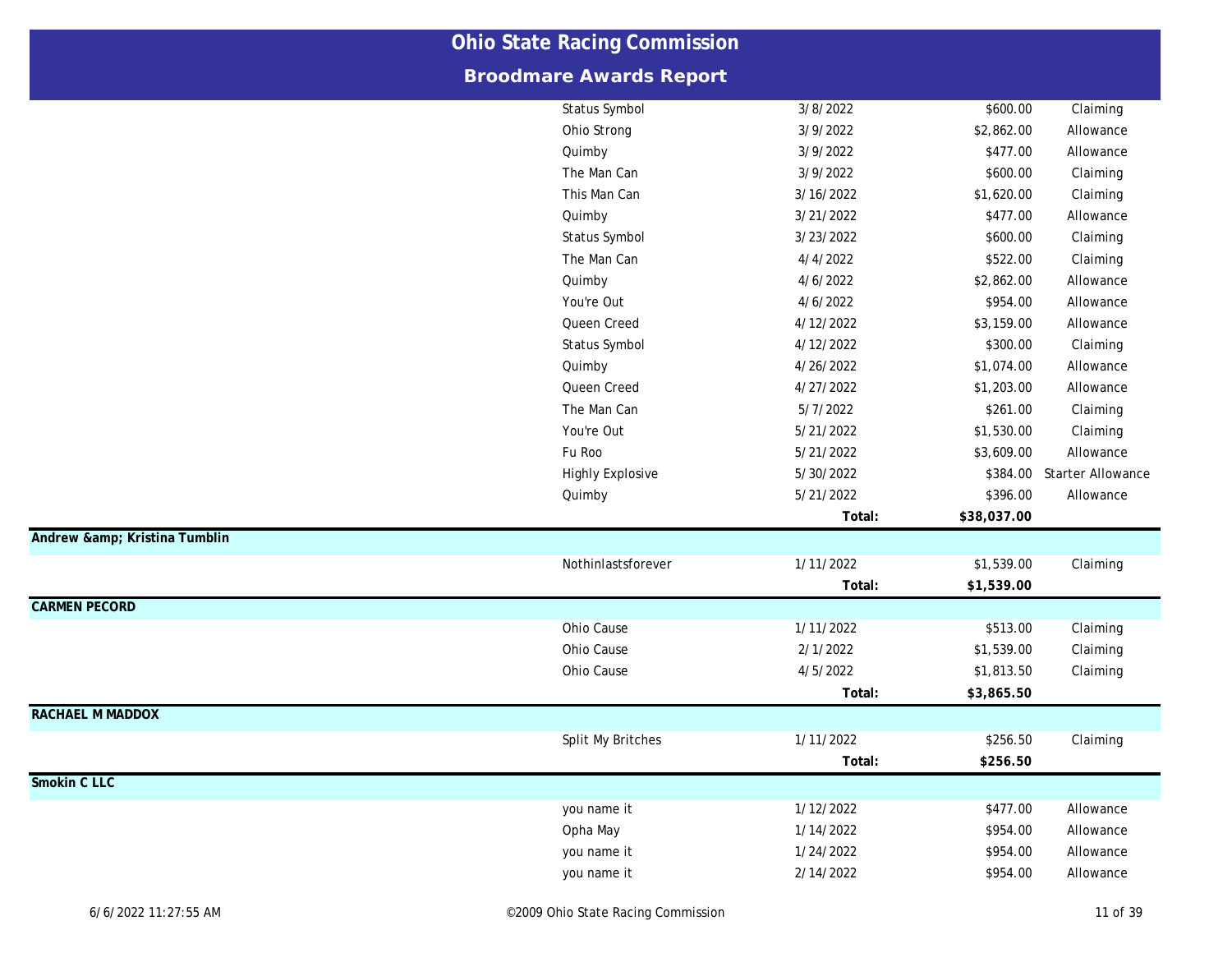|                             | <b>Ohio State Racing Commission</b> |           |             |           |
|-----------------------------|-------------------------------------|-----------|-------------|-----------|
|                             | <b>Broodmare Awards Report</b>      |           |             |           |
|                             | Opha May                            | 2/16/2022 | \$2,862.00  | Allowance |
|                             | Opha May                            | 3/18/2022 | \$3,033.00  | Allowance |
|                             | Treasure Wilburnya                  | 3/23/2022 | \$256.50    | Claiming  |
|                             | Treasure Wilburnya                  | 4/11/2022 | \$256.50    | Claiming  |
|                             | Can't Crashmyparty                  | 5/4/2022  | \$510.00    | Claiming  |
|                             |                                     | Total:    | \$10,257.00 |           |
| <b>Thomas Cinalli</b>       |                                     |           |             |           |
|                             | Play Ball                           | 1/12/2022 | \$2,592.00  | Claiming  |
|                             | Play Ball                           | 4/12/2022 | \$2,592.00  | Claiming  |
| <b>Bruce Ryan</b>           |                                     | Total:    | \$5,184.00  |           |
|                             |                                     |           |             |           |
|                             | Over Icce                           | 1/12/2022 | \$864.00    | Claiming  |
|                             | Country Club Bobby                  | 1/19/2022 | \$1,011.00  | Allowance |
|                             | Flatter Her Again                   | 1/22/2022 | \$505.50    | Allowance |
|                             | Wwinspired                          | 1/22/2022 | \$1,011.00  | Allowance |
|                             | Over Icce                           | 2/14/2022 | \$613.50    | Allowance |
|                             | Flatter Her Again                   | 2/19/2022 | \$505.50    | Allowance |
|                             | Country Club Bobby                  | 3/2/2022  | \$1,011.00  | Allowance |
|                             | Flatter Her Again                   | 3/15/2022 | \$3,033.00  | Allowance |
|                             | Country Club Bobby                  | 3/22/2022 | \$3,134.10  | Allowance |
|                             | Flatter Her Again                   | 3/26/2022 | \$6,750.00  | Allowance |
|                             | Over Icce                           | 4/12/2022 | \$864.00    | Claiming  |
|                             | Country Club Bobby                  | 4/9/2022  | \$6,750.00  | Allowance |
|                             | Wwinspired                          | 5/9/2022  | \$1,074.00  | Allowance |
|                             | Wwinspired                          | 5/24/2022 | \$1,074.00  | Allowance |
|                             | Country Club Bobby                  | 5/6/2022  | \$2,250.00  | Allowance |
|                             |                                     | Total:    | \$30,450.60 |           |
| <b>Timothy A. Heinrichs</b> |                                     |           |             |           |
|                             | Chief Big Head                      | 1/12/2022 | \$552.00    | Claiming  |
|                             | Chief Big Head                      | 1/26/2022 | \$261.00    | Claiming  |
|                             | Chief Big Head                      | 3/7/2022  | \$1,566.00  | Claiming  |
|                             |                                     | Total:    | \$2,379.00  |           |
| DR. D.W. FRAZIER (PYRITE)   |                                     |           |             |           |
|                             | Captain Riley                       | 1/12/2022 | \$276.00    | Claiming  |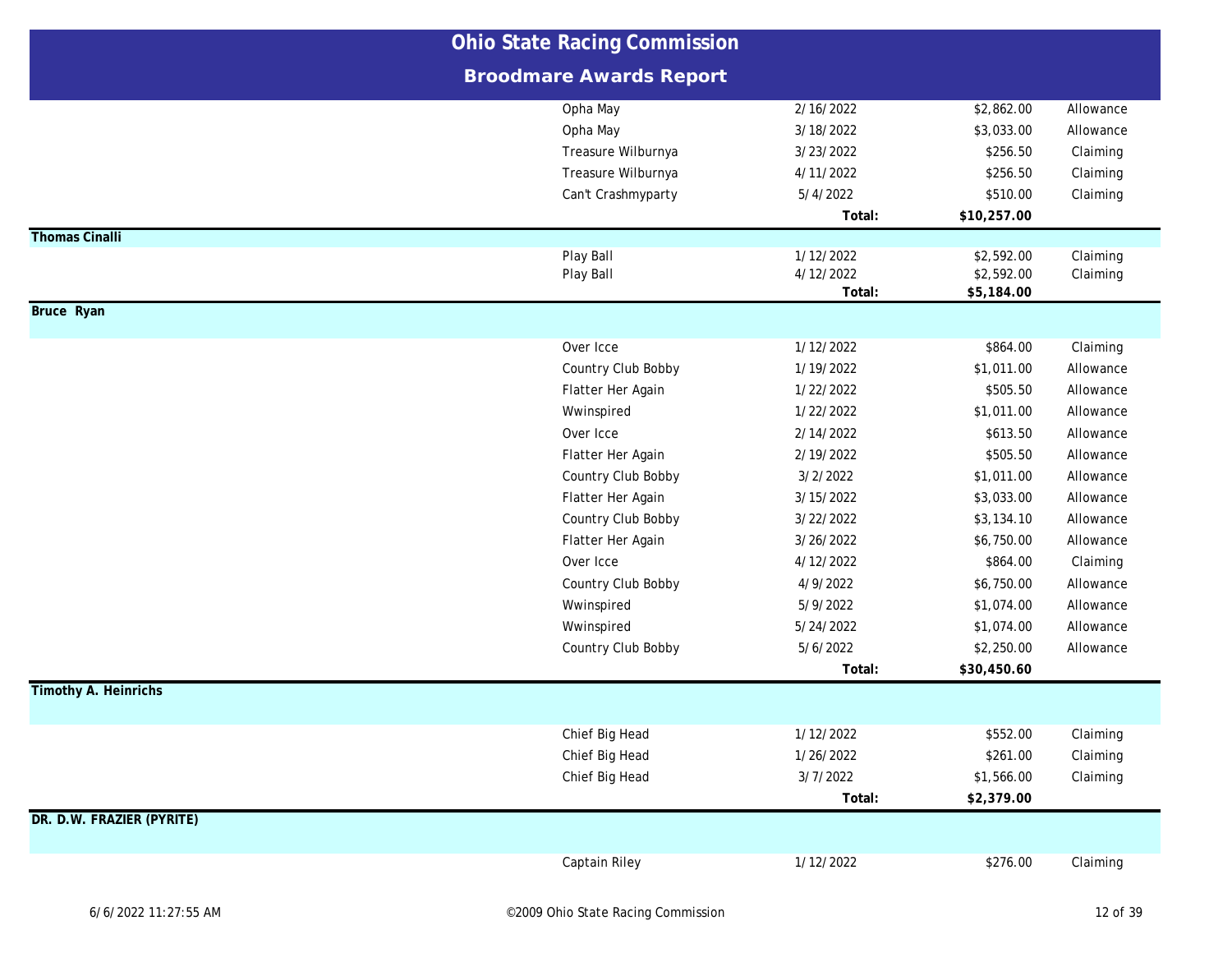|                                      | <b>Ohio State Racing Commission</b> |           |            |           |
|--------------------------------------|-------------------------------------|-----------|------------|-----------|
|                                      | <b>Broodmare Awards Report</b>      |           |            |           |
|                                      | Captain Riley                       | 2/15/2022 | \$522.00   | Claiming  |
|                                      | <b>Captain Riley</b>                | 4/6/2022  | \$1,566.00 | Claiming  |
|                                      | Crafty Chief                        | 5/7/2022  | \$1,566.00 | Claiming  |
|                                      | Captain Riley                       | 5/25/2022 | \$274.50   | Claiming  |
|                                      |                                     | Total:    | \$4,204.50 |           |
| Dale Cole                            |                                     |           |            |           |
|                                      | Daddys little flag                  | 1/14/2022 | \$2,766.60 | Allowance |
|                                      | Daddys little flag                  | 2/18/2022 | \$1,011.00 | Allowance |
|                                      |                                     | Total:    | \$3,777.60 |           |
| Hal Snowden Jr. & William C. Snowden |                                     |           |            |           |
|                                      |                                     |           |            |           |
|                                      | Miss Treated Star                   | 1/14/2022 | \$1,656.00 | Claiming  |
|                                      |                                     | Total:    | \$1,656.00 |           |
| Richard & Connie Snyder              |                                     |           |            |           |
|                                      | My Belle Michelle                   | 1/14/2022 | \$552.00   | Claiming  |
|                                      | My Belle Michelle                   | 1/25/2022 | \$261.00   | Claiming  |
|                                      |                                     | Total:    | \$813.00   |           |
| <b>Bobby McMichael</b>               |                                     |           |            |           |
|                                      | Ucantkeepup                         | 1/14/2022 | \$276.00   | Claiming  |
|                                      | Ucantkeepup                         | 2/1/2022  | \$261.00   | Claiming  |
|                                      | Ucantkeepup                         | 2/26/2022 | \$261.00   | Claiming  |
|                                      | Ucantkeepup                         | 3/19/2022 | \$522.00   | Claiming  |
|                                      | Ucantkeepup                         | 4/5/2022  | \$1,618.20 | Claiming  |
|                                      | Ucantkeepup                         | 5/7/2022  | \$1,647.00 | Claiming  |
|                                      |                                     | Total:    | \$4,585.20 |           |
| Danny R. Bird                        |                                     |           |            |           |
|                                      | Songstopshelf                       | 1/14/2022 | \$1,755.00 | Claiming  |
|                                      | St Patty's Song                     | 5/18/2022 | \$537.00   | Claiming  |
|                                      |                                     | Total:    | \$2,292.00 |           |
| Hillburn Racing, LLC.                |                                     |           |            |           |
|                                      | Ohio Storm                          | 1/14/2022 | \$585.00   | Claiming  |
|                                      | Ohio Storm                          | 2/1/2022  | \$522.00   | Claiming  |
|                                      | Ohio Storm                          | 2/28/2022 | \$292.50   | Claiming  |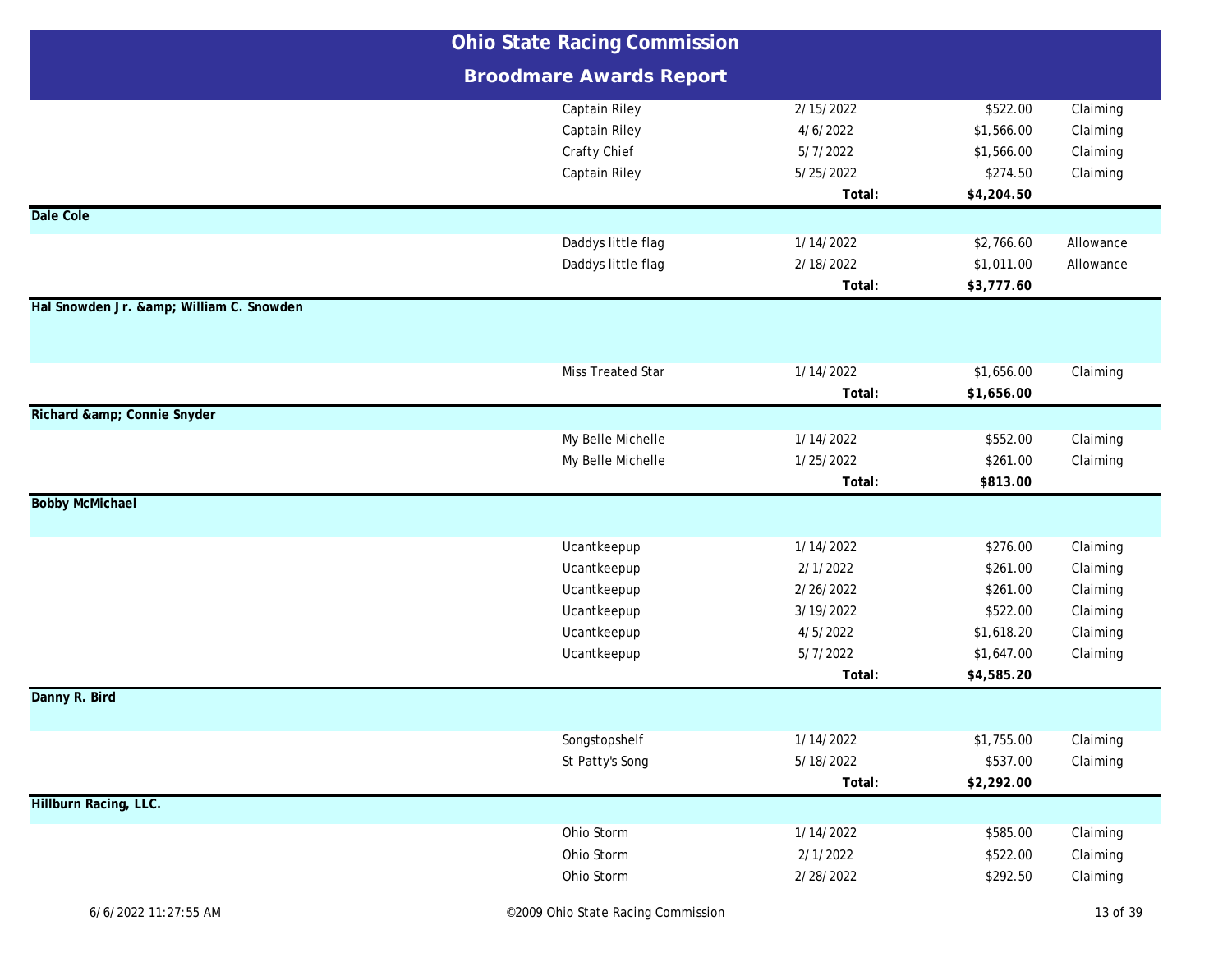|                         | <b>Ohio State Racing Commission</b> |           |             |           |
|-------------------------|-------------------------------------|-----------|-------------|-----------|
|                         | <b>Broodmare Awards Report</b>      |           |             |           |
|                         | Ohio Storm                          | 3/30/2022 | \$292.50    | Claiming  |
|                         | Cacki                               | 4/6/2022  | \$3,381.00  | Allowance |
|                         | That's the Way                      | 4/4/2022  | \$1,011.00  | Allowance |
|                         | Tivis                               | 4/9/2022  | \$3,681.00  | Allowance |
|                         | That's the Way                      | 4/15/2022 | \$3,033.00  | Allowance |
|                         | Tivis                               | 5/12/2022 | \$570.00    | Allowance |
|                         | Cacki                               | 5/17/2022 | \$601.50    | Allowance |
|                         |                                     | Total:    | \$13,969.50 |           |
| Allen R. Myers          |                                     |           |             |           |
|                         | Dancing Grace                       | 1/14/2022 | \$292.50    | Claiming  |
|                         |                                     | Total:    | \$292.50    |           |
| <b>JOHN F. GRAVER</b>   |                                     |           |             |           |
|                         | Queen of the Tiles                  | 1/15/2022 | \$1,539.00  | Claiming  |
|                         | Consecutive Run                     | 3/5/2022  | \$1,593.00  | Claiming  |
|                         |                                     | Total:    | \$3,132.00  |           |
| <b>HAL SNOWDEN, JR.</b> |                                     |           |             |           |
|                         | Upgrade Al                          | 1/15/2022 | \$3,258.00  | Allowance |
|                         | Run Bubba Run                       | 3/16/2022 | \$3,258.00  | Allowance |
|                         | uottalikeit                         | 4/2/2022  | \$3,033.00  | Allowance |
|                         | Run Bubba Run                       | 4/9/2022  | \$613.50    | Allowance |
|                         | uottalikeit                         | 4/25/2022 | \$3,456.00  | Allowance |
|                         | Ohio Player                         | 4/25/2022 | \$198.00    | Claiming  |
|                         | Upgrade AI                          | 4/29/2022 | \$858.00    | Allowance |
|                         | You're My Boy Blue                  | 5/2/2022  | \$3,609.00  | Allowance |
|                         | Ohio Player                         | 5/7/2022  | \$1,530.00  | Claiming  |
|                         | <b>Big Truck</b>                    | 5/12/2022 | \$507.00    | Allowance |
|                         | Ohio Player                         | 5/26/2022 | \$198.00    | Claiming  |
|                         | Aunt Bee                            | 5/19/2022 | \$2,178.00  | Claiming  |
|                         |                                     | Total:    | \$22,696.50 |           |
| Peggy Wolterman         |                                     |           |             |           |
|                         | <b>Brink Point</b>                  | 1/15/2022 | \$543.00    | Allowance |
|                         |                                     | Total:    | \$543.00    |           |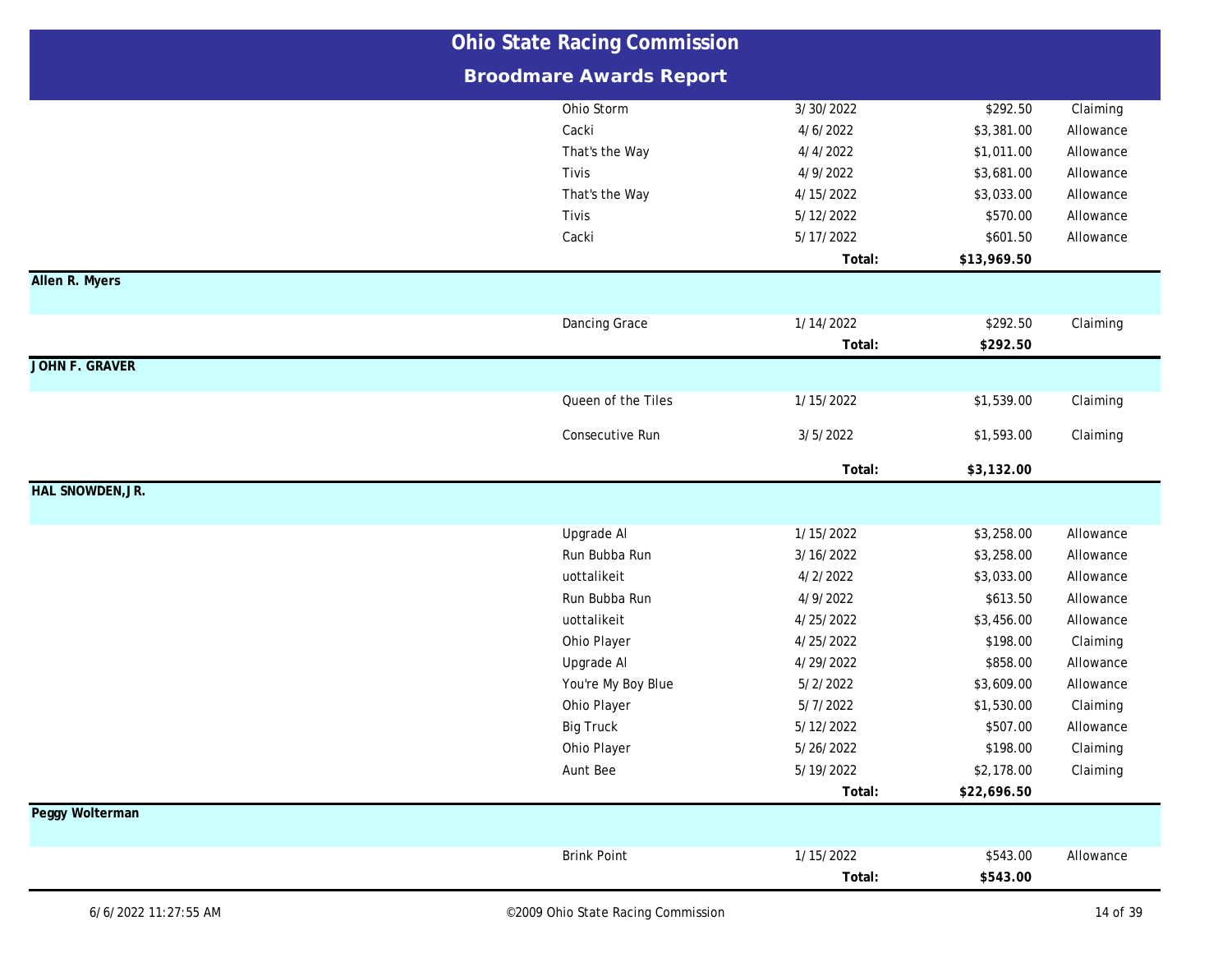### **Broodmare Awards Report**

#### **Old School Thoroughbred, LLC.**

|                                    | dance moves       | 1/15/2022 | \$2,862.00  | Allowance                    |
|------------------------------------|-------------------|-----------|-------------|------------------------------|
|                                    |                   | Total:    | \$2,862.00  |                              |
| <b>Robin Murphy</b>                |                   |           |             |                              |
|                                    |                   |           |             |                              |
|                                    | Volume Leader     | 1/15/2022 | \$477.00    | Allowance                    |
|                                    | Volume Leader     | 2/16/2022 | \$477.00    | Allowance                    |
|                                    | Volume Leader     | 4/9/2022  | \$1,593.00  | Claiming                     |
|                                    |                   | Total:    | \$2,547.00  |                              |
| T/C Stable LLC.                    |                   |           |             |                              |
|                                    |                   |           |             |                              |
|                                    | To Win            | 1/14/2022 | \$1,077.00  | Allowance                    |
|                                    | One Glamorous Gal | 1/24/2022 | \$543.00    | Allowance                    |
|                                    | To Win            | 2/15/2022 | \$1,086.00  | Allowance                    |
|                                    | One Glamorous Gal | 3/14/2022 | \$3,258.00  | Allowance                    |
|                                    | Mannford          | 3/16/2022 |             | \$2,133.00 Starter Allowance |
|                                    | One Glamorous Gal | 3/23/2022 | \$1,077.00  | Allowance                    |
|                                    | One Glamorous Gal | 4/6/2022  | \$1,077.00  | Allowance                    |
|                                    | Mannford          | 5/3/2022  | \$2,304.00  | Claiming                     |
|                                    | proper etiquette  | 5/16/2022 | \$1,530.00  | Claiming                     |
|                                    | One Glamorous Gal | 5/17/2022 | \$1,203.00  | Allowance                    |
|                                    | Mannford          | 5/18/2022 | \$2,304.00  | Claiming                     |
|                                    |                   | Total:    | \$17,592.00 |                              |
| Robert Cline & Dr. Reed & Brett    |                   |           |             |                              |
| Woodie                             |                   |           |             |                              |
|                                    | Shanghai Prince   | 1/14/2022 | \$613.50    | Allowance                    |
|                                    |                   | Total:    | \$613.50    |                              |
| Peter Sheppell & K.C. Garrett Farm |                   |           |             |                              |
|                                    | Golden Money      | 1/22/2022 | \$546.00    | Allowance                    |
|                                    | Golden Money      | 2/14/2022 | \$3,681.00  | Allowance                    |
|                                    | Golden Money      | 3/7/2022  | \$613.50    | Allowance                    |
|                                    | Golden Money      | 4/15/2022 | \$3,525.00  | Allowance                    |
|                                    |                   | Total:    | \$8,365.50  |                              |
| <b>Bobby Rankin</b>                |                   |           |             |                              |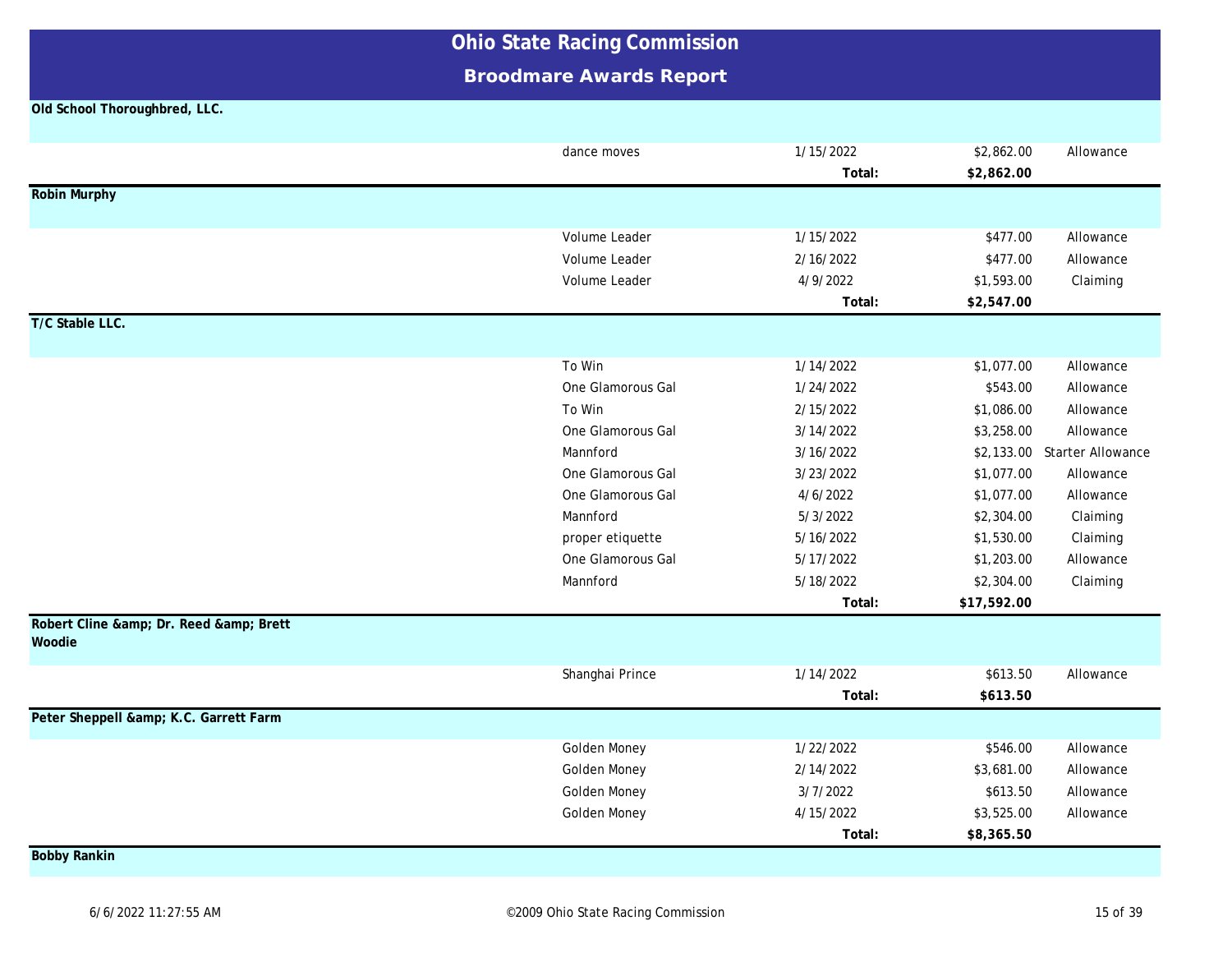|                                              | <b>Ohio State Racing Commission</b> |           |             |           |
|----------------------------------------------|-------------------------------------|-----------|-------------|-----------|
|                                              | <b>Broodmare Awards Report</b>      |           |             |           |
|                                              | Dynamite Cloud                      | 1/19/2022 | \$1,593.00  | Claiming  |
|                                              | Funny Bachelor                      | 1/19/2022 | \$585.00    | Claiming  |
|                                              | Funny Bachelor                      | 2/22/2022 | \$1,755.00  | Claiming  |
|                                              | <b>Direct Deceit</b>                | 3/7/2022  | \$1,227.00  | Allowance |
|                                              | Dynamite Cloud                      | 3/8/2022  | \$1,539.00  | Claiming  |
|                                              | Dynamite Cloud                      | 3/22/2022 | \$292.50    | Claiming  |
|                                              | Dynamite Cloud                      | 4/5/2022  | \$292.50    | Claiming  |
|                                              | <b>Direct Deceit</b>                | 4/5/2022  | \$1,227.00  | Allowance |
|                                              | Funny Bachelor                      | 4/27/2022 | \$336.00    | Claiming  |
|                                              | Riding in the Wind                  | 5/10/2022 | \$1,701.90  | Claiming  |
|                                              | Funny Bachelor                      | 5/10/2022 | \$3,571.20  | Allowance |
|                                              | Dynamite Cloud                      | 5/24/2022 | \$274.50    | Claiming  |
|                                              | <b>Direct Deceit</b>                | 5/7/2022  | \$6,750.00  | Allowance |
|                                              |                                     | Total:    | \$21,144.60 |           |
| Rachael Maddox & Shady Lady Stables,<br>LLC. |                                     |           |             |           |
|                                              | Chocolate Philling                  | 1/19/2022 | \$531.00    | Claiming  |
|                                              | Chocolate Philling                  | 2/22/2022 | \$1,029.00  | Allowance |
|                                              | <b>Blue Monarch</b>                 | 5/23/2022 | \$1,566.00  | Claiming  |
|                                              |                                     | Total:    | \$3,126.00  |           |
| Daniel & Patricia Yates                      |                                     |           |             |           |
|                                              | Missed the call                     | 1/19/2022 | \$265.50    | Claiming  |
|                                              | Hosanna                             | 1/22/2022 | \$1,011.00  | Allowance |
|                                              | Exprimir                            | 1/24/2022 | \$1,053.00  | Allowance |
|                                              | Big On Big                          | 1/24/2022 | \$1,053.00  | Allowance |
|                                              | <b>Busybeing Fabulous</b>           | 1/31/2022 | \$256.50    | Claiming  |
|                                              | Exprimir                            | 2/26/2022 | \$3,159.00  | Allowance |
|                                              | <b>Augmenting Assets</b>            | 3/5/2022  | \$265.50    | Claiming  |
|                                              | Big On Big                          | 3/18/2022 | \$3,159.00  | Allowance |
|                                              | <b>Augmenting Assets</b>            | 3/23/2022 | \$265.50    | Claiming  |
|                                              | Hosanna                             | 3/30/2022 | \$505.50    | Allowance |
|                                              | Dial Again                          | 4/15/2022 | \$538.50    | Allowance |
|                                              | Big On Big                          | 4/11/2022 | \$543.00    | Allowance |
|                                              |                                     |           |             |           |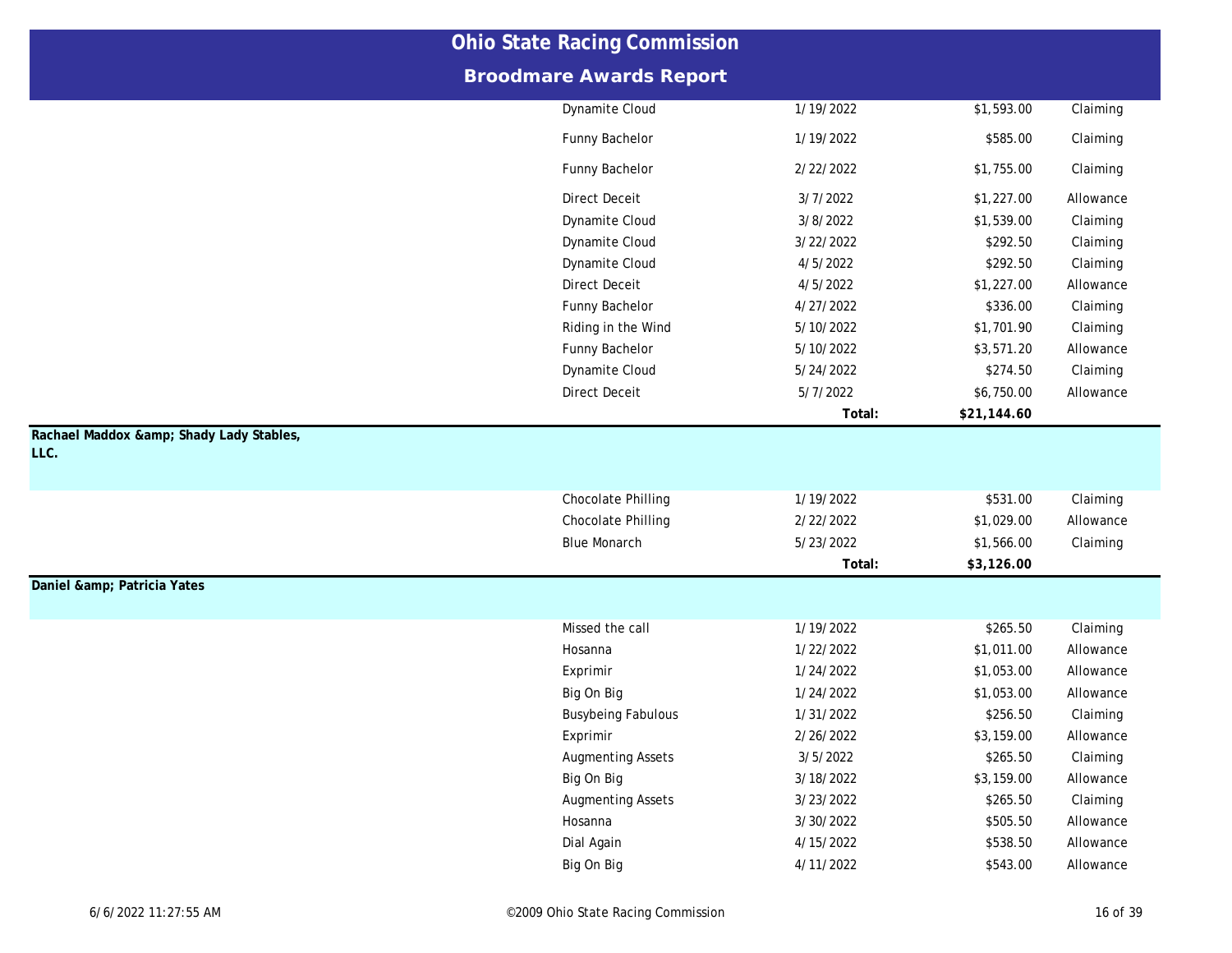|                         | <b>Ohio State Racing Commission</b> |           |             |                              |
|-------------------------|-------------------------------------|-----------|-------------|------------------------------|
|                         | <b>Broodmare Awards Report</b>      |           |             |                              |
|                         | Beautiful Victoria                  | 4/16/2022 | \$2,862.00  | Allowance                    |
|                         | Hosanna                             | 4/25/2022 | \$1,074.00  | Allowance                    |
|                         | <b>Busybeing Fabulous</b>           | 4/25/2022 | \$1,074.00  | Allowance                    |
|                         | <b>Augmenting Assets</b>            | 5/4/2022  | \$567.00    | Claiming                     |
|                         | <b>Busybeing Fabulous</b>           | 5/10/2022 | \$537.00    | Allowance                    |
|                         | Hosanna                             | 5/10/2022 | \$537.00    | Allowance                    |
|                         | Dial Again                          | 5/10/2022 | \$396.00    | Allowance                    |
|                         | <b>Augmenting Assets</b>            | 5/16/2022 | \$510.00    | Claiming                     |
|                         | <b>Busybeing Fabulous</b>           | 5/25/2022 | \$1,074.00  | Allowance                    |
|                         | Exprimir                            | 5/31/2022 |             | \$2,304.00 Starter Allowance |
|                         | Dial Again                          | 5/21/2022 | \$2,455.20  | Allowance                    |
|                         |                                     | Total:    | \$25,465.20 |                              |
| Loner Farms, LLC.       |                                     |           |             |                              |
|                         | <b>Empire's Fire</b>                | 1/19/2022 | \$3,033.00  | Allowance                    |
|                         |                                     | Total:    | \$3,033.00  |                              |
| <b>RONALD E. DEWOLF</b> |                                     |           |             |                              |
|                         | Giv'em the Biz                      | 1/19/2022 | \$505.50    | Allowance                    |
|                         | Cristalinda                         | 2/19/2022 | \$261.00    | Claiming                     |
|                         | Charlee's Magic                     | 2/22/2022 | \$364.50    | Claiming                     |
|                         | De Bolt Light                       | 3/2/2022  | \$486.00    | Claiming                     |
|                         | De Bolt Light                       | 3/18/2022 | \$1,011.00  | Allowance                    |
|                         | Cryptonic Catwalk                   | 3/23/2022 | \$513.00    | Claiming                     |
|                         | Giv'em the Biz                      | 4/2/2022  | \$505.50    | Allowance                    |
|                         | De Bolt Light                       | 4/11/2022 | \$505.50    | Allowance                    |
|                         | Charlee's Magic                     | 4/12/2022 | \$1,566.00  | Claiming                     |
|                         | Cristalinda                         | 4/16/2022 | \$1,860.00  | Claiming                     |
|                         | Stone Cold Cat                      | 5/2/2022  | \$601.50    | Allowance                    |
|                         | De Bolt Light                       | 5/4/2022  | \$408.00    | Claiming                     |
|                         | Stone Cold Cat                      | 5/24/2022 | \$549.00    | Claiming                     |
|                         | Charlee's Magic                     | 5/31/2022 | \$672.00    | Claiming                     |
|                         |                                     | Total:    | \$9,808.50  |                              |

**JK Stables & amp; Mac Stratman & amp; Scott Barker**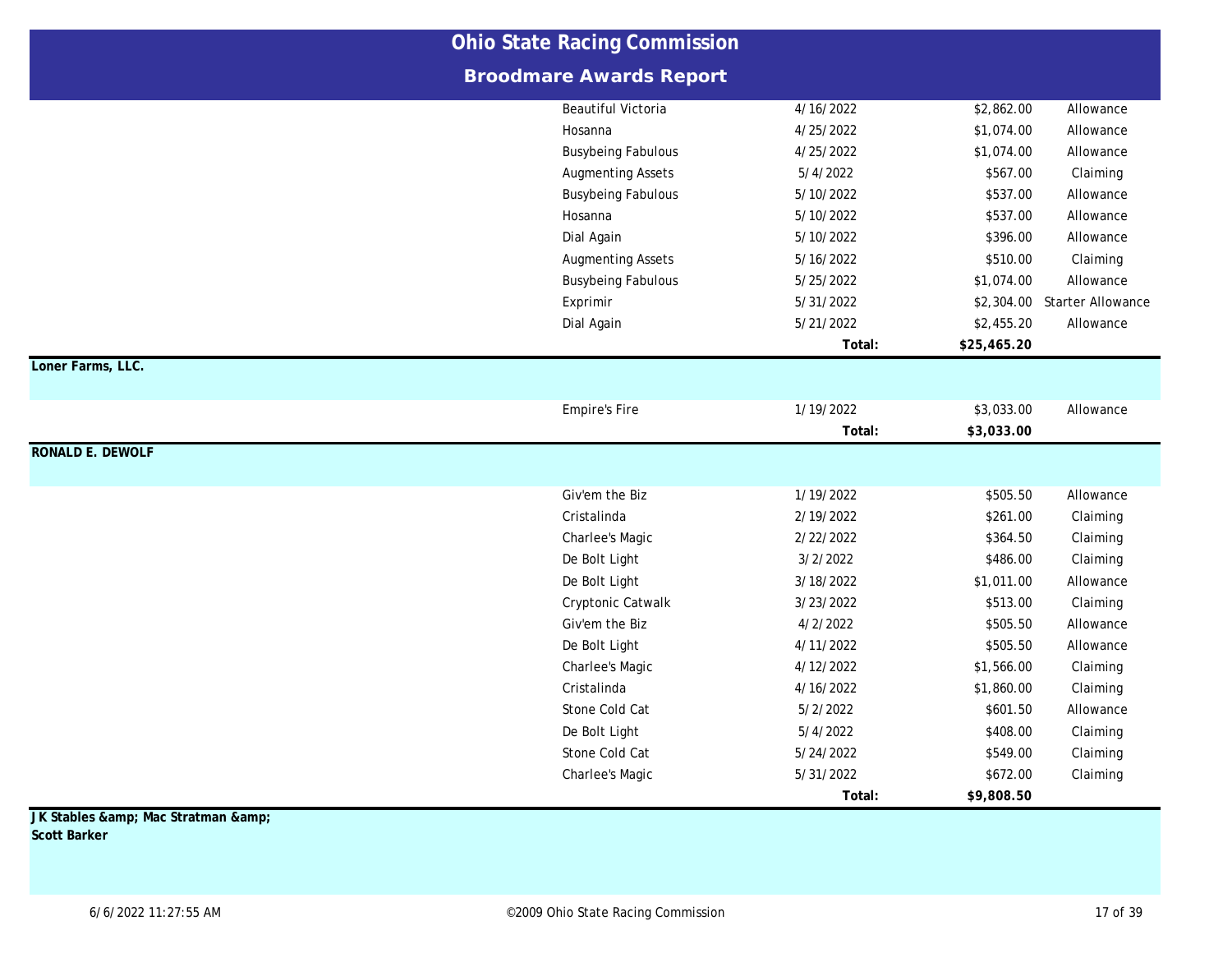|                          | <b>Ohio State Racing Commission</b> |           |            |           |
|--------------------------|-------------------------------------|-----------|------------|-----------|
|                          | <b>Broodmare Awards Report</b>      |           |            |           |
|                          | Early Bloomer                       | 1/19/2022 | \$954.00   | Allowance |
|                          | Early Bloomer                       | 3/15/2022 | \$2,862.00 | Allowance |
|                          |                                     | Total:    | \$3,816.00 |           |
| <b>Shelly Radosevich</b> |                                     |           |            |           |
|                          |                                     |           |            |           |
|                          | Ma Moos Warrior                     | 1/19/2022 | \$292.50   | Claiming  |
|                          | Ma Moos Warrior                     | 2/22/2022 | \$585.00   | Claiming  |
|                          | Ma Moos Warrior                     | 3/18/2022 | \$526.50   | Allowance |
|                          | Sassy Power                         | 4/25/2022 | \$508.50   | Allowance |
|                          | Chardon                             | 5/3/2022  | \$268.50   | Claiming  |
|                          | Sassy Power                         | 5/30/2022 | \$510.00   | Allowance |
|                          |                                     | Total:    | \$2,691.00 |           |
| <b>TROY GAYHEART</b>     |                                     |           |            |           |
|                          |                                     |           |            |           |
|                          |                                     |           |            |           |
|                          | Justa Cowgirl                       | 1/21/2022 | \$1,755.00 | Claiming  |
|                          |                                     | Total:    | \$1,755.00 |           |
| <b>ROBERT C. CLINE</b>   |                                     |           |            |           |
|                          |                                     |           |            |           |
|                          | My Pink Baby Bird                   | 1/21/2022 | \$585.00   | Claiming  |
|                          | My Pink Baby Bird                   | 3/18/2022 | \$585.00   | Claiming  |
|                          | Chocolate Rabbit                    | 4/27/2022 | \$2,949.30 | Allowance |
|                          |                                     | Total:    | \$4,119.30 |           |
| The Ronald DeWolf Trust  |                                     |           |            |           |
|                          |                                     |           |            |           |
|                          |                                     |           |            |           |
|                          |                                     |           |            |           |
|                          | La La Angel                         | 1/21/2022 | \$292.50   | Claiming  |
|                          |                                     | Total:    | \$292.50   |           |
| <b>Susan King</b>        |                                     |           |            |           |
|                          | Next Generation                     | 1/24/2022 | \$2,862.00 | Allowance |
|                          | Hipster                             | 2/16/2022 | \$1,077.00 | Allowance |
|                          | Next Generation                     | 2/19/2022 | \$1,011.00 | Allowance |
|                          | Hipster                             | 3/7/2022  | \$1,077.00 | Allowance |
|                          | Next Generation                     | 5/10/2022 | \$1,074.00 | Allowance |
|                          |                                     |           |            |           |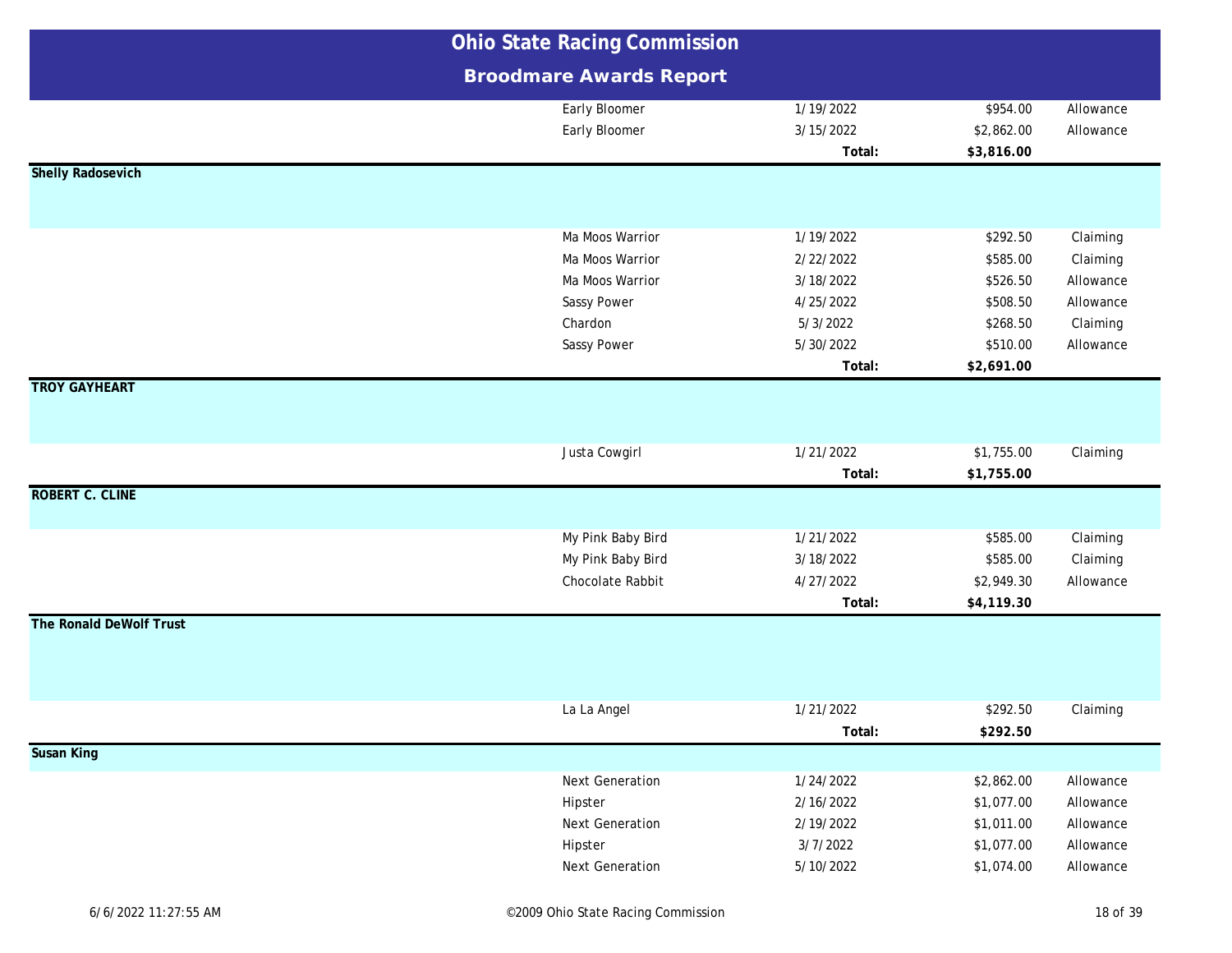|                             | <b>Ohio State Racing Commission</b> |           |            |           |
|-----------------------------|-------------------------------------|-----------|------------|-----------|
|                             | <b>Broodmare Awards Report</b>      |           |            |           |
|                             | Bacopa Bay                          | 5/12/2022 | \$2,205.00 | Allowance |
|                             | <b>Big Al's Express</b>             | 5/19/2022 | \$363.00   | Claiming  |
|                             |                                     | Total:    | \$9,669.00 |           |
| <b>HAROLD FISHMAN, M.D.</b> |                                     |           |            |           |
|                             |                                     |           |            |           |
|                             | Ain't She tweet                     | 1/24/2022 | \$477.00   | Allowance |
|                             | Ain't She tweet                     | 3/2/2022  | \$954.00   | Allowance |
|                             | Ain't She tweet                     | 4/16/2022 | \$2,862.00 | Allowance |
|                             | My Best Side                        | 5/4/2022  | \$1,264.80 | Claiming  |
|                             |                                     | Total:    | \$5,557.80 |           |
| Susan Anderson Racing, LLC  |                                     |           |            |           |
|                             | Flashy King George                  | 1/24/2022 | \$3,159.00 | Claiming  |
|                             |                                     | Total:    | \$3,159.00 |           |
| Three Oaks & Joe Keenan     |                                     |           |            |           |
|                             |                                     |           |            |           |
|                             |                                     |           |            |           |
|                             | <b>Buckeye Ruckus</b>               | 1/24/2022 | \$600.00   | Claiming  |
|                             | <b>Buckeye Ruckus</b>               | 2/19/2022 | \$1,800.00 | Claiming  |
|                             | <b>Buckeye Ruckus</b>               | 4/27/2022 | \$672.00   | Claiming  |
|                             | <b>Buckeye Ruckus</b>               | 5/31/2022 | \$336.00   | Claiming  |
|                             |                                     | Total:    | \$3,408.00 |           |
| Eric Heyman & Gail Kromer   |                                     |           |            |           |
|                             | Grad Bash                           | 1/24/2022 | \$300.00   | Claiming  |
|                             | Grad Bash                           | 2/15/2022 | \$261.00   | Claiming  |
|                             | Kissinger                           | 2/18/2022 | \$526.50   | Allowance |
|                             | Grad Bash                           | 2/26/2022 | \$522.00   | Claiming  |
|                             | Send Me On                          | 3/30/2022 | \$364.50   | Claiming  |
|                             | Kissinger                           | 4/25/2022 | \$576.00   | Allowance |
|                             | Crypto Copy                         | 4/28/2022 | \$3,051.00 | Allowance |
|                             | Send Me On                          | 5/2/2022  | \$768.00   | Claiming  |
|                             | Dolly Dear                          | 5/7/2022  | \$549.00   | Claiming  |
|                             | Grad Bash                           | 5/10/2022 | \$549.00   | Claiming  |
|                             | Send Me On                          | 5/18/2022 | \$2,304.00 | Claiming  |
|                             | Kist                                | 5/24/2022 | \$549.00   | Claiming  |
|                             | Dolly Dear                          | 5/24/2022 | \$274.50   | Claiming  |
|                             |                                     |           |            |           |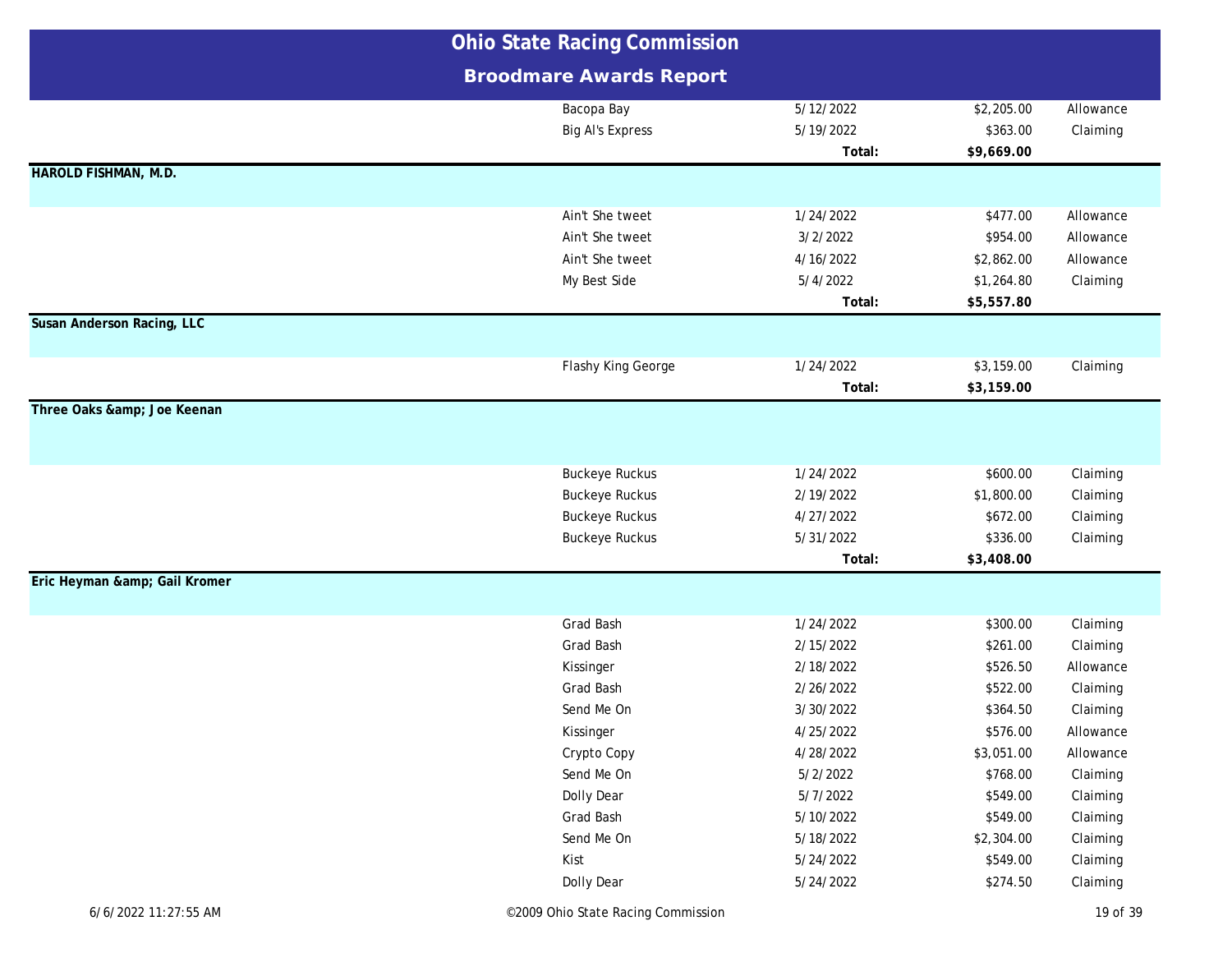|                                  | <b>Ohio State Racing Commission</b> |           |             |                            |
|----------------------------------|-------------------------------------|-----------|-------------|----------------------------|
|                                  | <b>Broodmare Awards Report</b>      |           |             |                            |
|                                  | Grad Bash                           | 5/25/2022 | \$1,647.00  | Allowance                  |
|                                  | Kissinger                           | 5/25/2022 | \$1,152.00  | Allowance                  |
|                                  | Crypto Copy                         | 5/30/2022 | \$537.00    | Allowance                  |
|                                  |                                     | Total:    | \$13,930.50 |                            |
| <b>Duncan Lloyd</b>              |                                     |           |             |                            |
|                                  | Midnight Warship                    | 1/24/2022 | \$3,159.00  | Allowance                  |
|                                  | Midnight Warship                    | 3/16/2022 | \$1,086.00  | Allowance                  |
|                                  | Midnight Warship                    | 4/11/2022 | \$1,086.00  | Allowance                  |
|                                  |                                     | Total:    | \$5,331.00  |                            |
| <b>Jennifer Tooley</b>           |                                     |           |             |                            |
|                                  | Sir. Rez                            | 1/24/2022 | \$526.50    | Allowance                  |
|                                  | Sir. Rez                            | 3/28/2022 | \$3,159.00  | Allowance                  |
|                                  |                                     | Total:    | \$3,685.50  |                            |
| <b>LAWRENCE W. FRIEL JR.</b>     |                                     |           |             |                            |
|                                  | Nancy's Leslie                      | 1/24/2022 | \$3,258.00  | Allowance                  |
|                                  |                                     | Total:    | \$3,258.00  |                            |
| <b>Blazing Meadows Farm LLC.</b> |                                     |           |             |                            |
|                                  | Natural Bling                       | 1/24/2022 | \$300.00    | Claiming                   |
|                                  | Galactic                            | 2/14/2022 | \$1,227.00  | Allowance                  |
|                                  | <b>Natural Bling</b>                | 2/16/2022 | \$300.00    | Claiming                   |
|                                  | Opulent                             | 2/19/2022 | \$432.00    | Claiming                   |
|                                  | <b>Natural Bling</b>                | 2/26/2022 | \$522.00    | Claiming                   |
|                                  | Galactic                            | 3/8/2022  | \$546.00    | Allowance                  |
|                                  | Private Drive                       | 3/7/2022  | \$3,681.00  | Allowance                  |
|                                  | Biscayne Bay                        | 3/9/2022  | \$522.00    | Claiming                   |
|                                  | Sanibel                             | 3/14/2022 | \$256.50    | Claiming                   |
|                                  | Galactic                            | 3/16/2022 |             | \$711.00 Starter Allowance |
|                                  | <b>Natural Bling</b>                | 3/23/2022 | \$1,800.00  | Claiming                   |
|                                  | Galactic                            | 4/5/2022  | \$613.50    | Allowance                  |
|                                  | <b>Brilliant Journey</b>            | 4/29/2022 | \$1,794.00  | Claiming                   |
|                                  | Galactic                            | 5/3/2022  | \$384.00    | Claiming                   |
|                                  | Sanibel                             | 5/4/2022  | \$204.00    | Claiming                   |
|                                  | Sparkling jewel                     | 5/13/2022 | \$2,631.00  | Allowance                  |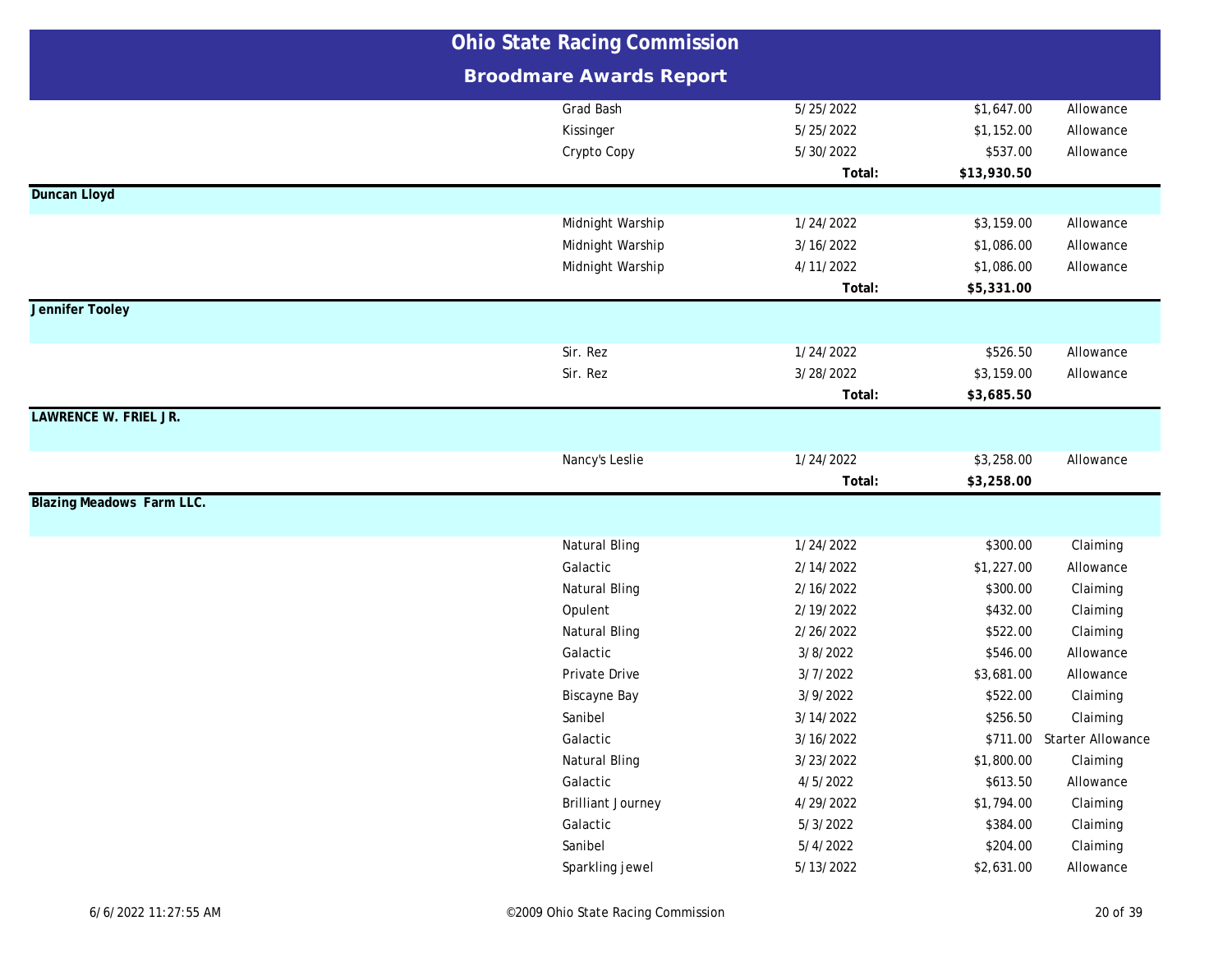|                                  | <b>Ohio State Racing Commission</b> |           |             |           |
|----------------------------------|-------------------------------------|-----------|-------------|-----------|
|                                  | <b>Broodmare Awards Report</b>      |           |             |           |
|                                  | Galactic                            | 5/18/2022 | \$768.00    | Claiming  |
|                                  | <b>Indian Fever</b>                 | 5/23/2022 | \$3,735.00  | Allowance |
|                                  | First Song                          | 5/24/2022 | \$2,650.50  | Allowance |
|                                  | <b>Brilliant Journey</b>            | 5/24/2022 | \$427.50    | Allowance |
|                                  |                                     | Total:    | \$23,505.00 |           |
| <b>KC Breeding Venture, LLC.</b> |                                     |           |             |           |
|                                  | Can I Go Too                        | 1/25/2022 | \$505.50    | Allowance |
|                                  | Can I Go Too                        | 4/25/2022 | \$537.00    | Allowance |
|                                  | Can I Go Too                        | 5/25/2022 | \$537.00    | Allowance |
|                                  |                                     | Total:    | \$1,579.50  |           |
| Robert & Daniela Rowe            |                                     |           |             |           |
|                                  |                                     |           |             |           |
|                                  | Shore of Eden                       | 1/25/2022 | \$1,566.00  | Claiming  |
|                                  | Shore of Eden                       | 4/27/2022 | \$1,290.00  | Allowance |
|                                  |                                     | Total:    | \$2,856.00  |           |
| Mast Thoroughbreds LLC.          |                                     |           |             |           |
|                                  | West Leonard                        | 1/26/2022 | \$1,566.00  | Claiming  |
|                                  | Mine Alone                          | 3/15/2022 | \$505.50    | Allowance |
|                                  | West Leonard                        | 3/16/2022 | \$540.00    | Claiming  |
|                                  | <b>Visual Mission</b>               | 3/30/2022 | \$2,259.90  | Claiming  |
|                                  | Mine Alone                          | 3/30/2022 | \$1,011.00  | Allowance |
|                                  | Mine Alone                          | 4/13/2022 | \$1,011.00  | Allowance |
|                                  | West Leonard                        | 5/7/2022  | \$522.00    | Claiming  |
|                                  | <b>Brig</b>                         | 5/3/2022  | \$2,565.00  | Allowance |
|                                  | West Leonard                        | 5/23/2022 | \$1,566.00  | Claiming  |
|                                  |                                     | Total:    | \$11,546.40 |           |
| <b>PAULA K. WEAVER</b>           |                                     |           |             |           |
|                                  | What a Rush                         | 1/26/2022 | \$1,011.00  | Allowance |
|                                  | What a Rush                         | 2/28/2022 | \$1,011.00  | Allowance |
|                                  | What a Rush                         | 3/14/2022 | \$3,033.00  | Allowance |
|                                  | Sure Fire Ready                     | 3/18/2022 | \$505.50    | Allowance |
|                                  | Sure Fire Ready                     | 4/11/2022 | \$1,011.00  | Allowance |
|                                  |                                     | Total:    | \$6,571.50  |           |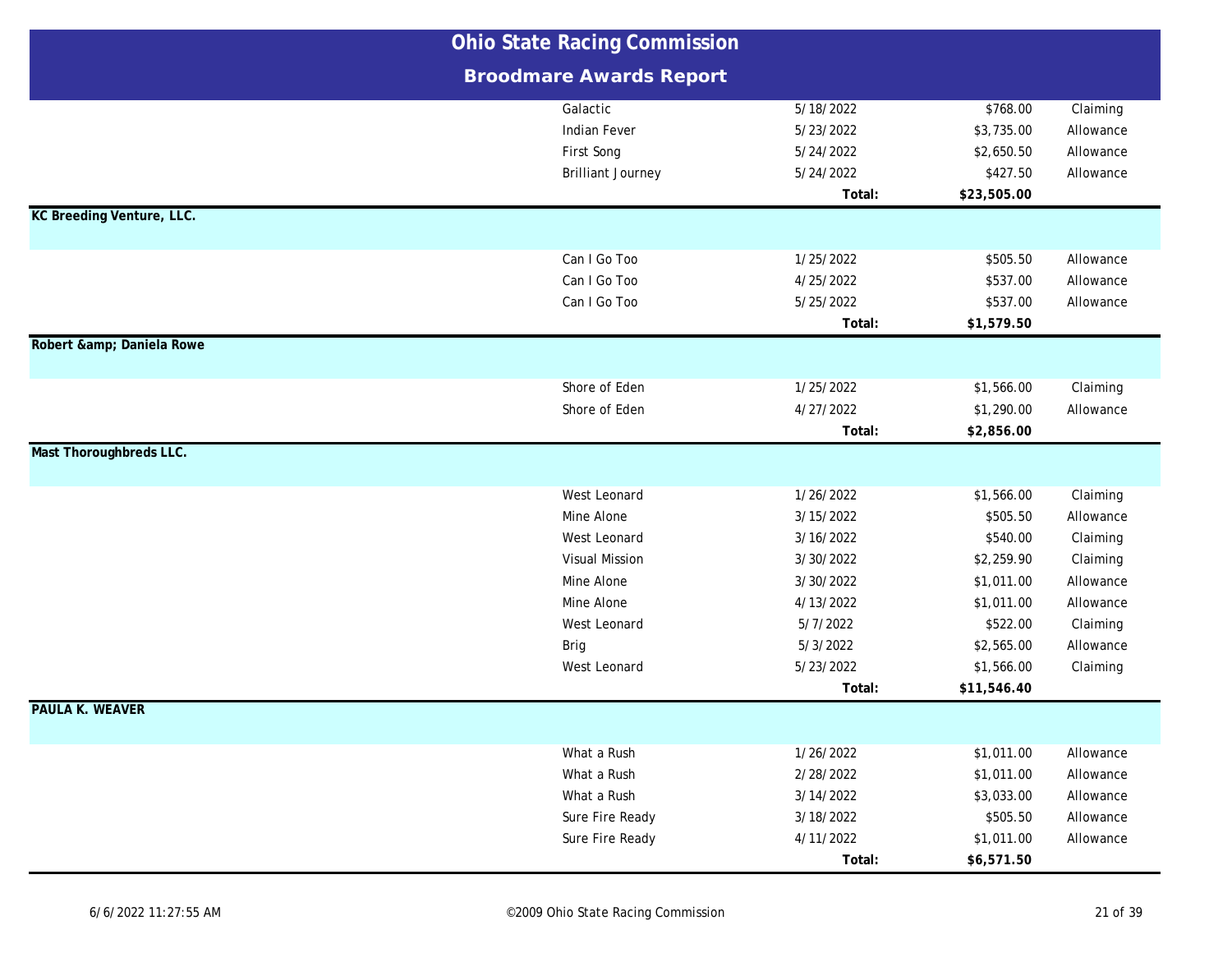**Broodmare Awards Report**

**Dr. Paul & amp; Jimilea Gutheil** Jettin Pegasus 1/26/2022 \$1,077.00 Allowance **Total: \$1,077.00 Douglas Jacobson Susan Anderson Racing, LLC** Windy Lu Who **1/26/2022** \$538.50 Allowance Windy Lu Who 2/16/2022 \$1,077.00 Allowance Windy Lu Who **3/7/2022** \$3,381.00 Allowance Windy Lu Who **6/2/2022** \$1,191.00 Allowance **Total: \$6,187.50 Breakaway Farm LLC.** Western Hope 2, 2,862.00 Allowance Western Hope 2/14/2022 \$1,011.00 Allowance Wapakoneta Phil 2/15/2022 \$3,258.00 Allowance Truly Inclusive **5/12/2022** \$3,000.15 Allowance Reckless L J 5/25/2022 \$259.50 Claiming **Total: \$10,390.65 Spooky Hollow Racing, Inc. & amp; Bob Hewett** Carson's Rocket 1/31/2022 \$954.00 Allowance **Total: \$954.00 Lakeshore Farms** Payton Pretty **1/31/2022** \$1,539.00 Claiming Payton Pretty **2/28/2022** \$1,755.00 Claiming Payton Pretty 5/10/2022 \$1,074.00 Allowance **Total: \$4,368.00 Catherine Jacob & amp; Paul Doughty** Foreign 2/1/2022 \$513.00 Claiming Foreign 3/8/2022 \$256.50 Claiming Foreign 3/24/2022 \$1,539.00 Claiming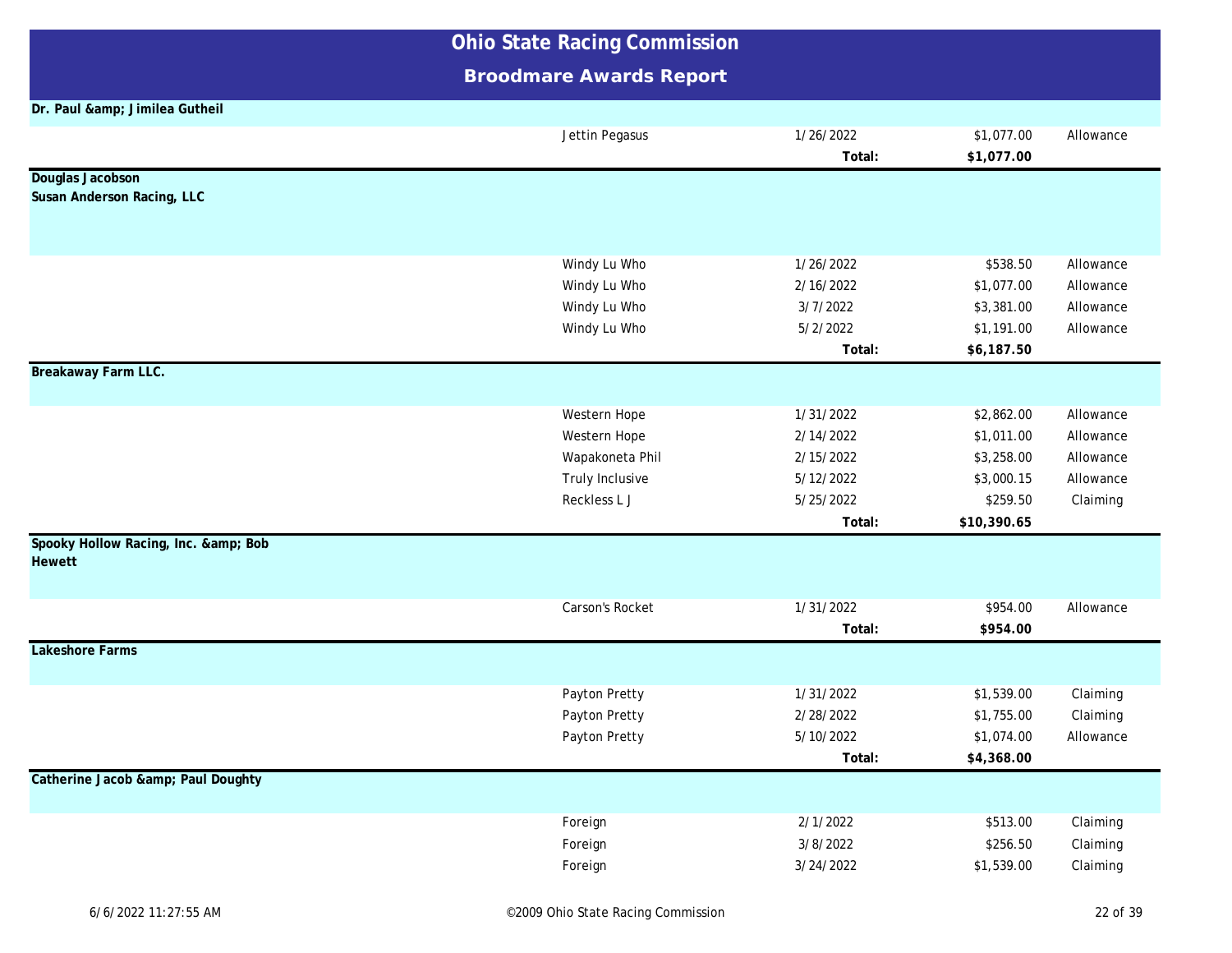|                                   | <b>Ohio State Racing Commission</b>  |           |                        |                        |
|-----------------------------------|--------------------------------------|-----------|------------------------|------------------------|
|                                   | <b>Broodmare Awards Report</b>       |           |                        |                        |
|                                   | Foreign                              | 4/5/2022  | \$585.00               | Claiming               |
|                                   |                                      | Total:    | \$2,893.50             |                        |
| Daniel Werre & Charlena M. Schent |                                      |           |                        |                        |
|                                   | Ellada Pinot                         | 2/1/2022  | \$256.50               | Claiming               |
|                                   | Ellada Pinot                         | 3/8/2022  | \$513.00               | Claiming               |
|                                   | Ellada Pinot                         | 3/14/2022 | \$1,011.00             | Allowance              |
|                                   | Ellada Pinot                         | 4/4/2022  | \$505.50               | Allowance              |
|                                   | Ellada Pinot                         | 5/12/2022 | \$204.00               | Claiming               |
|                                   |                                      | Total:    | \$2,490.00             |                        |
| John Rankin                       |                                      |           |                        |                        |
|                                   |                                      |           |                        |                        |
|                                   | Duke of Darkness                     | 2/14/2022 | \$3,033.00             | Allowance              |
|                                   | Duke of Darkness                     | 3/18/2022 | \$1,053.00             | Allowance              |
|                                   | Duke of Darkness                     | 5/6/2022  | \$825.00               | Allowance              |
|                                   |                                      | Total:    | \$4,911.00             |                        |
| <b>WILLIAM D. PICKERRELL</b>      |                                      |           |                        |                        |
|                                   |                                      | 2/14/2022 |                        |                        |
|                                   | Rumble Strip Ron<br>Rumble Strip Ron | 5/6/2022  | \$1,011.00<br>\$412.50 | Allowance<br>Allowance |
|                                   |                                      | Total:    | \$1,423.50             |                        |
| <b>NANCY J. LAVRICH</b>           |                                      |           |                        |                        |
|                                   |                                      |           |                        |                        |
|                                   | Indelible Image                      | 2/14/2022 | \$2,862.00             | Allowance              |
|                                   | Indelible Image                      | 4/25/2022 | \$3,222.00             | Allowance              |
|                                   |                                      | Total:    | \$6,084.00             |                        |
| <b>Heather Sparks</b>             |                                      |           |                        |                        |
|                                   |                                      |           |                        |                        |
|                                   | Blacktieandtux                       | 2/15/2022 | \$1,566.00             | Claiming               |
|                                   | Blacktieandtux                       | 2/26/2022 | \$1,566.00             | Claiming               |
|                                   |                                      | Total:    | \$3,132.00             |                        |
| Cathi Jones                       |                                      |           |                        |                        |
|                                   | Gimme Clearance                      | 2/16/2022 | \$954.00               | Allowance              |
|                                   | OI' Ned                              | 2/28/2022 | \$3,033.00             | Allowance              |
|                                   | Gimme Clearance                      | 3/1/2022  | \$954.00               | Allowance              |
|                                   | OI' Ned                              | 3/22/2022 | \$1,227.00             | Allowance              |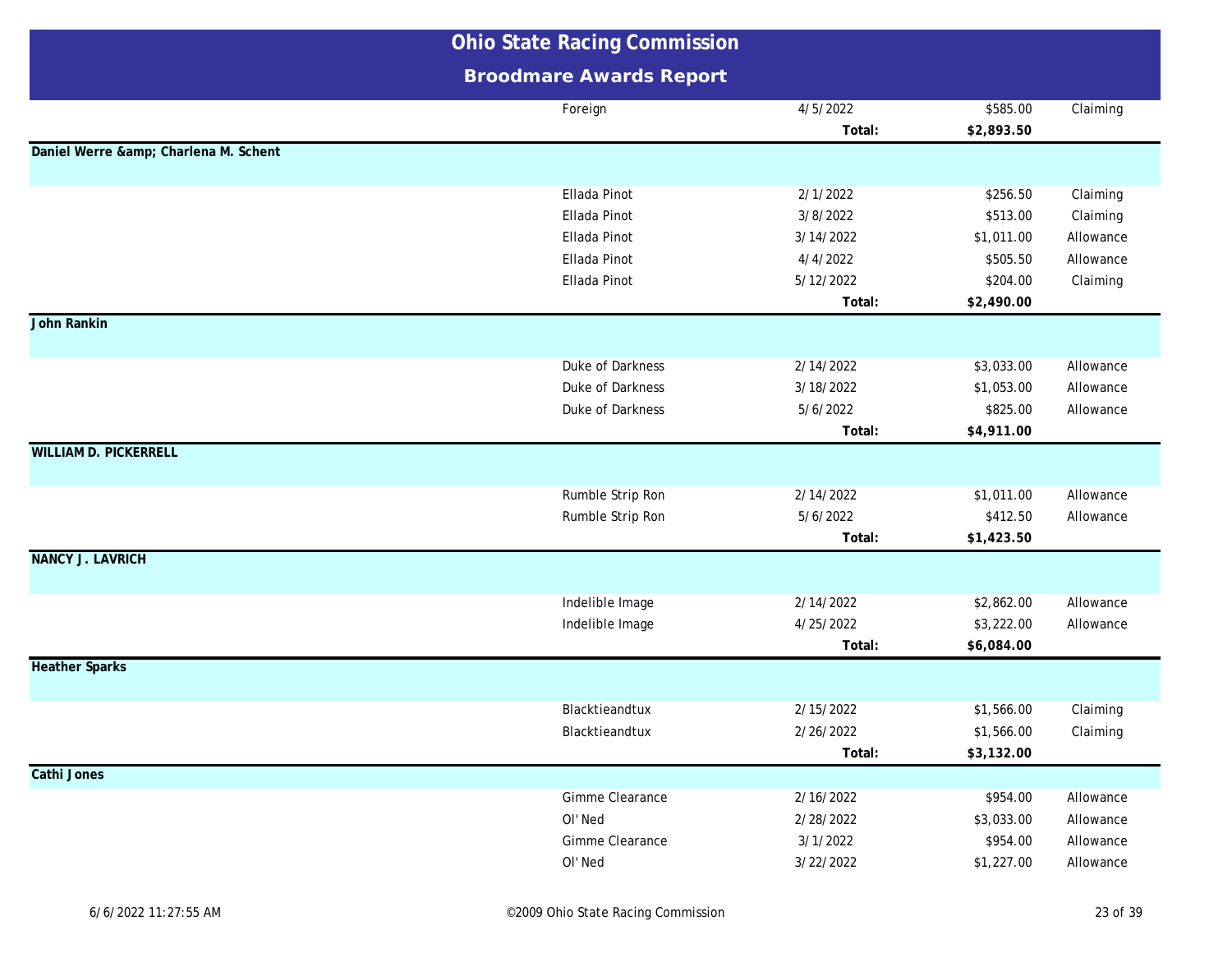|                          | <b>Ohio State Racing Commission</b>                                           |                                                              |                                                     |                                                                             |
|--------------------------|-------------------------------------------------------------------------------|--------------------------------------------------------------|-----------------------------------------------------|-----------------------------------------------------------------------------|
|                          | <b>Broodmare Awards Report</b>                                                |                                                              |                                                     |                                                                             |
|                          | Gimme Clearance<br>OI' Ned<br>OI' Ned                                         | 3/30/2022<br>4/13/2022<br>5/2/2022<br>Total:                 | \$477.00<br>\$3,159.00<br>\$1,203.00<br>\$11,007.00 | Allowance<br>Allowance<br>Allowance                                         |
| <b>Janice Hennessy</b>   |                                                                               |                                                              |                                                     |                                                                             |
|                          | <b>Brick of Hearts</b><br><b>Brick of Hearts</b>                              | 2/16/2022<br>5/10/2022<br>Total:                             | \$477.00<br>\$367.50<br>\$844.50                    | Allowance<br>Allowance                                                      |
| Joni L H O'Connor        |                                                                               |                                                              |                                                     |                                                                             |
|                          | Kittens Adair                                                                 | 2/18/2022<br>Total:                                          | \$3,159.00<br>\$3,159.00                            | Allowance                                                                   |
| Karl O Green             |                                                                               |                                                              |                                                     |                                                                             |
|                          | Accurate<br>Accurate                                                          | 2/18/2022<br>3/28/2022<br>Total:                             | \$1,053.00<br>\$526.50<br>\$1,579.50                | Allowance<br>Allowance                                                      |
| <b>William Butler</b>    |                                                                               |                                                              |                                                     |                                                                             |
|                          | Squid<br>Squid                                                                | 2/18/2022<br>3/26/2022<br>Total:                             | \$3,159.00<br>\$1,125.00<br>\$4,284.00              | Allowance<br>Allowance                                                      |
| CFP Thoroughbreds, LLC   |                                                                               |                                                              |                                                     |                                                                             |
|                          | R Three Angels<br>R Three Angels                                              | 2/19/2022<br>5/24/2022<br>Total:                             | \$3,033.00<br>\$3,456.00<br>\$6,489.00              | Allowance<br>Allowance                                                      |
| <b>RAYMOND E. DONALD</b> |                                                                               |                                                              |                                                     |                                                                             |
|                          | Gift From Mom<br>Gift From Mom<br>Gift From Mom<br>Gift From Mom<br>I'm Jac'd | 2/19/2022<br>2/26/2022<br>4/6/2022<br>4/28/2022<br>5/11/2022 | \$1,566.00<br>\$1,566.00<br>\$645.00<br>\$508.50    | Claiming<br>Claiming<br>Claiming<br>\$384.00 Starter Allowance<br>Allowance |
|                          | Gift From Mom                                                                 | 5/24/2022<br>Total:                                          | \$1,647.00<br>\$6,316.50                            | Claiming                                                                    |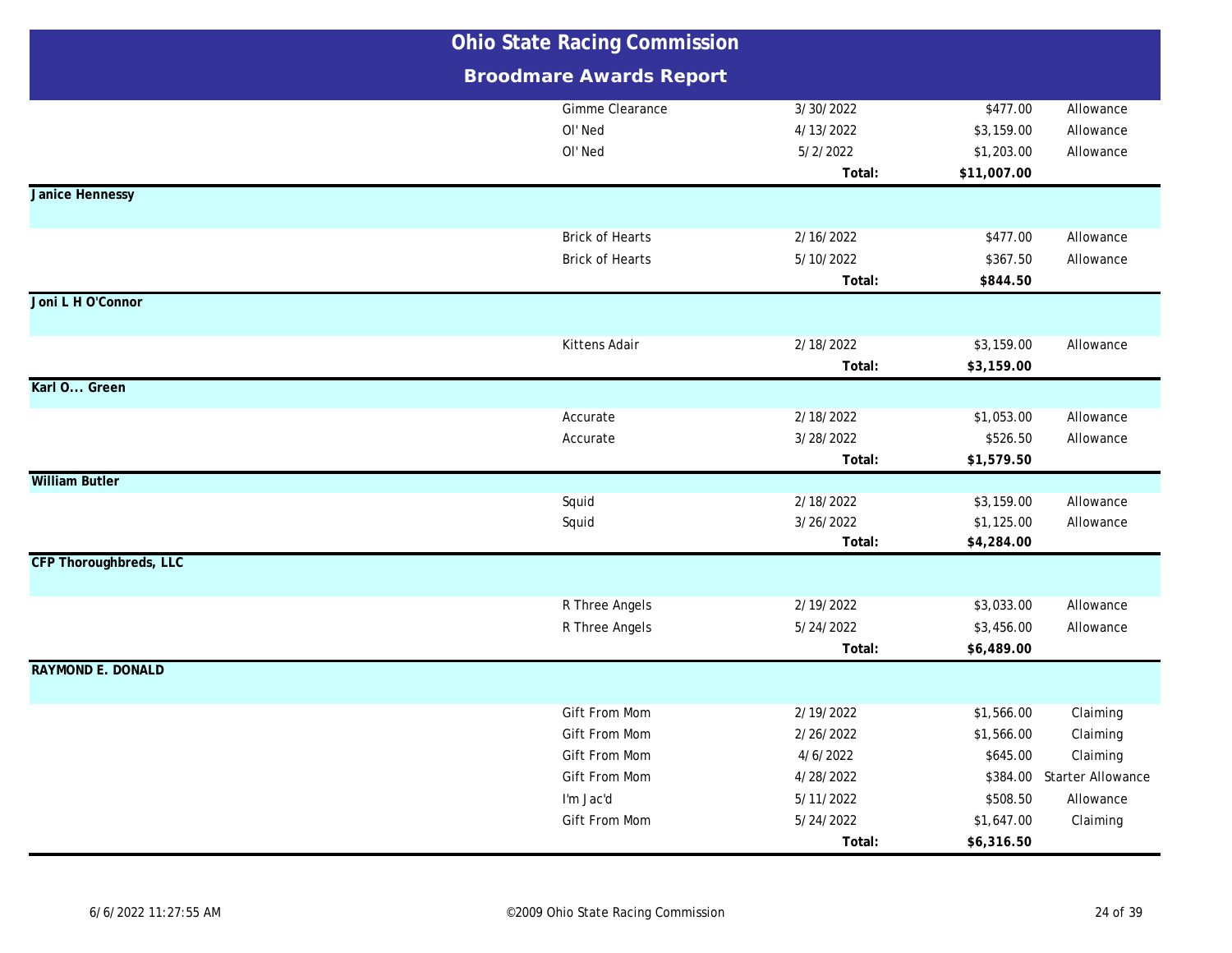| <b>Ohio State Racing Commission</b>        |                                    |           |            |           |
|--------------------------------------------|------------------------------------|-----------|------------|-----------|
|                                            | <b>Broodmare Awards Report</b>     |           |            |           |
| Poe Racing Stables, LLC. & Wynn<br>Blanton |                                    |           |            |           |
|                                            |                                    |           |            |           |
|                                            |                                    |           |            |           |
|                                            | She's Crafty                       | 2/19/2022 | \$538.50   | Allowance |
|                                            | She's Crafty                       | 3/22/2022 | \$1,077.00 | Allowance |
|                                            | She's Crafty                       | 3/7/2022  | \$538.50   | Allowance |
|                                            | She's Crafty                       | 5/26/2022 | \$570.00   | Allowance |
|                                            |                                    | Total:    | \$2,724.00 |           |
| <b>ANTHONY B. RIZZO</b>                    |                                    |           |            |           |
|                                            | Reanimate                          | 2/22/2022 | \$2,187.00 | Claiming  |
|                                            | No Twowaysaboutit                  | 5/26/2022 | \$3,051.00 | Allowance |
|                                            | Reanimate                          | 5/31/2022 | \$2,016.00 | Claiming  |
|                                            |                                    | Total:    | \$7,254.00 |           |
| Jim & Kathryn Nelson                       |                                    |           |            |           |
|                                            |                                    |           |            |           |
|                                            |                                    |           |            |           |
|                                            |                                    |           |            |           |
|                                            | Devil's Advocate                   | 2/26/2022 | \$3,033.00 | Allowance |
| <b>JAMES R GRESH</b>                       |                                    | Total:    | \$3,033.00 |           |
|                                            |                                    |           |            |           |
|                                            | Thursday Frost                     | 2/26/2022 | \$1,011.00 | Allowance |
|                                            | Thursday Frost                     | 3/30/2022 | \$3,033.00 | Allowance |
|                                            |                                    | Total:    | \$4,044.00 |           |
| Joshua C. Mikesell                         |                                    |           |            |           |
|                                            |                                    |           |            |           |
|                                            | Tale of Lacey                      | 2/26/2022 | \$1,053.00 | Allowance |
|                                            | Tale of Lacey                      | 3/22/2022 | \$1,011.00 | Allowance |
|                                            | Tale of Lacey                      | 4/2/2022  | \$1,011.00 | Allowance |
|                                            | Tale of Lacey                      | 5/30/2022 | \$537.00   | Allowance |
|                                            |                                    | Total:    | \$3,612.00 |           |
| Ron Bates Racing Stable, LLC.              |                                    |           |            |           |
|                                            | Sarah Jane                         | 2/28/2022 | \$585.00   | Claiming  |
|                                            | Abigail Lee                        | 5/4/2022  | \$825.00   | Allowance |
| 6/6/2022 11:27:55 AM                       | ©2009 Ohio State Racing Commission |           |            | 25 of 39  |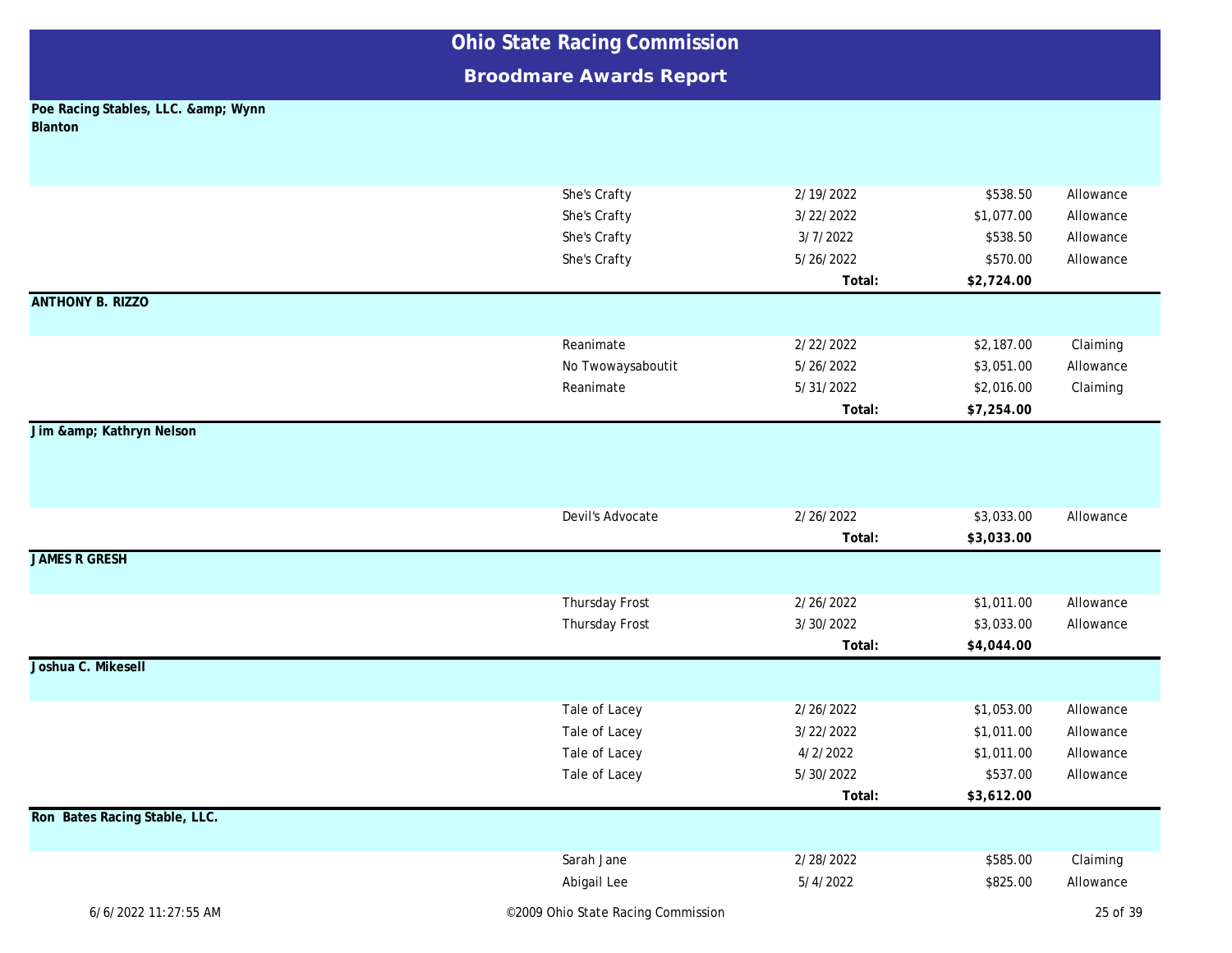|                              | <b>Ohio State Racing Commission</b> |           |            |           |
|------------------------------|-------------------------------------|-----------|------------|-----------|
|                              | <b>Broodmare Awards Report</b>      |           |            |           |
|                              | Sarah Jane                          | 5/6/2022  | \$412.50   | Allowance |
|                              | Abigail Lee                         | 5/26/2022 | \$2,700.75 | Allowance |
|                              | Sarah Jane                          | 5/26/2022 | \$415.50   | Allowance |
|                              |                                     | Total:    | \$4,938.75 |           |
| <b>CATHERINE E. SHEPPELL</b> |                                     |           |            |           |
|                              | Tapaway                             | 3/1/2022  | \$229.50   | Claiming  |
|                              |                                     | Total:    | \$229.50   |           |
| <b>Kenneth Hutchens</b>      |                                     |           |            |           |
|                              | Sweet Betty Joyce                   | 3/1/2022  | \$549.00   | Claiming  |
|                              | Sweet Betty Joyce                   | 5/18/2022 | \$1,611.00 | Claiming  |
|                              |                                     | Total:    | \$2,160.00 |           |
| <b>JOE L. LAUGHERTY</b>      |                                     |           |            |           |
|                              | Aflaxendream                        | 3/1/2022  | \$2,862.00 | Allowance |
|                              |                                     | Total:    | \$2,862.00 |           |
| <b>Matthew Shanyfelt</b>     |                                     |           |            |           |
|                              | Hidden Pride                        | 3/2/2022  | \$1,513.35 | Claiming  |
|                              | Hidden Pride                        | 3/18/2022 | \$1,755.00 | Claiming  |
|                              |                                     | Total:    | \$3,268.35 |           |
| Ron Paolucci Racing, LLC     |                                     |           |            |           |
|                              | Turbo power                         | 3/5/2022  | \$954.00   | Allowance |
|                              | Red Hot Power                       | 5/11/2022 | \$537.00   | Allowance |
|                              |                                     | Total:    | \$1,491.00 |           |
| Blue Diamond Horseshoe, LLC  |                                     |           |            |           |
|                              | March Magic                         | 3/5/2022  | \$477.00   | Allowance |
|                              | March Magic                         | 3/19/2022 | \$477.00   | Allowance |
|                              | March Magic                         | 5/16/2022 | \$508.50   | Allowance |
|                              |                                     | Total:    | \$1,462.50 |           |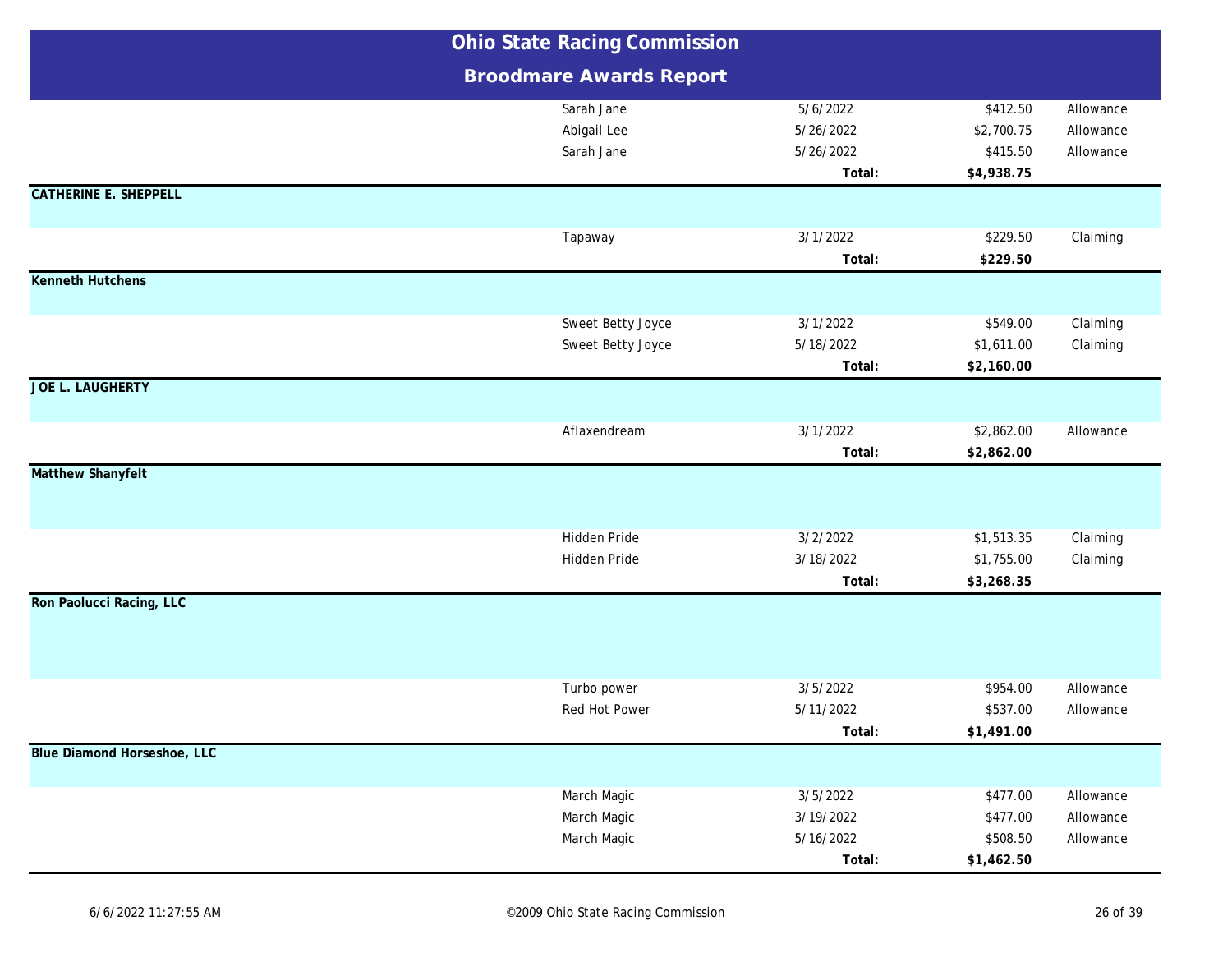**Broodmare Awards Report**

|  |  |  |  | Glenn M. Pilot |  |
|--|--|--|--|----------------|--|
|--|--|--|--|----------------|--|

|                                               | Sweet Evy Grace    | 3/5/2022  | \$552.00   | Claiming                 |
|-----------------------------------------------|--------------------|-----------|------------|--------------------------|
|                                               | Sweet Evy Grace    | 3/19/2022 | \$1,566.00 | Allowance                |
|                                               |                    | Total:    | \$2,118.00 |                          |
| Emily Cowles & Joe R. Cowles<br>Joe R. Cowles |                    |           |            |                          |
|                                               |                    |           |            |                          |
|                                               | High Cupper        | 3/5/2022  | \$276.00   | Claiming                 |
|                                               | <b>High Cupper</b> | 3/26/2022 | \$522.00   | Claiming                 |
|                                               | High Cupper        | 5/3/2022  | \$537.00   | Claiming                 |
|                                               | High Cupper        | 5/18/2022 | \$268.50   | Claiming                 |
|                                               |                    | Total:    | \$1,603.50 |                          |
| Robert A. Rowe                                |                    |           |            |                          |
|                                               |                    |           |            |                          |
|                                               | War Moon           | 3/5/2022  | \$531.00   | Claiming                 |
|                                               | War Moon           | 4/6/2022  | \$1,593.00 | Claiming                 |
|                                               |                    | Total:    | \$2,124.00 |                          |
| Shallowbrook Farm                             |                    |           |            |                          |
|                                               |                    |           |            |                          |
|                                               |                    |           |            |                          |
|                                               | Totellyouthetruth  | 3/8/2022  | \$1,092.00 | Allowance                |
|                                               | Totellyouthetruth  | 5/3/2022  | \$768.00   | Claiming                 |
|                                               | Totellyouthetruth  | 5/18/2022 | \$384.00   | Claiming                 |
|                                               | Totellyouthetruth  | 5/31/2022 | \$384.00   | <b>Starter Allowance</b> |
|                                               | Sally Strong       | 5/12/2022 | \$2,250.00 | Allowance                |
|                                               |                    | Total:    | \$4,878.00 |                          |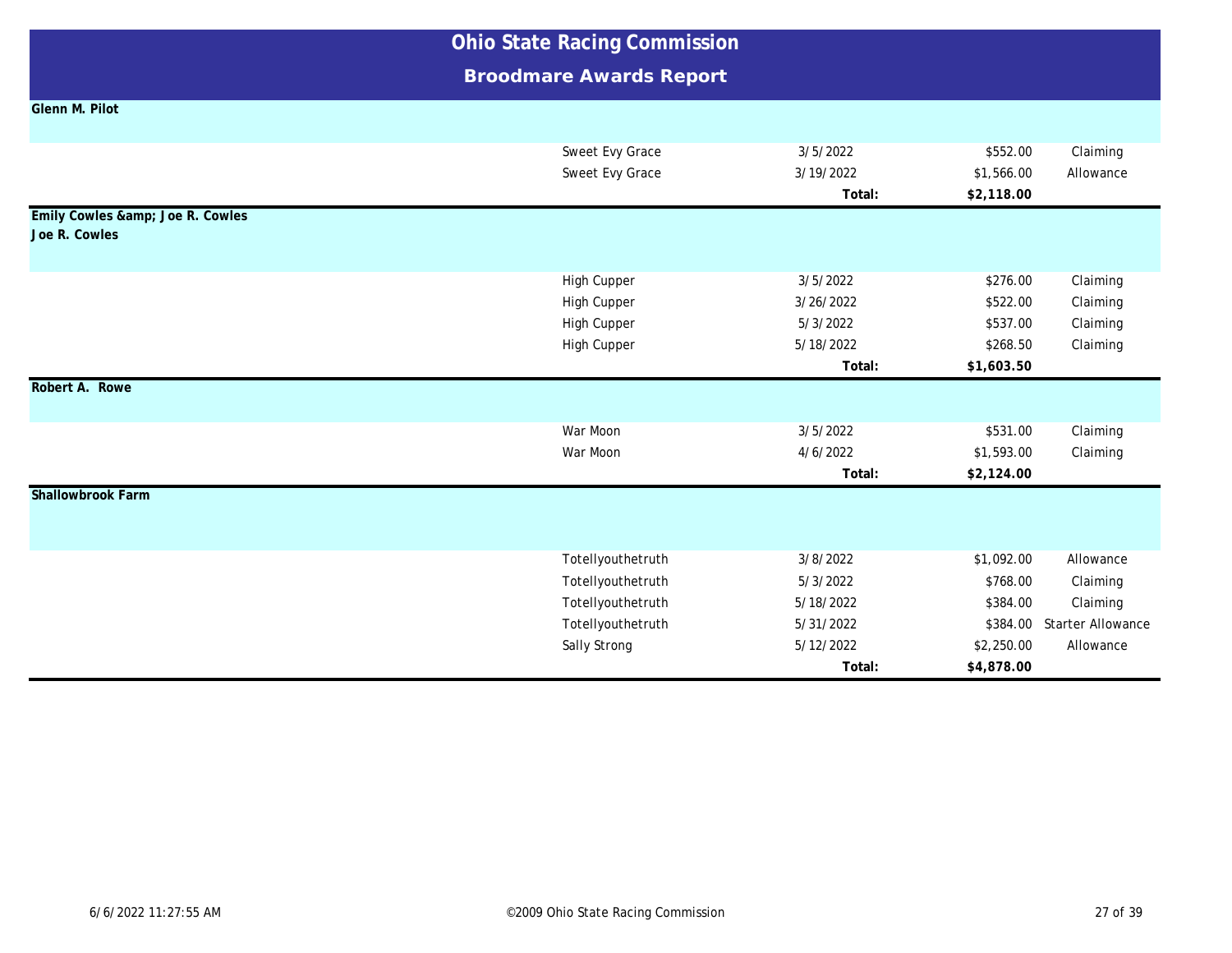|                                                        | <b>Ohio State Racing Commission</b> |           |            |          |  |
|--------------------------------------------------------|-------------------------------------|-----------|------------|----------|--|
|                                                        | <b>Broodmare Awards Report</b>      |           |            |          |  |
| Richard L. Genovese & Nancy L.<br>Davison              |                                     |           |            |          |  |
|                                                        | <b>Admiral Glen</b>                 | 3/7/2022  | \$531.00   | Claiming |  |
|                                                        | <b>Admiral Glen</b>                 | 4/9/2022  | \$531.00   | Claiming |  |
|                                                        |                                     | Total:    | \$1,062.00 |          |  |
| Born To Run Farm, LLC.                                 |                                     |           |            |          |  |
|                                                        | Whiskey helps                       | 3/7/2022  | \$265.50   | Claiming |  |
|                                                        | Shosha Shosha                       | 4/6/2022  | \$265.50   | Claiming |  |
|                                                        | Shosha Shosha                       | 5/16/2022 | \$255.00   | Claiming |  |
|                                                        |                                     | Total:    | \$786.00   |          |  |
| Gail Kromer & Eric Heyman &<br><b>Steve Cronenwett</b> |                                     |           |            |          |  |
|                                                        | Mobil At Last                       | 3/8/2022  | \$522.00   | Claiming |  |
|                                                        | Mobil At Last                       | 4/4/2022  | \$261.00   | Claiming |  |
|                                                        | Mobil At Last                       | 5/7/2022  | \$255.00   | Claiming |  |
|                                                        |                                     | Total:    | \$1,038.00 |          |  |
| <b>Loooch Racing Stable</b>                            |                                     |           |            |          |  |
|                                                        | Powers Out                          | 3/8/2022  | \$261.00   | Claiming |  |
|                                                        | Nosey Power                         | 4/9/2022  | \$265.50   | Claiming |  |
|                                                        |                                     | Total:    | \$526.50   |          |  |
| Daniel S. McCarthy                                     |                                     |           |            |          |  |
|                                                        | Drumbeg                             | 3/8/2022  | \$1,800.00 | Claiming |  |
|                                                        |                                     | Total:    | \$1,800.00 |          |  |
| Rusty & Hidi Richards                                  |                                     |           |            |          |  |
|                                                        | Heidi's Back                        | 3/9/2022  | \$261.00   | Claiming |  |
|                                                        |                                     | Total:    | \$261.00   |          |  |
| Beechwood Racing & Godolphin                           |                                     |           |            |          |  |
|                                                        | <b>Quality Man</b>                  | 3/9/2022  | \$1,800.00 | Claiming |  |
|                                                        | <b>Quality Man</b>                  | 5/18/2022 | \$384.00   | Claiming |  |
|                                                        |                                     | Total:    | \$2,184.00 |          |  |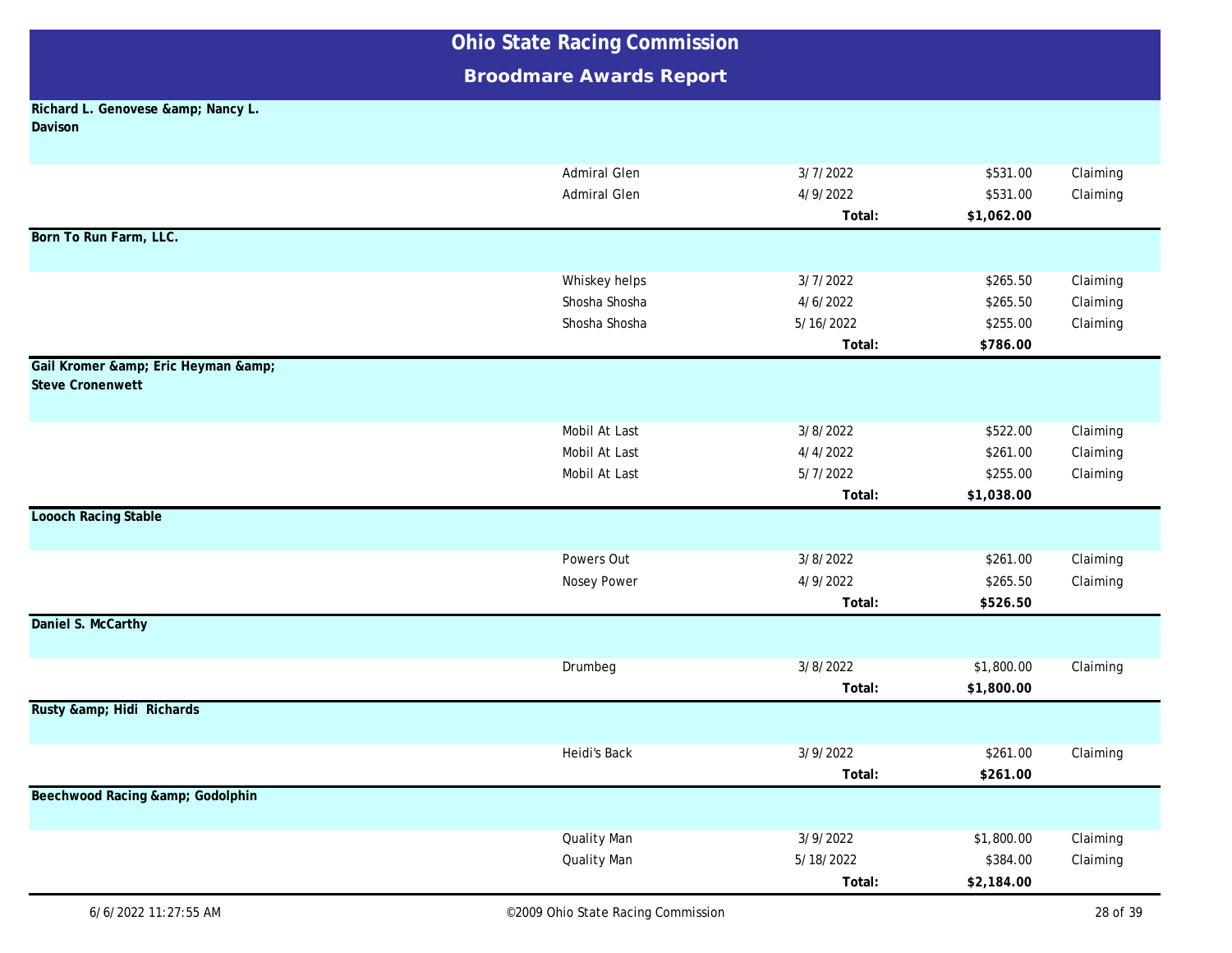### **Broodmare Awards Report**

#### **Sheltowee Farm & amp; Michael Evans II & amp**; Travis Evans

|                             | Somuchsugar        | 3/10/2022 | \$1,053.00 | Allowance |
|-----------------------------|--------------------|-----------|------------|-----------|
|                             | Somuchsugar        | 3/26/2022 | \$526.50   | Allowance |
|                             |                    | Total:    | \$1,579.50 |           |
| Mark & David Doering & Jeff |                    |           |            |           |
| Gardella                    |                    |           |            |           |
|                             |                    |           |            |           |
|                             |                    |           |            |           |
|                             | Queen High         | 3/14/2022 | \$1,539.00 | Claiming  |
|                             | Queen High         | 4/13/2022 | \$3,033.00 | Allowance |
|                             |                    | Total:    | \$4,572.00 |           |
| Harold L. Brown             |                    |           |            |           |
|                             |                    |           |            |           |
|                             | Wherethere'ssmoke  | 3/14/2022 | \$513.00   | Claiming  |
|                             | Wherethere'ssmoke  | 5/17/2022 | \$1,566.00 | Claiming  |
|                             |                    | Total:    | \$2,079.00 |           |
| <b>MICHELE A. HUBBS</b>     |                    |           |            |           |
|                             | The Gospel of Mark | 3/14/2022 | \$505.50   | Allowance |
|                             | The Gospel of Mark | 4/15/2022 | \$505.50   | Allowance |
|                             |                    | Total:    | \$1,011.00 |           |
| Niknar Farm LLC.            |                    |           |            |           |
|                             | Aujara             | 3/14/2022 | \$1,086.00 | Allowance |
|                             | Aujara             | 3/26/2022 | \$3,159.00 | Allowance |
|                             | Aujara             | 4/16/2022 | \$3,258.00 | Allowance |
|                             | Aujara             | 5/18/2022 | \$858.00   | Allowance |
|                             |                    | Total:    | \$8,361.00 |           |
| <b>DICK ALDERSON</b>        |                    |           |            |           |
|                             |                    |           |            |           |
|                             |                    |           |            |           |
|                             |                    |           |            |           |
|                             | Gail's Dancer      | 3/15/2022 | \$2,862.00 | Allowance |
|                             |                    |           |            |           |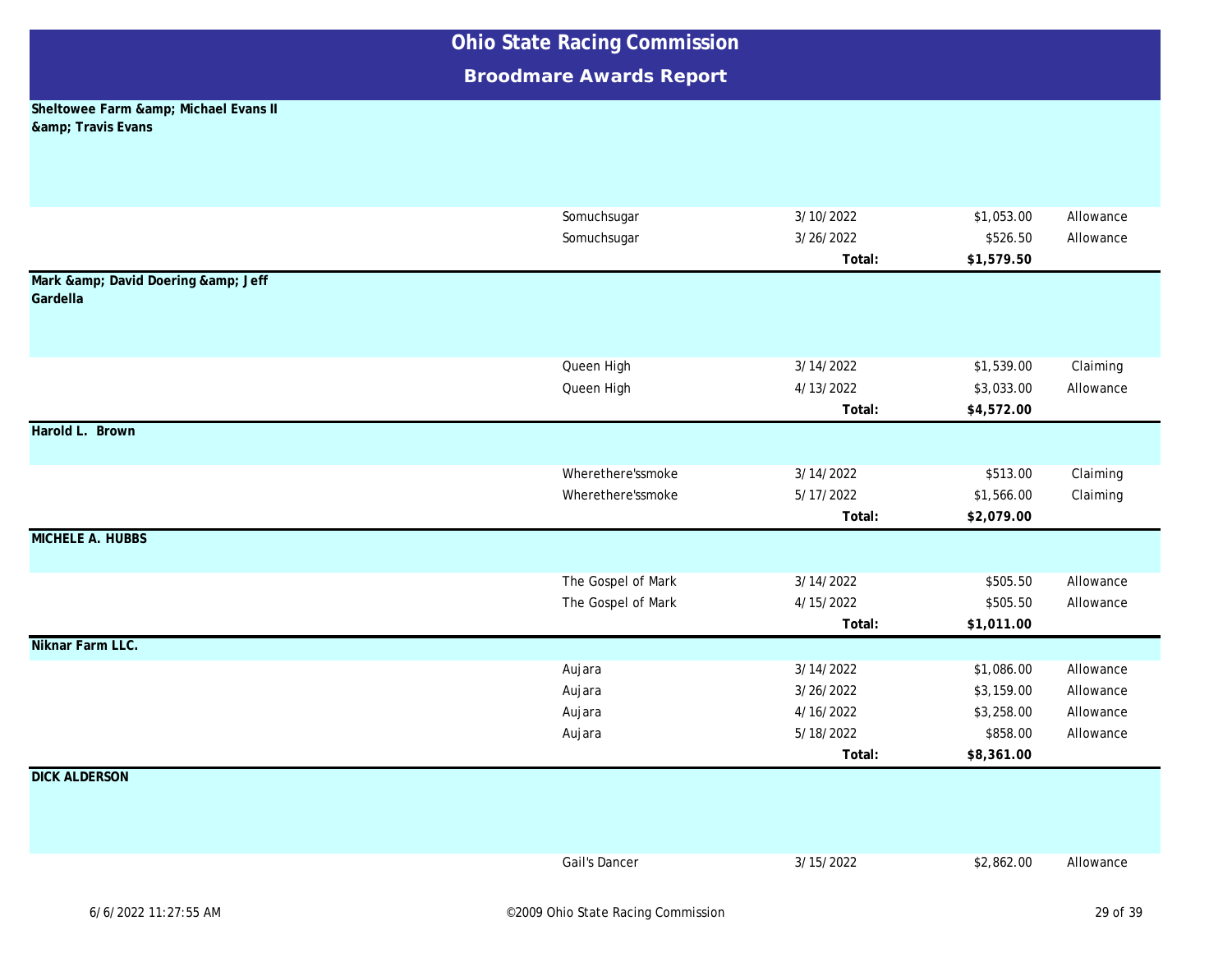|                           | <b>Ohio State Racing Commission</b>                                                                                              |                                                                         |                                                                          |                                                              |  |
|---------------------------|----------------------------------------------------------------------------------------------------------------------------------|-------------------------------------------------------------------------|--------------------------------------------------------------------------|--------------------------------------------------------------|--|
|                           | <b>Broodmare Awards Report</b>                                                                                                   |                                                                         |                                                                          |                                                              |  |
|                           | Gail's Dancer                                                                                                                    | 4/2/2022<br>Total:                                                      | \$3,033.00<br>\$5,895.00                                                 | Allowance                                                    |  |
| Harry D. Waite            |                                                                                                                                  |                                                                         |                                                                          |                                                              |  |
|                           | Ashleys Cupcake<br>Ashleys Cupcake<br>Ashleys Cupcake<br>Ashleys Cupcake                                                         | 3/15/2022<br>4/13/2022<br>4/25/2022<br>5/9/2022<br>Total:               | \$954.00<br>\$954.00<br>\$3,152.70<br>\$3,222.00<br>\$8,282.70           | Allowance<br>Allowance<br>Allowance<br>Allowance             |  |
| <b>Sherri Rose</b>        |                                                                                                                                  |                                                                         |                                                                          |                                                              |  |
|                           | Kleona<br>Cabaret Fleur<br>Kleona                                                                                                | 3/15/2022<br>4/13/2022<br>4/25/2022<br>Total:                           | \$954.00<br>\$477.00<br>\$508.50<br>\$1,939.50                           | Allowance<br>Allowance<br>Allowance                          |  |
| <b>Larmon Cowles</b>      |                                                                                                                                  |                                                                         |                                                                          |                                                              |  |
|                           | Lady Fortune<br><b>Traitor Amongst Us</b><br><b>Traitor Amongst Us</b><br><b>Traitor Amongst Us</b><br><b>Traitor Amongst Us</b> | 3/16/2022<br>3/24/2022<br>4/26/2022<br>5/12/2022<br>5/30/2022<br>Total: | \$954.00<br>\$256.50<br>\$537.00<br>\$537.00<br>\$3,222.00<br>\$5,506.50 | Allowance<br>Claiming<br>Allowance<br>Allowance<br>Allowance |  |
| Frank J. Ballard          |                                                                                                                                  |                                                                         |                                                                          |                                                              |  |
|                           | Ronni's Day<br>Ronni's Day<br>Ronni's Storm<br>Ronni's Storm                                                                     | 3/18/2022<br>5/3/2022<br>5/12/2022<br>5/25/2022<br>Total:               | \$292.50<br>\$1,611.00<br>\$1,428.00<br>\$519.00<br>\$3,850.50           | Claiming<br>Claiming<br>Claiming<br>Claiming                 |  |
| Lori Yoder                |                                                                                                                                  |                                                                         |                                                                          |                                                              |  |
|                           | Zakaria                                                                                                                          | 3/19/2022<br>Total:                                                     | \$2,862.00<br>\$2,862.00                                                 | Allowance                                                    |  |
| <b>YVONNE H. FERGUSON</b> |                                                                                                                                  |                                                                         |                                                                          |                                                              |  |
| 6/6/2022 11:27:55 AM      | Twinspiredjoey<br>©2009 Ohio State Racing Commission                                                                             | 3/19/2022                                                               | \$954.00                                                                 | Allowance<br>30 of 39                                        |  |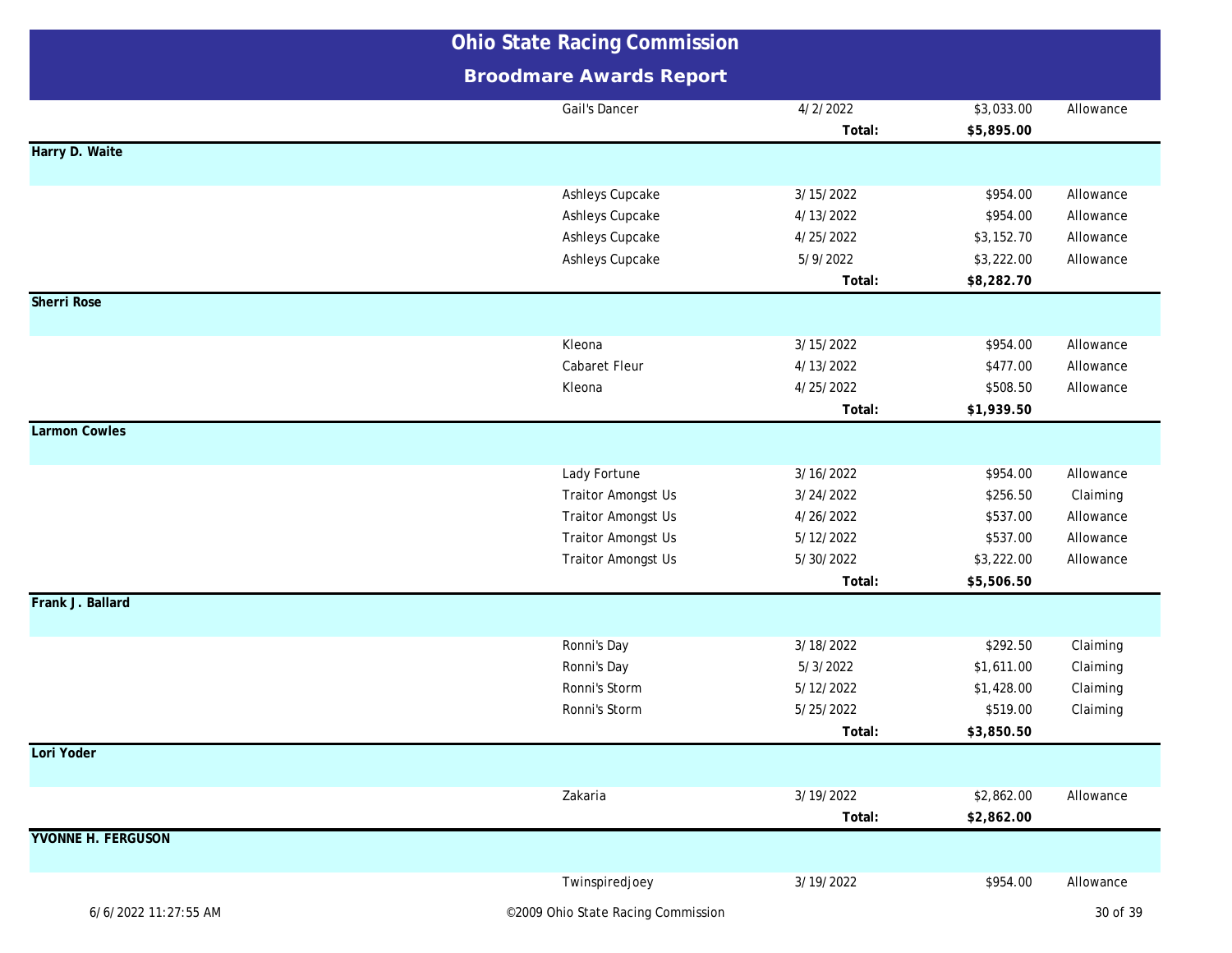|                          | <b>Ohio State Racing Commission</b> |           |             |           |
|--------------------------|-------------------------------------|-----------|-------------|-----------|
|                          | <b>Broodmare Awards Report</b>      |           |             |           |
|                          |                                     | Total:    | \$954.00    |           |
| Bruce & Nancy Hudson     |                                     |           |             |           |
|                          |                                     |           |             |           |
|                          | Jackie Dane                         | 3/19/2022 | \$477.00    | Allowance |
|                          |                                     | Total:    | \$477.00    |           |
| <b>LANGSEM FARM INC.</b> |                                     |           |             |           |
|                          | Mr Loooch                           | 3/21/2022 | \$2,862.00  | Allowance |
|                          | Starlit Secret                      | 3/26/2022 | \$2,250.00  | Allowance |
|                          | Mr Loooch                           | 4/9/2022  | \$2,250.00  | Allowance |
|                          | Starlit Secret                      | 5/18/2022 | \$576.00    | Allowance |
|                          |                                     | Total:    | \$7,938.00  |           |
| <b>WinBlaze LLC</b>      |                                     |           |             |           |
|                          |                                     |           |             |           |
|                          | Weekender                           | 3/21/2022 | \$954.00    | Allowance |
|                          | Tantrum                             | 3/22/2022 | \$613.50    | Allowance |
|                          | Parfait                             | 3/30/2022 | \$505.50    | Allowance |
|                          | Weekender                           | 4/6/2022  | \$477.00    | Allowance |
|                          | Corner Office                       | 4/25/2022 | \$1,152.00  | Allowance |
|                          | Christmas                           | 4/28/2022 | \$1,152.00  | Allowance |
|                          | Corner Office                       | 5/10/2022 | \$1,152.00  | Allowance |
|                          | Christmas                           | 5/18/2022 | \$3,456.00  | Allowance |
|                          | Silence                             | 5/21/2022 | \$2,376.00  | Allowance |
|                          | Sorority Sister                     | 5/24/2022 | \$735.00    | Allowance |
|                          | Weekender                           | 5/25/2022 | \$2,205.00  | Allowance |
|                          | Tantrum                             | 5/6/2022  | \$6,750.00  | Allowance |
|                          |                                     | Total:    | \$21,528.00 |           |
| Deborah Keiser           |                                     |           |             |           |
|                          |                                     |           |             |           |
|                          | C K's Lucky Duck                    | 3/22/2022 | \$1,755.00  | Claiming  |
|                          | My Pie                              | 4/13/2022 | \$2,862.00  | Allowance |
|                          | My Pie                              | 5/9/2022  | \$1,074.00  | Allowance |
|                          | C K's Lucky Duck                    | 5/24/2022 | \$1,647.00  | Claiming  |
|                          |                                     | Total:    | \$7,338.00  |           |
| <b>Hand Ride Stables</b> |                                     |           |             |           |
|                          | Bow Ties N Bourbon                  | 3/22/2022 | \$585.00    | Claiming  |
| 6/6/2022 11:27:55 AM     | ©2009 Ohio State Racing Commission  |           |             | 31 of 39  |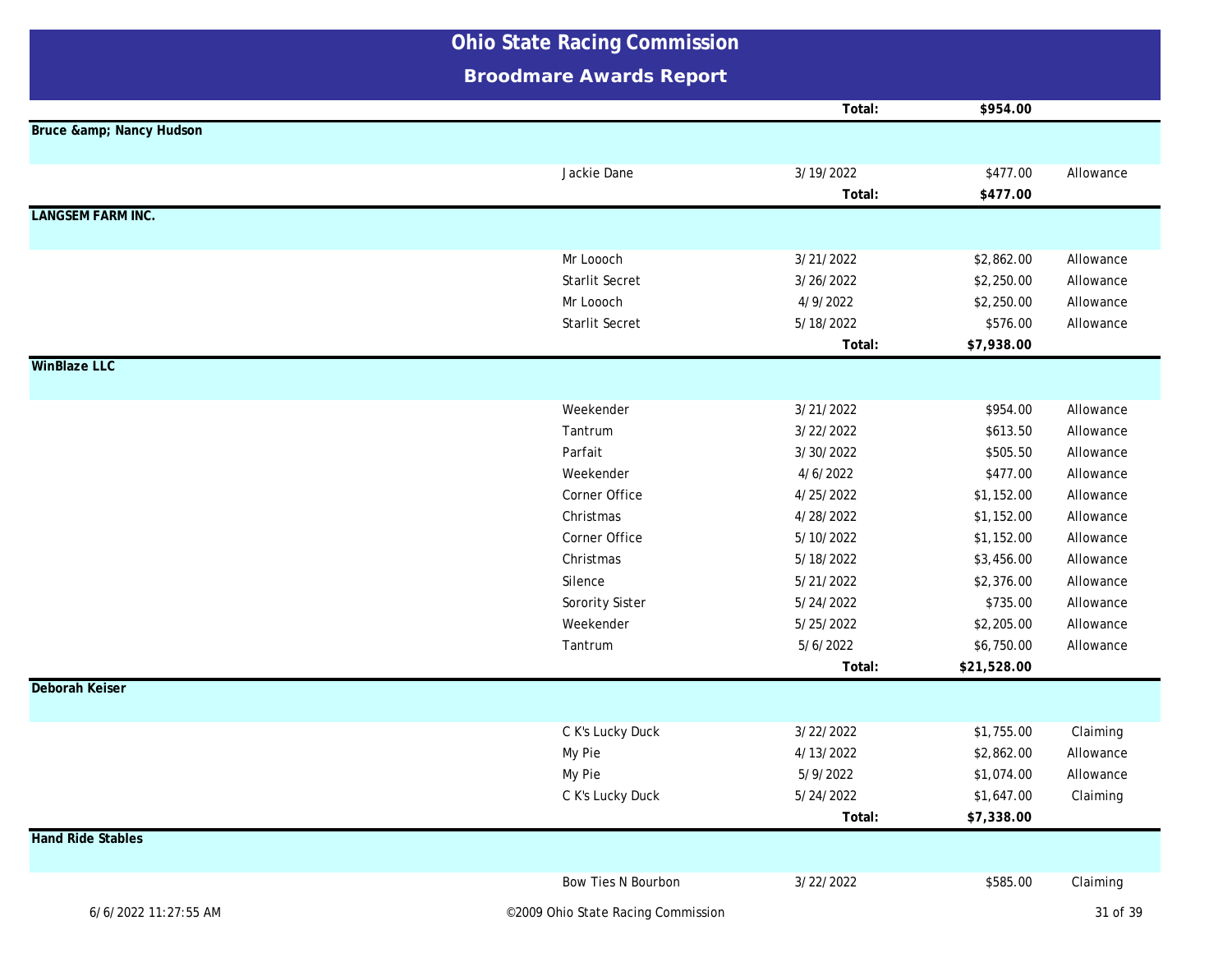|                                   | <b>Ohio State Racing Commission</b> |           |            |           |
|-----------------------------------|-------------------------------------|-----------|------------|-----------|
|                                   | <b>Broodmare Awards Report</b>      |           |            |           |
|                                   |                                     | Total:    | \$585.00   |           |
| Dennis Behrmann                   |                                     |           |            |           |
|                                   |                                     |           |            |           |
|                                   | <b>Discreet Energy</b>              | 3/23/2022 | \$1,593.00 | Claiming  |
|                                   | <b>Discreet Energy</b>              | 4/11/2022 | \$513.00   | Claiming  |
|                                   |                                     | Total:    | \$2,106.00 |           |
| <b>Winings Thoroughbreds, LLC</b> |                                     |           |            |           |
|                                   | Danza Magic                         | 3/22/2022 | \$531.00   | Claiming  |
|                                   | Danza Magic                         | 4/5/2022  | \$954.00   | Allowance |
|                                   | Danza Magic                         | 4/16/2022 | \$954.00   | Allowance |
|                                   | Afleet O Me                         | 5/21/2022 | \$255.00   | Claiming  |
|                                   |                                     | Total:    | \$2,694.00 |           |
| Larry Byer                        |                                     |           |            |           |
|                                   |                                     |           |            |           |
|                                   | Show Sliding Home                   | 3/24/2022 | \$600.00   | Claiming  |
|                                   | Rosco P. Coltrane                   | 4/12/2022 | \$522.00   | Claiming  |
|                                   | Rosco P. Coltrane                   | 5/23/2022 | \$522.00   | Claiming  |
|                                   |                                     | Total:    | \$1,644.00 |           |
| Imagine                           |                                     |           |            |           |
|                                   | Garrett                             | 3/24/2022 | \$1,227.00 | Allowance |
|                                   | Garrett                             | 4/9/2022  | \$1,227.00 | Allowance |
|                                   | Garrett                             | 4/28/2022 | \$1,290.00 | Allowance |
|                                   | Amadevil                            | 5/12/2022 | \$3,654.00 | Allowance |
|                                   | Garrett                             | 5/17/2022 | \$645.00   | Allowance |
|                                   |                                     | Total:    | \$8,043.00 |           |
| <b>MARY L. HURLEY</b>             |                                     |           |            |           |
|                                   | Pali's Reward                       | 3/26/2022 | \$261.00   | Claiming  |
|                                   |                                     | Total:    | \$261.00   |           |
| The Ronald E. DeWolf Trust        |                                     |           |            |           |
|                                   |                                     |           |            |           |
|                                   | <b>Wolfie's Princess</b>            | 3/30/2022 | \$2,862.00 | Allowance |
|                                   | <b>Wolfie's Princess</b>            | 4/11/2022 | \$3,333.00 | Allowance |
|                                   |                                     | Total:    | \$6,195.00 |           |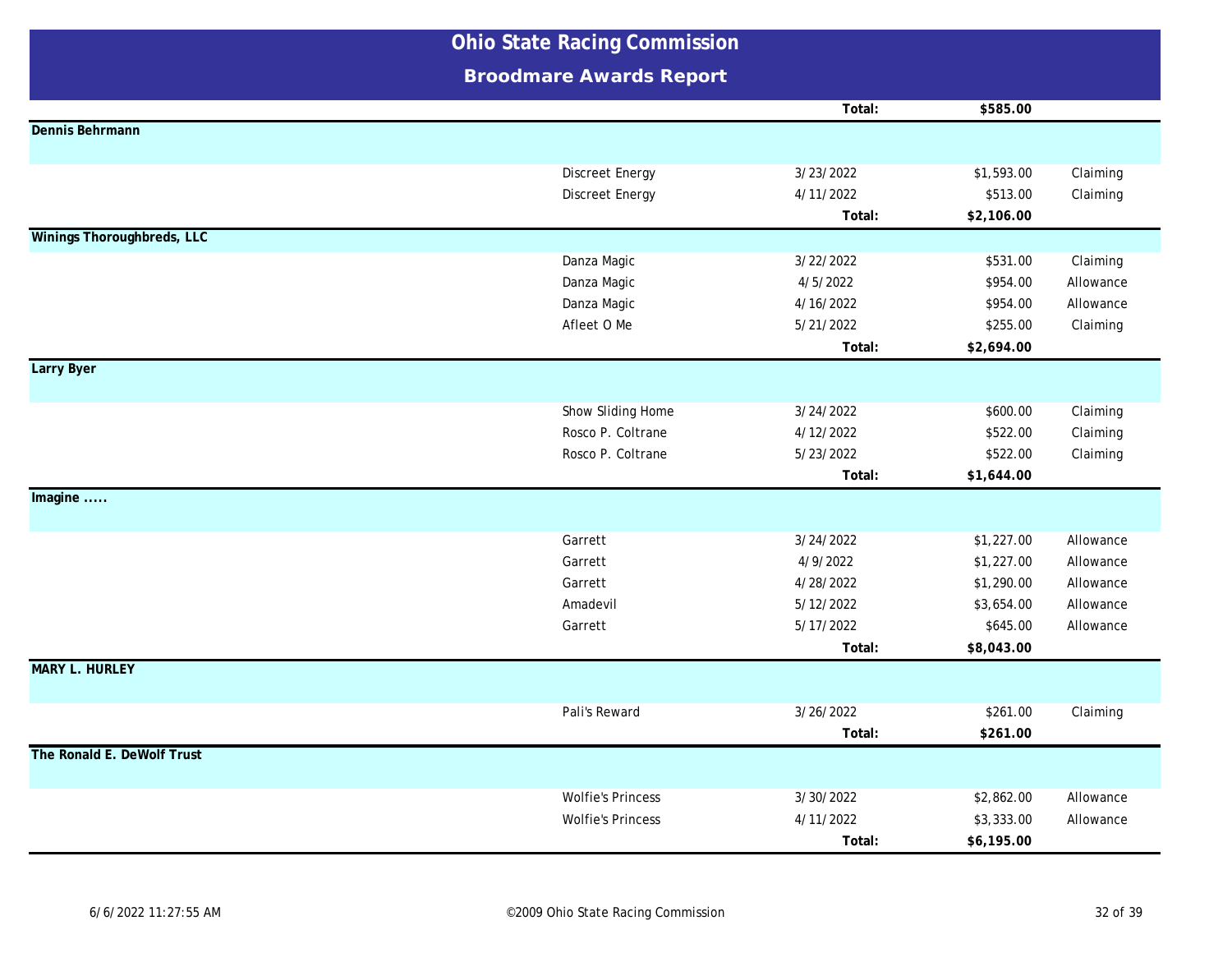### **Broodmare Awards Report**

#### **Blazing Meadows Farm & amp; Winstar Farm**

|                         | Psychoanalyst          | 3/30/2022 | \$1,755.00  | Claiming  |
|-------------------------|------------------------|-----------|-------------|-----------|
|                         | Psychoanalyst          | 4/16/2022 | \$300.00    | Claiming  |
|                         | Mutiny                 | 4/26/2022 | \$537.00    | Allowance |
|                         | Pacific Coast          | 5/4/2022  | \$2,475.00  | Allowance |
|                         | Mutiny                 | 5/6/2022  | \$396.00    | Allowance |
|                         | Condemnation           | 5/30/2022 | \$1,074.00  | Allowance |
|                         | Mutiny                 | 5/30/2022 | \$1,074.00  | Allowance |
|                         |                        | Total:    | \$7,611.00  |           |
| John Corriveau          |                        |           |             |           |
|                         | lil rickys jewel       | 3/5/2022  | \$2,862.00  | Allowance |
|                         | lil rickys jewel       | 4/15/2022 | \$1,011.00  | Allowance |
|                         |                        | Total:    | \$3,873.00  |           |
| Maccabee Farm LLC.      |                        |           |             |           |
|                         |                        |           |             |           |
|                         | Wildcat Bill           | 3/5/2022  | \$4,410.00  | Allowance |
|                         | Sammy's Smile          | 3/5/2022  | \$1,470.00  | Allowance |
|                         | <b>Two Eagles</b>      | 4/4/2022  | \$1,566.00  | Claiming  |
|                         | <b>Hoppy Gilmore</b>   | 4/6/2022  | \$954.00    | Allowance |
|                         | Wildcat Bill           | 4/13/2022 | \$526.50    | Allowance |
|                         | Two Eagles             | 4/16/2022 | \$600.00    | Claiming  |
|                         | Bali Bear              | 4/28/2022 | \$735.00    | Allowance |
|                         | <b>Buckeye Magic</b>   | 5/3/2022  | \$427.50    | Allowance |
|                         | Chief Buckeye          | 5/6/2022  | \$2,475.00  | Allowance |
|                         | <b>Wildcat Express</b> | 5/17/2022 | \$3,051.00  | Allowance |
|                         | Hoppy Gilmore          | 5/17/2022 | \$1,017.00  | Allowance |
|                         | Wildcat Lady           | 5/24/2022 | \$2,205.00  | Allowance |
|                         | Bali Bear              | 5/25/2022 | \$367.50    | Allowance |
|                         |                        | Total:    | \$19,804.50 |           |
| Southeastern Arena, LLC |                        |           |             |           |
|                         |                        |           |             |           |
|                         | Moester                | 4/4/2022  | \$2,862.00  | Allowance |
|                         |                        | Total:    | \$2,862.00  |           |
|                         |                        |           |             |           |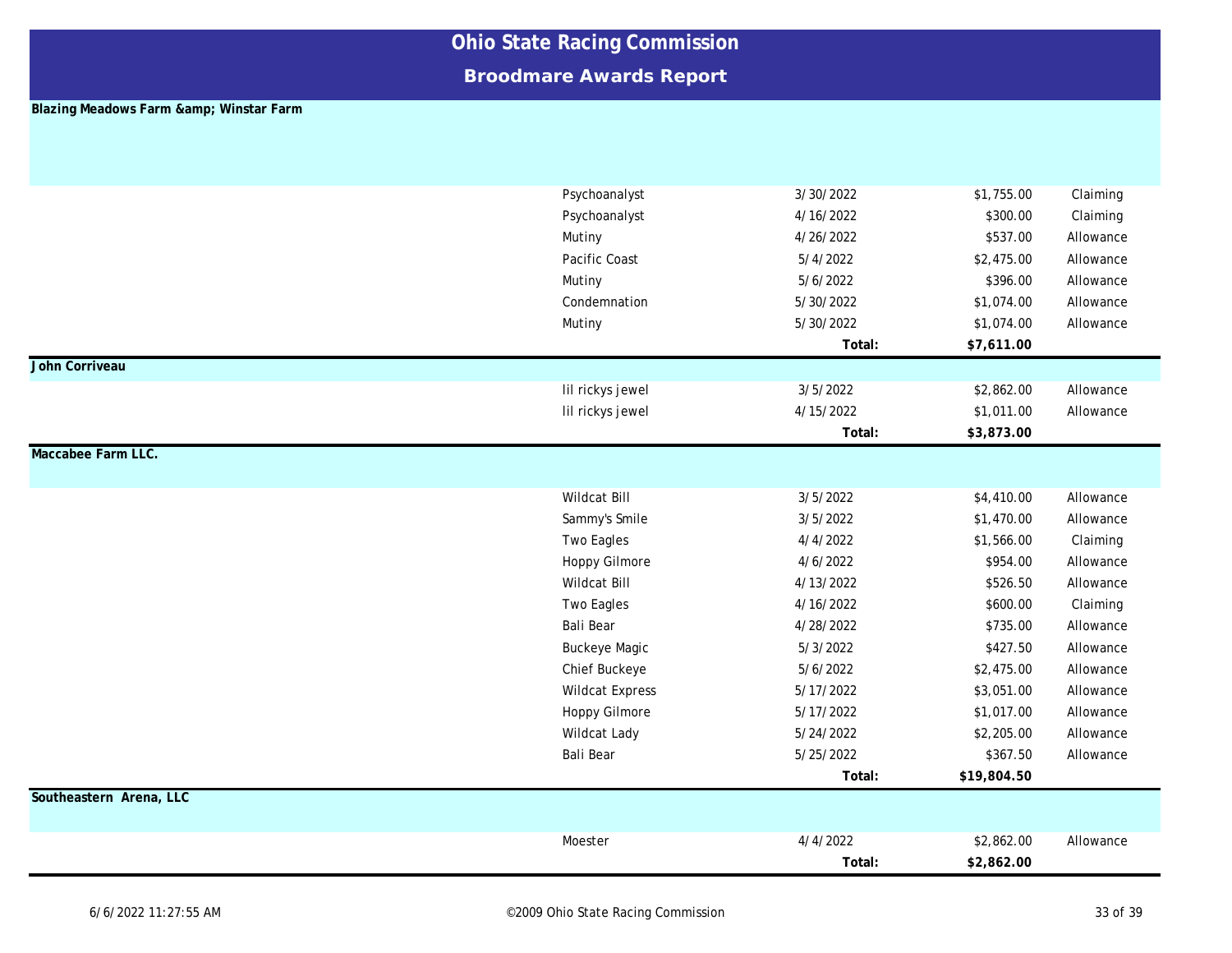**Broodmare Awards Report**

#### **Angela Polichena-Boyle**

| Robert C. Cline<br>& Winstar Farm | Runaway Russell<br>Runaway Russell | 4/4/2022<br>4/27/2022<br>Total: | \$954.00<br>\$508.50<br>\$1,462.50 | Allowance<br>Allowance     |
|-----------------------------------|------------------------------------|---------------------------------|------------------------------------|----------------------------|
|                                   |                                    |                                 |                                    |                            |
|                                   | Layitonthick                       | 4/5/2022                        | \$477.00                           | Allowance                  |
|                                   | Layitonthick                       | 5/12/2022                       | \$508.50                           | Allowance                  |
| Beechwood Racing Stables LLC.     |                                    | Total:                          | \$985.50                           |                            |
|                                   |                                    |                                 |                                    |                            |
|                                   | Morestride                         | 4/5/2022                        | \$3,681.00                         | Allowance                  |
|                                   | Morestride                         | 5/3/2022                        | \$3,735.00                         | Allowance                  |
|                                   |                                    | Total:                          | \$7,416.00                         |                            |
| Joseph A. Pickerrell              |                                    |                                 |                                    |                            |
|                                   | Nambiti                            | 4/6/2022                        | \$522.00                           | Claiming                   |
|                                   | Rainbow Ship                       | 4/27/2022                       | \$601.50                           | Allowance                  |
|                                   | Nambiti                            | 4/28/2022<br>Total:             | \$276.00<br>\$1,399.50             | Claiming                   |
| Fred & Kris Nemann                |                                    |                                 |                                    |                            |
|                                   | Inspired to Rock                   | 4/6/2022                        | \$261.00                           | Claiming                   |
|                                   | Cat's Rhythm                       | 4/6/2022                        | \$1,999.50                         | Claiming                   |
|                                   | Inspired to Rock                   | 5/10/2022                       | \$274.50                           | Claiming                   |
|                                   | Cat's Rhythm                       | 5/16/2022                       | \$384.00                           | Claiming                   |
|                                   | Inspired to Rock                   | 5/25/2022                       | \$549.00                           | Claiming                   |
|                                   | Cat's Rhythm                       | 5/30/2022                       |                                    | \$768.00 Starter Allowance |
|                                   |                                    | Total:                          | \$4,236.00                         |                            |
| Peter Sheppell & Dr. Dan Kessler  |                                    |                                 |                                    |                            |
|                                   | Elliot the dragon                  | 4/6/2022                        | \$2,862.00                         | Allowance                  |
|                                   | Elliot the dragon                  | 5/6/2022                        | \$792.00                           | Allowance                  |
|                                   |                                    | Total:                          | \$3,654.00                         |                            |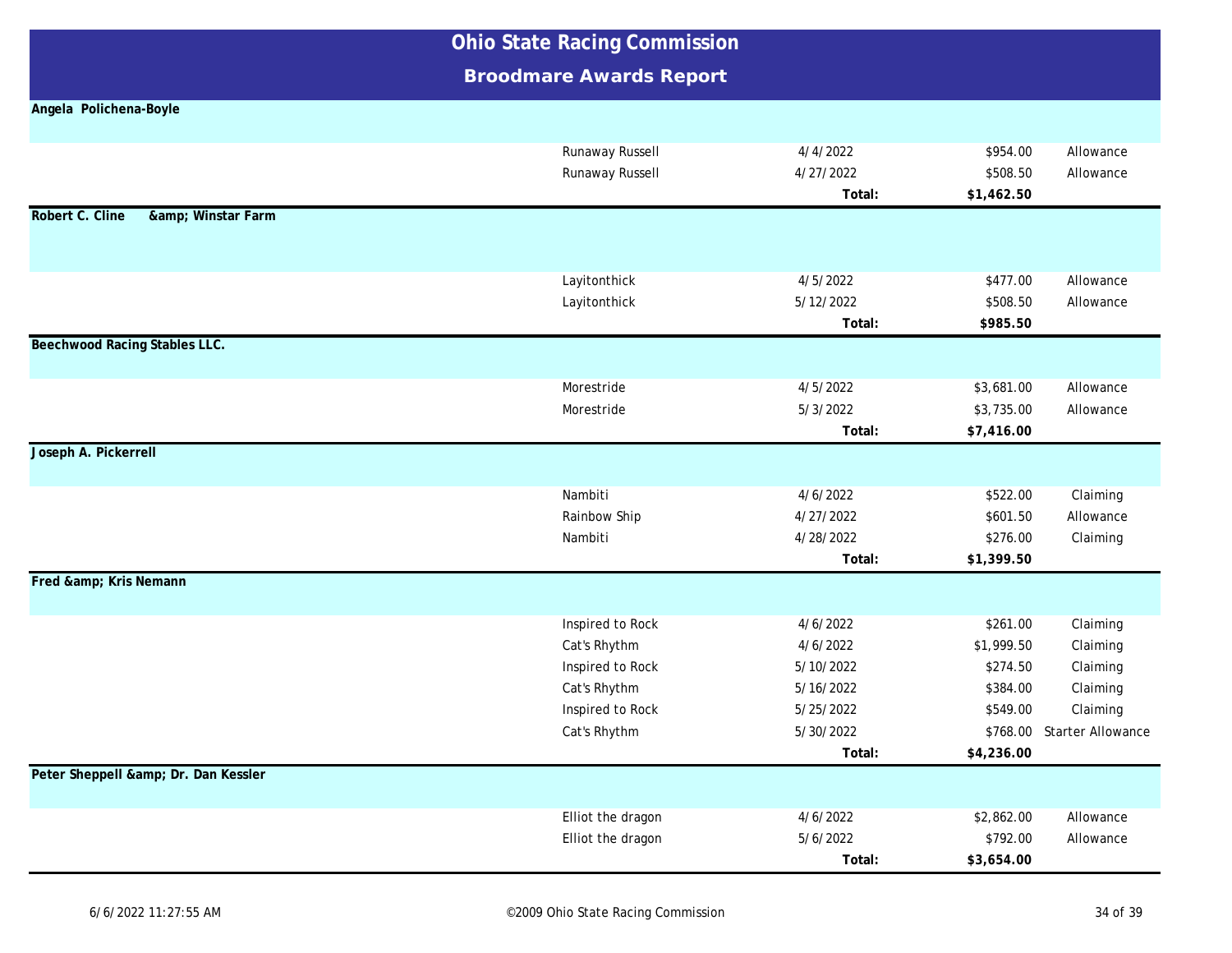| <b>Ohio State Racing Commission</b> |                                |           |             |           |
|-------------------------------------|--------------------------------|-----------|-------------|-----------|
|                                     | <b>Broodmare Awards Report</b> |           |             |           |
| <b>Steven DeMaiolo</b>              |                                |           |             |           |
|                                     |                                |           |             |           |
|                                     | Edge of Night                  | 4/9/2022  | \$613.50    | Allowance |
|                                     | Congrats Jensen                | 4/12/2022 | \$600.00    | Claiming  |
|                                     | Congrats Jensen                | 4/25/2022 | \$537.00    | Allowance |
|                                     | Edge of Night                  | 4/28/2022 | \$6,750.00  | Allowance |
|                                     | Mo Dont No                     | 5/12/2022 | \$1,140.00  | Claiming  |
|                                     | Swindle                        | 5/18/2022 | \$522.00    | Claiming  |
|                                     | Congrats Jensen                | 5/21/2022 | \$396.00    | Allowance |
|                                     |                                | Total:    | \$10,558.50 |           |
| Dustin Thomson & James Slaughter    |                                |           |             |           |
|                                     |                                |           |             |           |
|                                     |                                |           |             |           |
|                                     | Henry Mac                      | 4/11/2022 | \$3,258.00  | Allowance |
|                                     | Henry Mac                      | 5/3/2022  | \$622.50    | Allowance |
|                                     |                                | Total:    | \$3,880.50  |           |
| Jerry Balo & Runaway and Hide       |                                |           |             |           |
| Syndicate                           |                                |           |             |           |
|                                     |                                |           |             |           |
|                                     | Rollin Way Over                | 4/12/2022 | \$261.00    | Claiming  |
|                                     |                                | Total:    | \$261.00    |           |
| Catherine Jacob & Paul Doughty      |                                |           |             |           |
|                                     | Sweet Outlook                  | 4/16/2022 | \$477.00    | Allowance |
|                                     | Sweet Outlook                  | 4/26/2022 | \$3,051.00  | Allowance |
|                                     | Sweet Outlook                  | 5/25/2022 | \$3,222.00  | Allowance |
|                                     |                                | Total:    | \$6,750.00  |           |
| Peter Sheppell & John Royer &       |                                |           |             |           |
| <b>Tony Bradic</b>                  |                                |           |             |           |
|                                     |                                |           |             |           |
|                                     | Sole Factor                    | 4/16/2022 | \$543.00    | Allowance |
|                                     |                                | Total:    | \$543.00    |           |
| <b>Sheltowee Farm</b>               |                                |           |             |           |
|                                     |                                |           |             |           |
|                                     | Sushi Q                        | 4/16/2022 | \$954.00    | Allowance |
|                                     | Sushi Q                        | 4/26/2022 | \$508.50    | Allowance |
|                                     | Sushi Q                        | 5/10/2022 | \$2,278.50  | Allowance |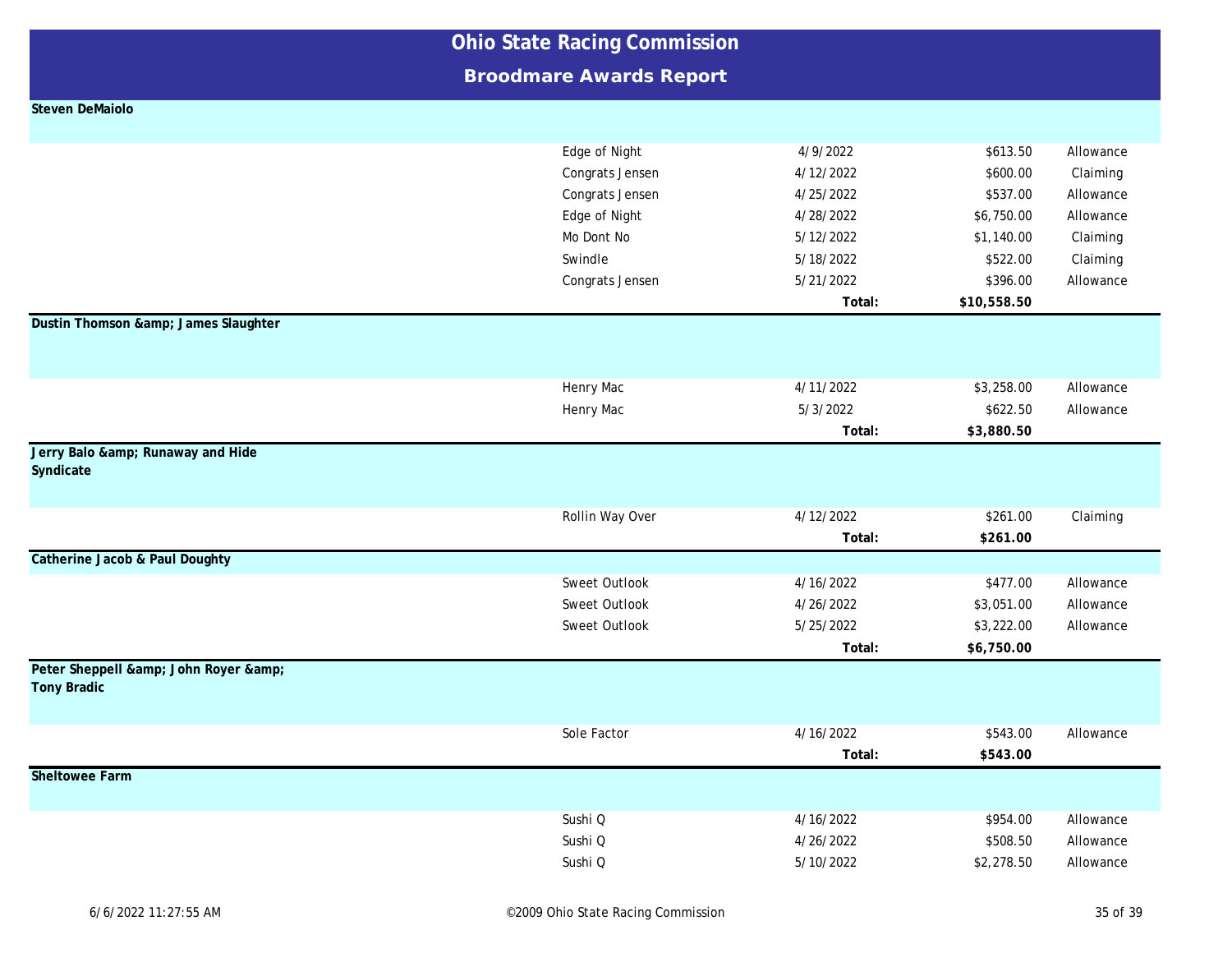|                                    | <b>Ohio State Racing Commission</b> |           |             |                   |
|------------------------------------|-------------------------------------|-----------|-------------|-------------------|
|                                    | <b>Broodmare Awards Report</b>      |           |             |                   |
|                                    | <b>Box Step</b>                     | 5/10/2022 | \$792.00    | Allowance         |
|                                    | <b>Box Step</b>                     | 5/20/2022 | \$2,376.00  | Allowance         |
|                                    | Lejeune                             | 5/25/2022 | \$672.00    | Starter Allowance |
|                                    | <b>Box Step</b>                     | 5/26/2022 | \$831.00    | Allowance         |
|                                    |                                     | Total:    | \$8,412.00  |                   |
| Jack Cannon                        |                                     |           |             |                   |
|                                    |                                     |           |             |                   |
|                                    | Lino's Kid                          | 4/28/2022 |             |                   |
|                                    |                                     |           | \$1,017.00  | Allowance         |
| Elkhorn Oaks, Inc.                 |                                     | Total:    | \$1,017.00  |                   |
|                                    |                                     |           |             |                   |
|                                    | Worthy Opponent                     | 4/28/2022 | \$508.50    | Allowance         |
|                                    | Candlelight Hours                   | 4/28/2022 | \$3,456.00  | Allowance         |
|                                    | <b>Market Success</b>               | 5/2/2022  | \$595.50    | Allowance         |
|                                    | <b>Candlelight Hours</b>            | 5/17/2022 | \$3,609.00  | Allowance         |
|                                    | <b>Turning Pages</b>                | 5/23/2022 | \$522.00    | Claiming          |
|                                    | I Wanna Win                         | 5/23/2022 | \$1,245.00  | Allowance         |
|                                    | <b>Market Success</b>               | 5/12/2022 | \$1,125.00  | Allowance         |
|                                    |                                     | Total:    | \$11,061.00 |                   |
| <b>SUSAN L. ANDERSON</b>           |                                     |           |             |                   |
|                                    | Startdfromdabottom                  | 4/28/2022 | \$1,290.00  | Allowance         |
|                                    |                                     | Total:    | \$1,290.00  |                   |
| <b>THOROBEAM FARM LLC</b>          |                                     |           |             |                   |
|                                    |                                     |           |             |                   |
|                                    | Exactitude                          | 4/28/2022 | \$2,205.00  | Allowance         |
|                                    |                                     | Total:    | \$2,205.00  |                   |
| John Royer & Peter Sheppell        |                                     |           |             |                   |
|                                    |                                     |           |             |                   |
|                                    | Spun Pretty                         | 4/28/2022 | \$360.00    | Allowance         |
|                                    | Spun Pretty                         | 5/12/2022 | \$735.00    | Allowance         |
|                                    |                                     | Total:    | \$1,095.00  |                   |
| Hal Snowden, Jr. & Cathy H. Comley |                                     |           |             |                   |
|                                    | Simon Says                          | 4/29/2022 | \$2,205.00  | Allowance         |
|                                    | Simon Says                          | 5/21/2022 | \$792.00    | Allowance         |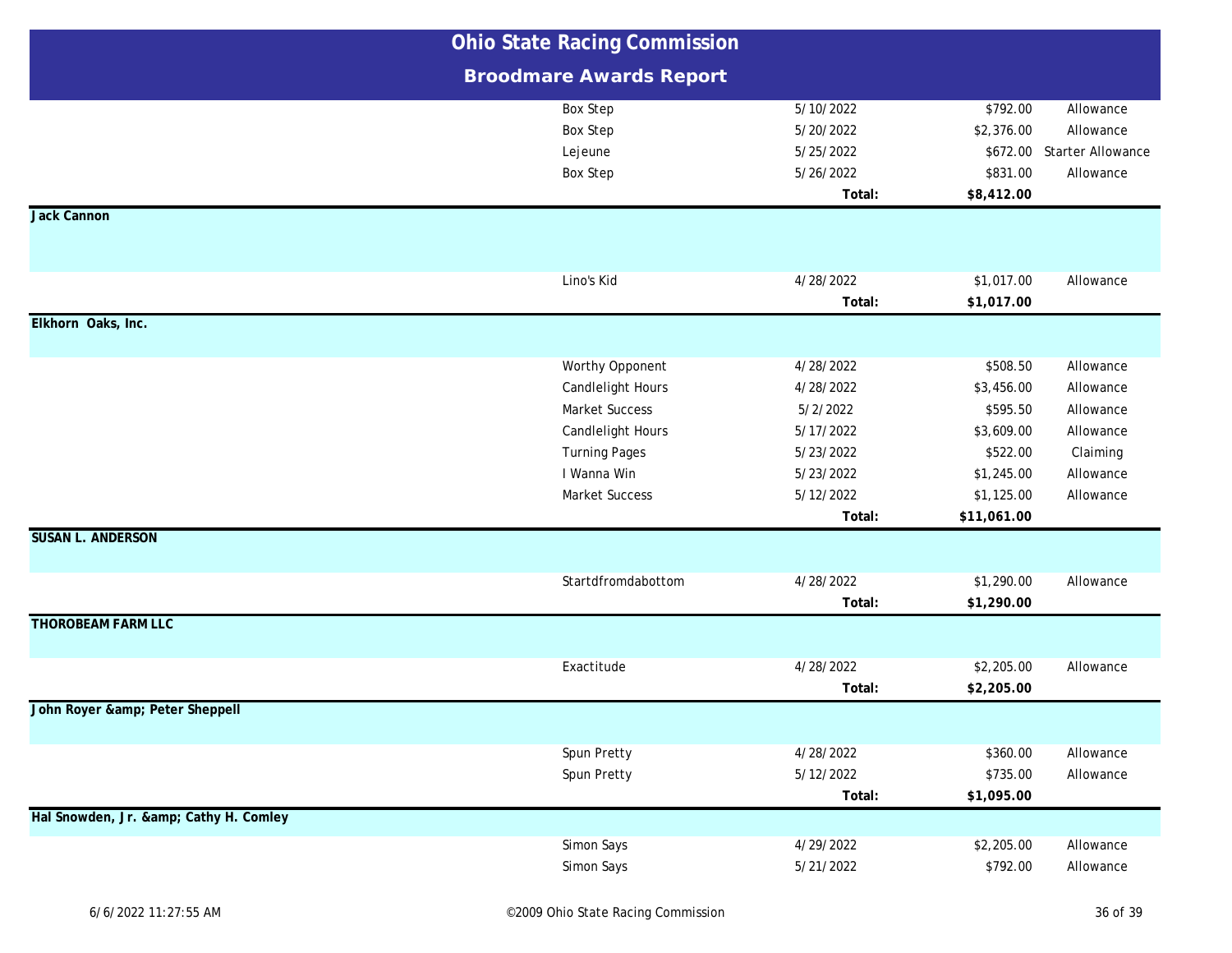|                                                | <b>Ohio State Racing Commission</b> |                       |                          |           |
|------------------------------------------------|-------------------------------------|-----------------------|--------------------------|-----------|
|                                                | <b>Broodmare Awards Report</b>      |                       |                          |           |
|                                                |                                     | Total:                | \$2,997.00               |           |
| James Townley & Alec Townley                   |                                     |                       |                          |           |
|                                                | Twelve Pack Steve                   | 4/29/2022             | \$367.50                 | Allowance |
|                                                |                                     | Total:                | \$367.50                 |           |
| Patricia Clark & Fred & Kathy<br><b>Boebel</b> |                                     |                       |                          |           |
|                                                | <b>Biscuits and Grits</b>           | 5/2/2022              | \$3,609.00               | Allowance |
|                                                | <b>Biscuits and Grits</b>           | 5/17/2022             | \$1,140.00               | Allowance |
|                                                |                                     | Total:                | \$4,749.00               |           |
| Tina Ramgeet                                   |                                     |                       |                          |           |
|                                                | Team Hucky                          | 5/2/2022              | \$1,203.00               | Allowance |
|                                                | Team Hucky                          | 5/21/2022             | \$1,203.00               | Allowance |
|                                                |                                     | Total:                | \$2,406.00               |           |
| Donnybrook Stables & Wynn Blanton              |                                     |                       |                          |           |
|                                                | Uptown                              | 5/2/2022              | \$601.50                 | Allowance |
|                                                |                                     | Total:                | \$601.50                 |           |
| Watershed Bloodstock, LLC.                     |                                     |                       |                          |           |
|                                                | Going With Style                    | 5/3/2022              | \$1,245.00               | Allowance |
|                                                | Going With Style                    | 5/23/2022             | \$622.50                 | Allowance |
|                                                |                                     | Total:                | \$1,867.50               |           |
| Peter Sheppell & John Royer                    |                                     |                       |                          |           |
|                                                | Barefoot Beach                      | 5/4/2022<br>5/30/2022 | \$283.50                 | Claiming  |
|                                                | Penniesanddimes                     | Total:                | \$1,530.00<br>\$1,813.50 | Claiming  |
| Emily Cowles & Joe R. Cowles                   |                                     |                       |                          |           |
|                                                | Plate It Up                         | 5/7/2022              | \$510.00                 | Claiming  |
|                                                |                                     | Total:                | \$510.00                 |           |
| <b>Kyle Rothfus</b>                            |                                     |                       |                          |           |
|                                                | Lady Dyanaformer                    | 5/9/2022              | \$537.00                 | Allowance |
|                                                | Lady Dyanaformer                    | 5/24/2022             | \$537.00                 | Allowance |
|                                                |                                     | Total:                | \$1,074.00               |           |
| Richard & Valorie Powers                       |                                     |                       |                          |           |
|                                                | Susie's Kid                         | 5/10/2022             | \$576.00                 | Allowance |
|                                                |                                     | Total:                | \$576.00                 |           |
| <b>Fair Winds Farm</b>                         |                                     |                       |                          |           |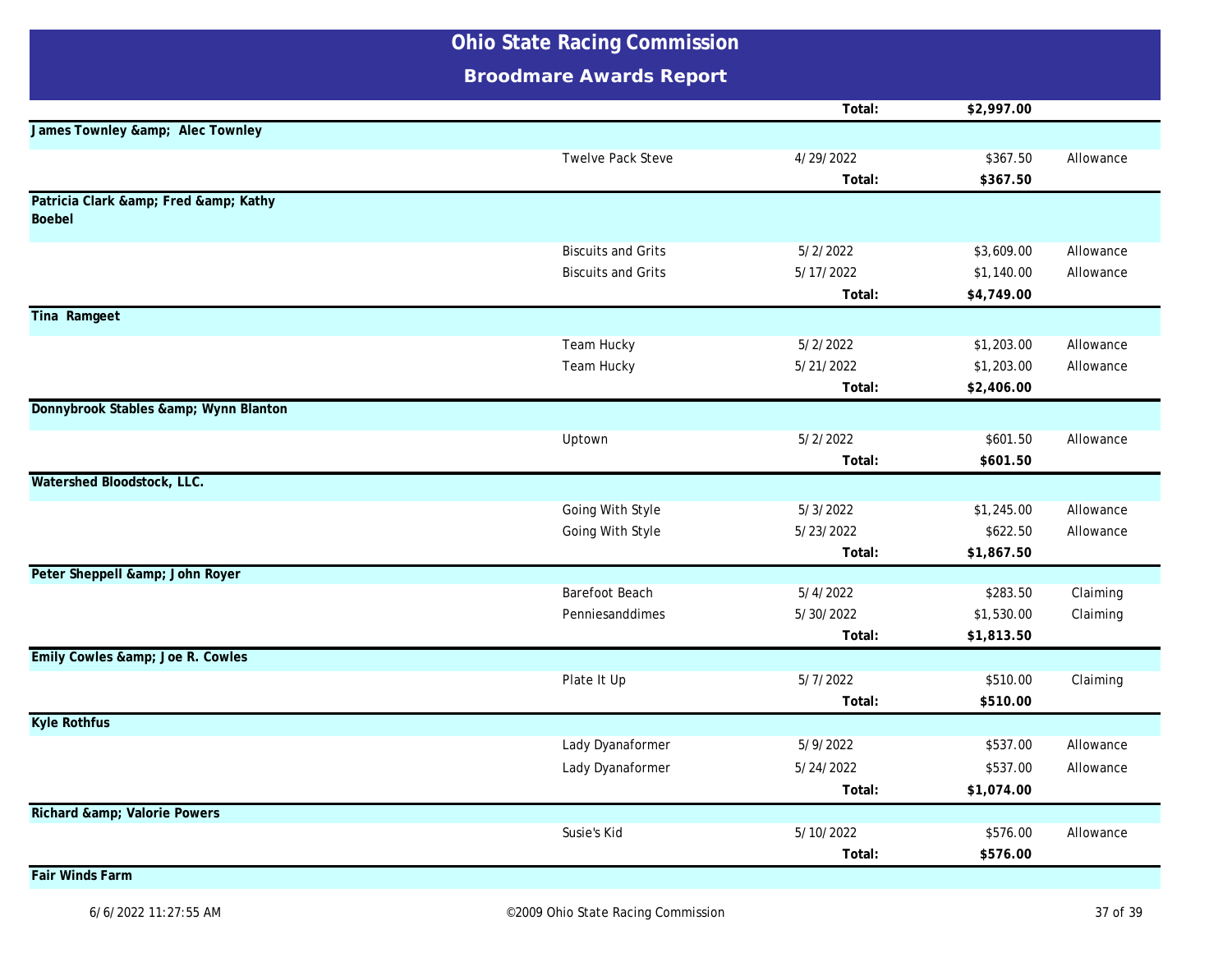|                             | <b>Ohio State Racing Commission</b> |                     |                          |           |
|-----------------------------|-------------------------------------|---------------------|--------------------------|-----------|
|                             | <b>Broodmare Awards Report</b>      |                     |                          |           |
|                             | Wortherweightngold                  | 5/10/2022<br>Total: | \$3,329.40<br>\$3,329.40 | Allowance |
| <b>LARRY WALTZ</b>          |                                     |                     |                          |           |
|                             | dew it with style                   | 5/11/2022<br>Total: | \$3,051.00<br>\$3,051.00 | Allowance |
| William & Joseph Pickerrell |                                     |                     |                          |           |
|                             | Tale of the Lyon                    | 5/12/2022<br>Total: | \$1,017.00<br>\$1,017.00 | Allowance |
| <b>Bob Bowman</b>           |                                     |                     |                          |           |
|                             | Willie Jones                        | 5/6/2022<br>Total:  | \$2,376.00<br>\$2,376.00 | Allowance |
| <b>Randy Kerr</b>           |                                     |                     |                          |           |
|                             | Forever Factum                      | 5/10/2022<br>Total: | \$735.00<br>\$735.00     | Allowance |
| <b>MARILYN S ZERHUSEN</b>   |                                     |                     |                          |           |
|                             | The Last Apple                      | 5/10/2022<br>Total: | \$2,455.20<br>\$2,455.20 | Allowance |
| Loy Pike                    |                                     |                     |                          |           |
|                             | shady baby                          | 5/12/2022<br>Total: | \$367.50<br>\$367.50     | Allowance |
| Roger S. Braugh Jr.         |                                     |                     |                          |           |
|                             | Dancin' Rosie                       | 5/16/2022<br>Total: | \$768.00<br>\$768.00     | Claiming  |
| <b>W. LEE JOHNSON</b>       |                                     |                     |                          |           |
|                             | Baba Looey                          | 5/16/2022<br>Total: | \$1,017.00<br>\$1,017.00 | Allowance |
| <b>Laurie Pratt</b>         |                                     |                     |                          |           |
|                             | I Got Hope                          | 5/17/2022<br>Total: | \$261.00<br>\$261.00     | Claiming  |
| Peter & Catherine Sheppell  |                                     |                     |                          |           |
|                             | Carmen Ohio                         | 5/18/2022<br>Total: | \$1,618.20<br>\$1,618.20 | Claiming  |
| <b>Carol Duncan</b>         |                                     |                     |                          |           |
|                             | Mustang Willie                      | 5/23/2022<br>Total: | \$261.00<br>\$261.00     | Claiming  |
| <b>ANTHONY LEE CAMPBELL</b> |                                     |                     |                          |           |